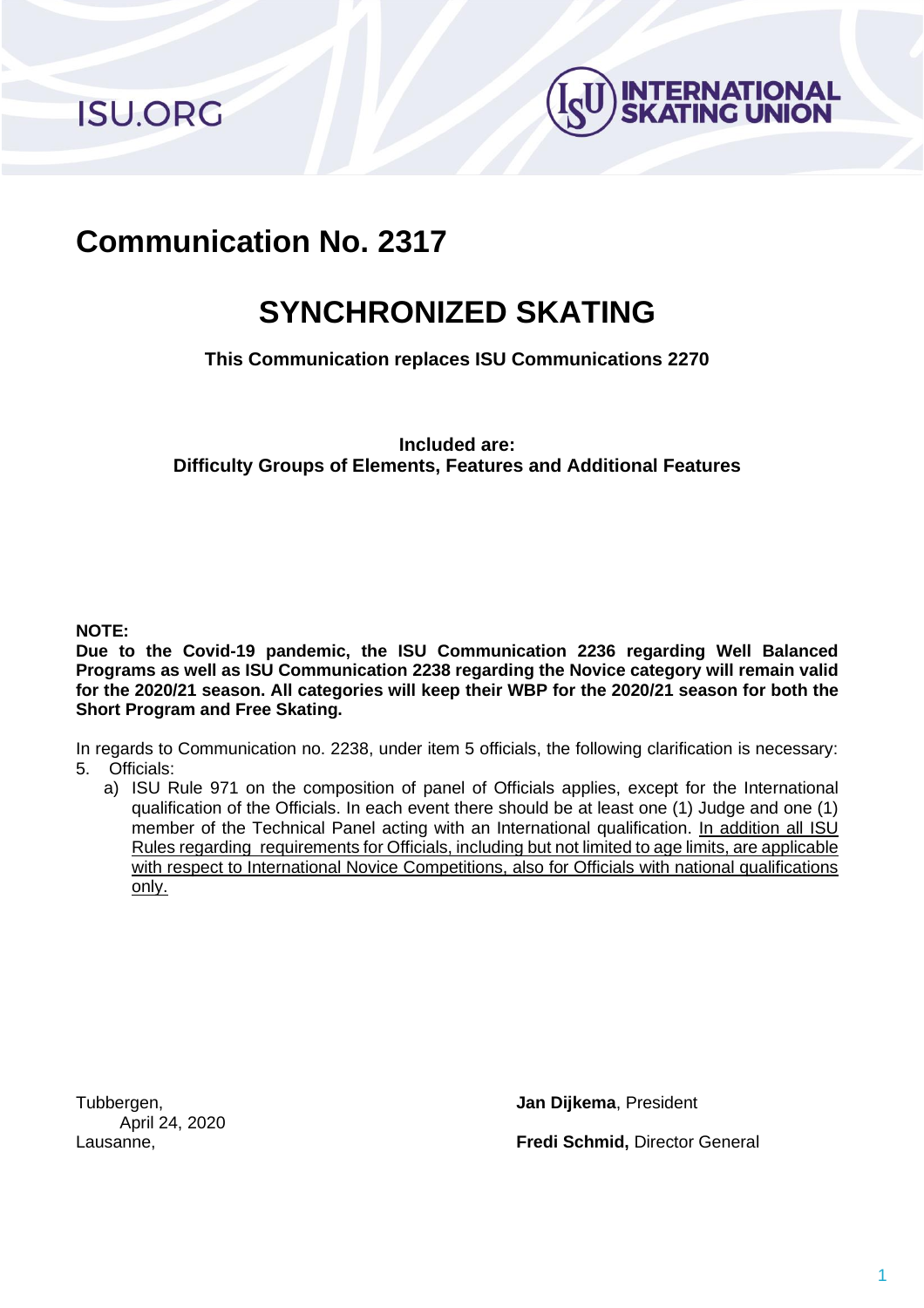# **DIFFICULTY GROUPS OF ELEMENTS, FEATURES & ADDITIONAL FEATURES**

# **ELEMENT ICE COVERAGE REQUIREMENTS**

*Minimum ice coverage;* Some Elements (PB, PL, B, C, L, W, NHE, TC and TW etc.) must meet a minimum ice coverage requirement (See basic requirements in this Communication)

**Stopping:** Skaters are standing in one (1) place without movement of the blade(s)

**Stationary:** Skaters are on one (1) spot and their blade(s) are moving (either gliding or by using the toe picks)

#### **ARTISTIC ELEMENT Definition and Requirements (see Regulations for details)**

#### **Basic Requirements**

- 1. The Element must first meet the requirements;
	- $\Box$  Block All Skaters in a Block with a minimum of three (3) lines
	- $\Box$  Circle All Skaters in a Circle with a maximum of three (3) Circles.
	- $\Box$  Line All Skaters may be in one (1) or two (2) Lines.
	- $\Box$  Wheel All Skaters in a Wheel with a maximum of three (3) separate Wheels.

| <b>LEVEL BASE</b>             | <b>LEVEL 1</b>              | <b>LEVEL 2</b>              |
|-------------------------------|-----------------------------|-----------------------------|
| <b>ABB/ACB/ALB/AWB</b>        | AB1/AC1/AL1/AW1             | AB2/AC2/AL2/AW2             |
| An Element that does not meet | Element must meet the basic | Element must meet the basic |
| the level 1 or level 2        | requirements AND must       | requirements AND must       |
| requirements but meets the    | include:                    | include:                    |
| <b>Basic Requirements</b>     | One (1) Feature             | Two (2) different Features  |

#### **FEATURES**

- **1. Choreographic Sequence**
- **2. Free Skating Elements**
- **3. Interlocking**
- **4. Intersecting/Weaving**
- **5. Pivoting**
- **6. Two (2) Different Configurations**

#### **GENERAL ELEMENT REQUIREMENTS**

- The AC/AW begins once the configuration is recognized and starts to rotate with all Skaters participating
- The AB/AL begins once the shape is recognized and is progressing along/across the ice with all Skaters participating

#### **GENERAL FEATURE REQUIREMENTS**

- Stopping is not permitted
- Feature(s) must be part of the Artistic Element
- AC/AW must rotate before, during and after the Feature(s)
- AB/AL must be progressing along/across the ice before, during and after the Feature(s)
- Features executed within or in close proximity to the Element will not be considered separate Example:
	- Features executed at or near the center point of a Wheel, or in-between at least two (2) Wheels, are not considered as being separated from the Element
	- Skaters leaving an Element to execute a Feature and returning to the same or a different place is permitted
	- Features executed at or near the center point of a Circle or in-between at least two (2) Circles are not considered as separated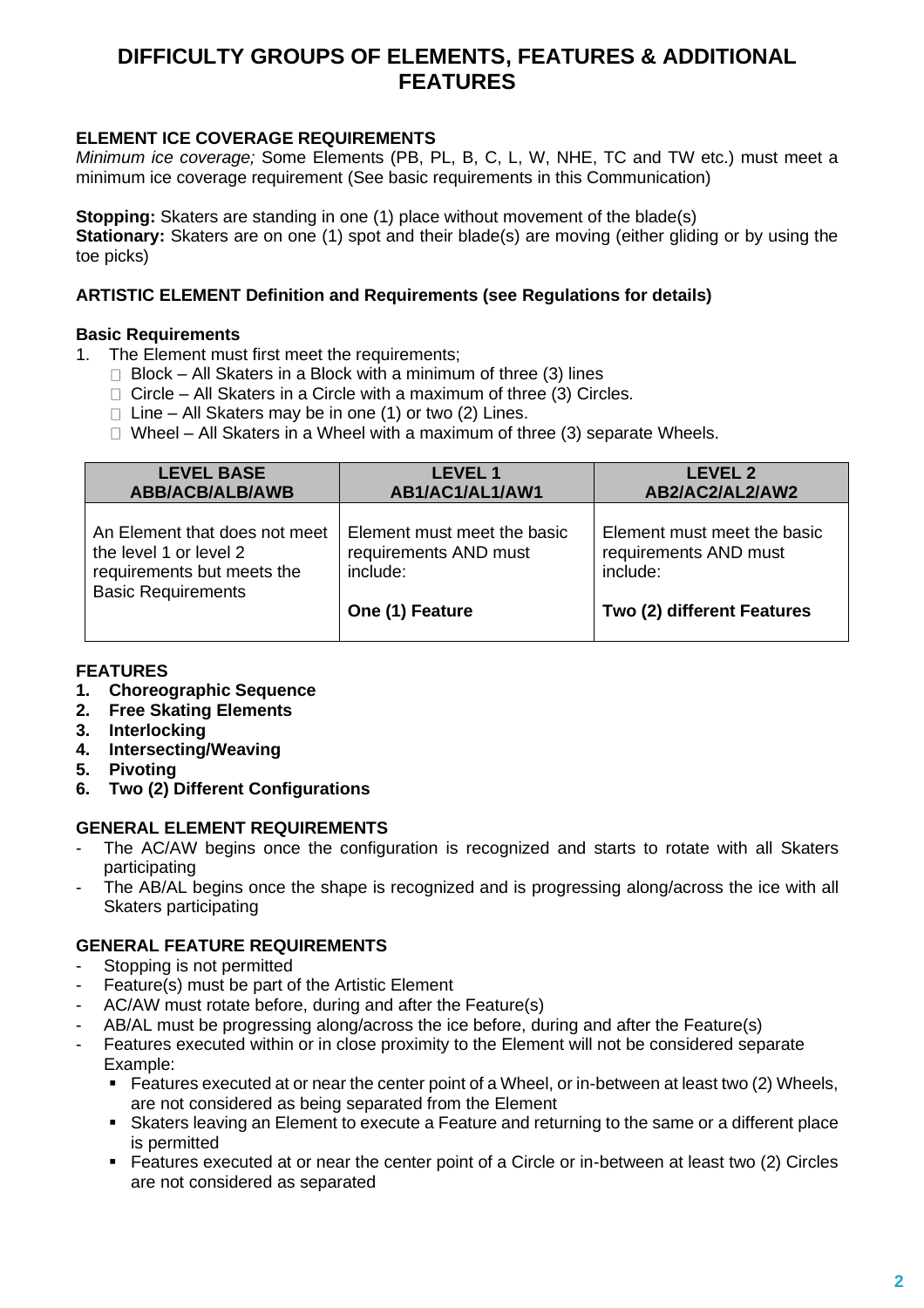The shape of the Artistic Element is permitted to disappear momentarily during some Features (i.e. an incorrect number of Skaters are permitted to be visible momentarily in order to encourage creativity)

# **FEATURE REQUIREMENTS**

## **1. Choreographic Sequence**

- At least ½ of the Team must execute the Choreographic Sequence at the same time There must be multiple and consecutive movements (same or different)

## **2. Free Skating Elements**

- A minimum of one (1) Skater must execute a Free Skating Element<br>- Group Lifts will be counted in Senior only
- Group Lifts will be counted in Senior only

# **3. Interlocking**

- At least ½ of the Team must interlock once
- Interlocking is counted in the Artistic Circle and Artistic Wheel only

# **4. Intersecting/Weaving**

- At least ½ of the Team must intersect or weave (only once)
- Weaving must occur at the same time
- Intersecting may be at the same or different times

#### **5. Pivoting**

- At least ½ of the Team must pivot in lines of at least three (3) Skaters and at the same time
- Pairs pivoting is not permitted
- **6. Two (2) Different Configurations**
	- All Skaters must participate in both configurations
	- The number of Lines, Spokes or Circles must change

# **CREATIVE Element - Definition and Requirements (see Regulations for details)**

# **Creative Element – Lift**

# **Senior Free Program - Season 2020-2021:**

#### **To have the Element confirmed (fixed value)**

- 1. All Skaters must participate in creating the picture of the Creative Element Lift
- 2. Lifted Skater(s) must be held off of the ice for at least three (3) seconds
- 3. The lift(s) must glide at all times
- 4. Stopping and/or become Stationary is not permitted

# **Creative - Intersection**

# **To have the Element confirmed (fixed value)**

- 1. All Skaters must intersect either at the same time or at different times (i.e. collapsing intersection) or a combination of both
- 2. Intersection shape is not limited to 2-Lines, Angled, Collapsing (Box/Triangle), Whip, Combined
- 3. The number of Skaters in each line (part) of an Intersection do not have to be as equal as possible
- 4. Stopping and/or becoming Stationary is not permitted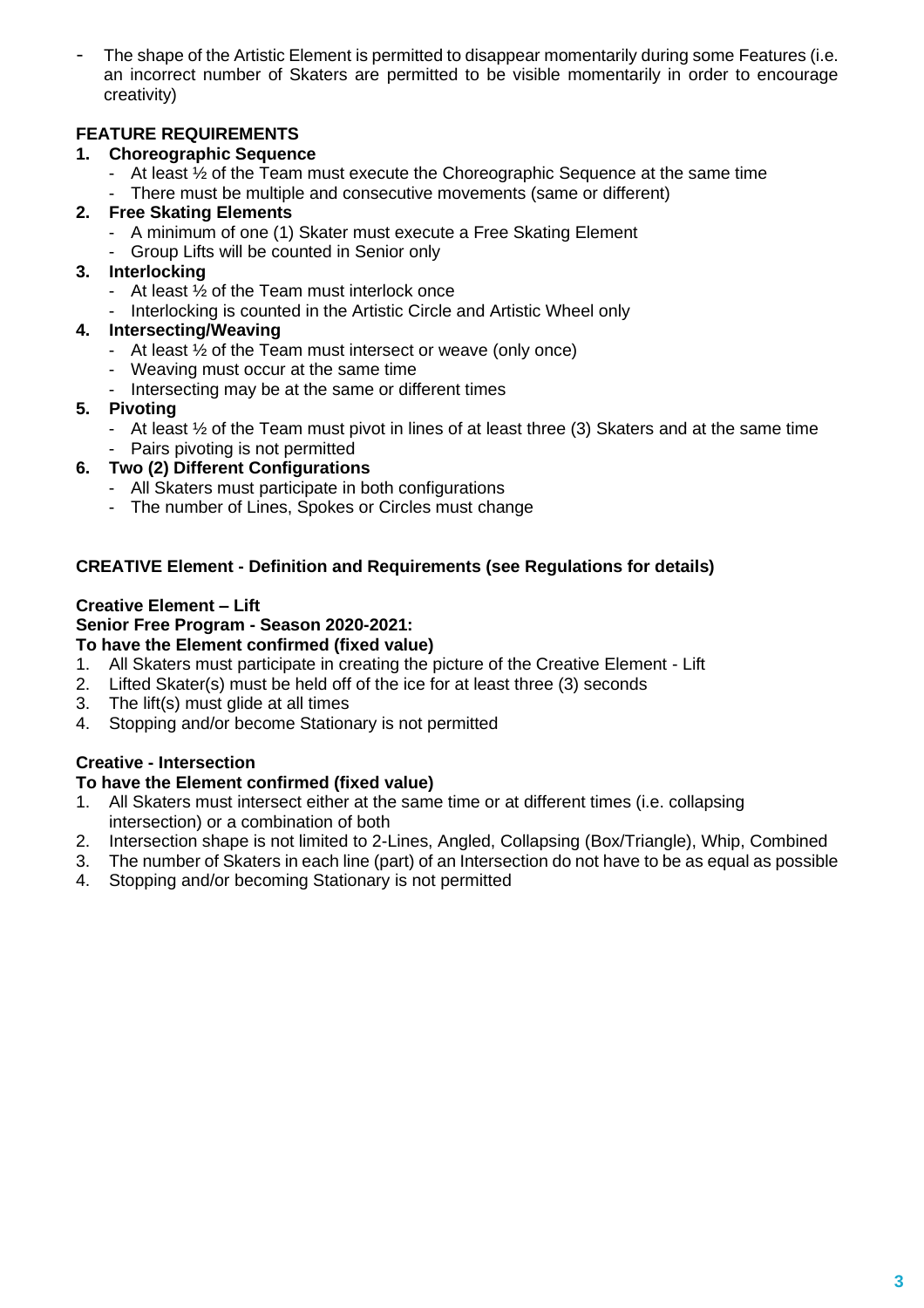## **GROUP LIFT Element (Rotational Lift that glides and rotates at the same time) Senior - Definition and Requirements (see Regulations for details)**

#### **Basic Requirements:**

- 1. All Skaters must participate in the Element either by being the lifted Skater, by supporting the lifted Skater or by executing a free skating element
- 2. At least one (1) Group Lift must attempt to glide and attempt to rotate

| <b>LEVEL BASE</b>               | <b>LEVEL1</b>                                                                                                                            | <b>LEVEL 2</b>                                                                                                                                 | <b>LEVEL 3</b>                                                                                                                                                                             | LEVEL 4                                                                                                                                    |
|---------------------------------|------------------------------------------------------------------------------------------------------------------------------------------|------------------------------------------------------------------------------------------------------------------------------------------------|--------------------------------------------------------------------------------------------------------------------------------------------------------------------------------------------|--------------------------------------------------------------------------------------------------------------------------------------------|
| <b>GLB</b>                      | GL <sub>1</sub>                                                                                                                          | GL <sub>2</sub>                                                                                                                                | GL <sub>3</sub>                                                                                                                                                                            | GL <sub>4</sub>                                                                                                                            |
| A Group Lift that               | Group Lifts must                                                                                                                         | Group Lifts must                                                                                                                               | Group Lifts must                                                                                                                                                                           | Group Lifts must                                                                                                                           |
| does not meet the               | meet the basic                                                                                                                           | meet the basic                                                                                                                                 | meet the basic                                                                                                                                                                             | meet the basic                                                                                                                             |
| level 1, 2, 3 or 4              | requirements and                                                                                                                         | requirements and                                                                                                                               | requirements and                                                                                                                                                                           | requirements and                                                                                                                           |
| requirements but                | include;                                                                                                                                 | include;                                                                                                                                       | include;                                                                                                                                                                                   | include;                                                                                                                                   |
| meets the Basic<br>Requirements | At least two (2)<br>Group Lifts that<br>rotate at least 180°<br>and includes a<br>choice of:<br>One (1) Feature                          | At least two (2)<br>Group Lifts that<br>rotate at least 360°<br>AND includes a<br>choice of:<br>Any Two (2)                                    | At least three (3)<br>Group Lifts that<br>rotate at least 360°<br>AND includes<br>Three (3)<br><b>Features;</b>                                                                            | Four (4) Group<br>Lifts that rotate at<br>least 360° AND<br>includes Four (4)<br>Features;                                                 |
|                                 | from Group A,<br>Group B or Group<br>C<br><b>OR</b><br>At least three (3)<br>Group Lifts that<br>rotate at least 180°<br>with no Feature | <b>Features from</b><br>Group A, Group B<br>or Group C<br><b>OR</b><br>Four (4) Group<br>Lifts that rotate at<br>least 360° with no<br>Feature | One (1) Feature<br>from Group A<br>AND a choice of<br>One (1) Feature<br>from Group B<br>PLUS a choice of<br>One (1) Feature<br>from Group C<br><b>OR</b><br>both Features from<br>Group B | One (1) Feature<br>from Group A<br><b>AND</b><br><b>Both Features</b><br>from Group B<br><b>PLUS</b><br>One (1) Feature<br>from<br>Group C |

#### **FEATURES**

#### **Group A**

- 1. Balancing Position
- 2. Flexible Position

#### **Group B**

- 1. Difficult Entry
- 2. Difficult Exit

#### **Group C**

- 1. Mirror image pattern
- 2. Rotating in both Rotational Directions
- 3. Two (2) Different Positions

# **For GLB, GL1, GL2, GL3, GL4 (remaining Skaters)**

- The remaining Skaters must execute free skating elements (fes)
- fes must be executed at the same time as the group lift(s)
- Stopping or become stationary during the free skating element is not permitted

**NOTE:** When different types of fes are executed it may take a different length of time to execute the different types of fes

- The remaining Skaters must glide at all times and are not permitted to Stop or become Stationary
- If a Skater(s) has participated in any part of the GL then this Skater(s) is not required to execute a free skating element

### **GENERAL ELEMENT REQUIREMENTS**

- For GLB; The lifted Skater must be lifted off the ice (any height)
- For GL1, GL2, GL3 and GL4; The majority of the torso of the lifted Skater must be above head level of the supporting Skaters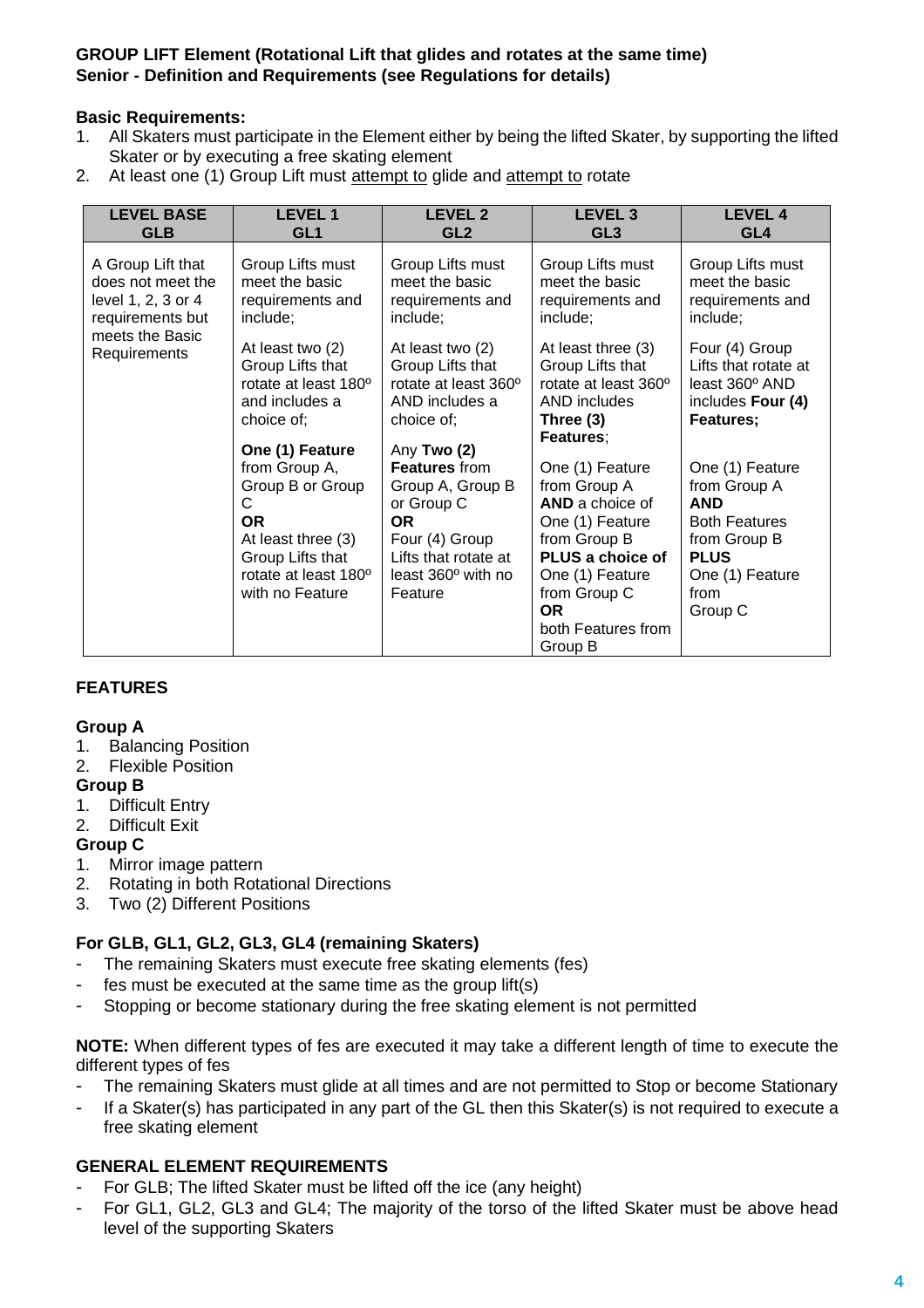- The hand(s)/arm(s) of a supporting Skater(s) is/are not required to be above their head, as long as the majority of the torso of the lifted Skater is held above head level of the supporting Skater(s)
- All Group Lifts and remaining Skaters (if any) must stay within thirty meters (30m) from each other
- All Group Lifts must glide and rotate at the same time

# **GENERAL FEATURE REQUIREMENTS**

- The same Feature(s) (if one is selected)
	- must be executed by ALL of the Group Lifts for the level
	- must be executed at the same time
- Features are required to be executed while the GL is rotating other than the entry/exit Feature
	- must ALL be executed in the same rotational direction (with the exception for the Features done in a Mirror image pattern *(see Feature below)*)
- The "main" position of the Group Lift refers to the position held by the lifted Skater for the required rotation and Features

# **FEATURE REQUIREMENTS**

#### **Group A**

# **1. Balancing Position**

- Teams are permitted to include more than one (1) Balancing position and to change position
- Any Balancing position must be held for a minimum of 360° rotation
- Balance is shown when the lifted Skater(s) body is supported in the following manners and is not limited to the following positions;

#### **When using a sideways position**

- **E** Support at one (1) point on the side of their body (one (1) arm  $+$  one (1) hip  $+$  one (1) ankle)
- The free leg must also be extended at least  $90^\circ$  compared to the supported leg **When using a middle split position**
- Support at the lower body (buttocks  $+$  legs/feet)

# **When using a front split position as a balancing position**

- The Skaters in each Group Lift (considered for the level) must use the same holds
- The lifted Skater must be supported at the hand(s)/wrist(s) only and at the ankles close to the top of their boots
- The center, supporting, Skater may hold the lifted Skater with one (1) or both hand(s)/wrist(s). If supporting with only one (1) hand, the free hand of the supporting Skater must not support any other part of the lifted Skater
- The other supporting Skaters must hold the lifted Skater with either one (1) or both hands at the ankles close to the top of the lifted Skater's boot. If supporting with one (1) hand, the free hand of the supporting Skater must not support any other part of the lifted Skater
- Using a combination of Balancing and Flexible positions, when considering the holds, is not permitted

#### **When using support only at the neck and feet/ankles**

Lying flat on the back or stomach with support at the feet/legs and at the shoulder is not considered Balancing

# **2. Flexible Position**

- Any Flexible position must be held for a minimum of 360° rotation
- Flexible positions include but are not limited to: front split, side split, 135<sup>o</sup>, backward arch in a semi-circle or full circle

# **When using a front split position**;

- The Skaters in each Group Lift (for the level) must use the same hold
- The lifted Skater is supported at their hands/wrists/arms and ankles/legs
- If the center Skater is supporting using only one (1) hand, the free hand of this supporting Skater may support any other part of the lifted Skater
- The other supporting Skaters must hold the lifted Skater with either one (1) or both hands
- The legs of the lifted Skater are permitted to be bent however a full split (180<sup>°</sup>) must be maintained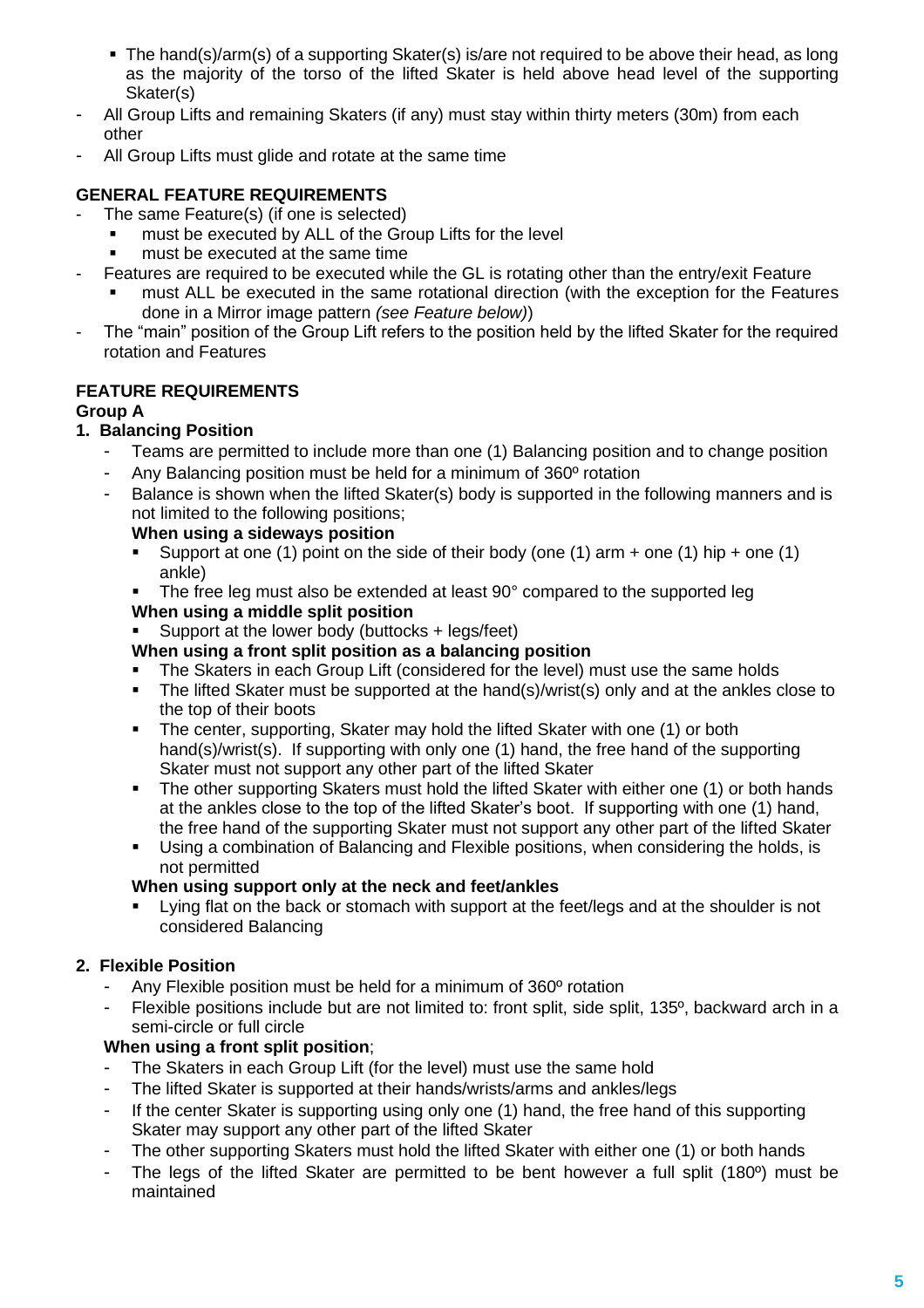# **When using a backward arch in a semi-circle or full circle**

the lifted Skater grasps one (1) foot with a backward or sideway arch of their side/back creating approximately a semi-circle or full circle

**Example:** but not limited to: a Biellmann like position

- The lifted Skater must show a curve of their back/side while grabbing the free foot
- A semi-circle is shown using both a curve of the back/side and leg(s)
- To show an acceptable semi-circle curve using a Biellmann-like position; The heel of the skate, of the lifted Skater, must be held behind and past their waist

## **Balancing/Flexible positions must have the supporting Skaters arranged in either of the following manners;**

# **a) Supporting Skaters in approximately one (1) line**

- It is acceptable for the three (3) or more supporting Skaters to be in a different configuration during the entry/exit
- Skaters must be in approximately one (1) line during the required rotation

# **b) Two (2) supporting Skaters**

- Three (3) Skaters are permitted to lift one (1) Skater into position
- The support must be maintained during the required rotation

# **Group B**

# **1. Difficult Entry**

- **For GL3 & GL4:** The Flexible/Balancing position must be achieved directly after/from the difficult entry
- Using only two (2) lifting Skaters will not be considered a difficult entry
- Examples of a difficult entry (not limited to the following):

# **a) Supporting Skaters in an fm**

- $Two (2)$  supporting Skaters are in an fm position while lifting
- Any level fm will be accepted
- **•** The fm position must be kept by the supporting Skaters until the lifted Skater is above their heads

#### **b) Pair lift, Pre-group lift or vault without a touch down in-between**

Pre-group lift, pair lift or vault must occur preceding the group lift without a touchdown inbetween

#### **Pair lift**

The lifted Skater may rest on the shoulders of the supporting Skater while in the Pair Lift and then may rest on the shoulders of the other supporting Skaters(s) after the pair lift and before achieving the main lift position

#### **Pre-group lift**

- The pre-group lift position must be different than the main position of the Group lift (*see the Feature Two (2) Different Positions in Group C for requirements*)
- The pre-group lift must have a fixed position held at any level. If at shoulder level the lifted Skater may not be on the shoulder(s) of the supporting Skater(s)
- The lifted Skater may be lowered to the shoulder level of the supporting Skater(s) from the pre-group fixed position then raised into the main position
- The lifted Skater is not permitted to stop on the shoulder(s) of the supporting Skater(s) when being lowered from the pre-group lift fixed position and before being raised into the main position
- The lowering and raising to the shoulders of the supporting Skaters must be in a continuous movement

#### **Vault**

- The vaulting Skater must vault up into the main lift position
- The lifted/vaulting Skater may stop on the shoulders of the supporting Skater(s) before achieving the main lift position

# **2. Difficult Exit**

- Examples of a difficult exit (not limited to the following):
	- A cartwheel or somersault type of action
	- **•** If exiting from a horizontal position:
		- A minimum of a 270° revolution around an axis parallel to the ice surface (i.e. rolling down), by the lifted Skater
		- The lifted Skater must roll down without interruption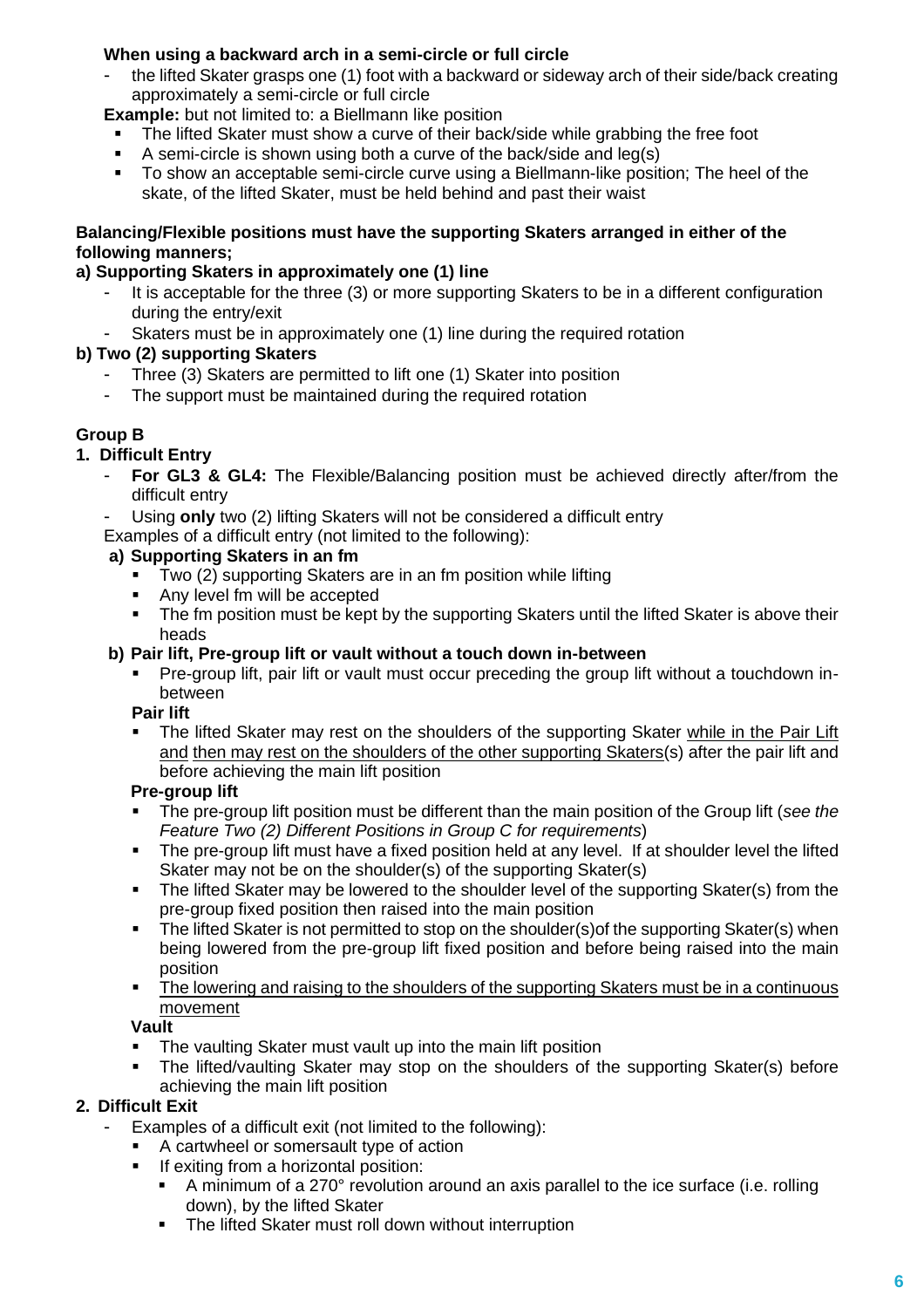- The lifted Skater may not be lowered to the shoulders of the supporting Skaters before starting to roll down
- A pair lift will not be counted as a difficult exit
- Once the lifted Skater has touched the ice, the lift is considered as exited/ended

# **Group C**

# **1. Mirror Image Pattern**

- One (1) or two (2) Group Lifts rotate in one (1) rotational direction and the other one (1) or two (2) Group Lifts (*depending on the attempted level)* must rotate in the opposite rotational direction
- The Group Lifts from opposite rotational directions must pass each other while rotating
- At minimum, part of the rotation must occur as the Group Lifts pass
- **For GL3 & GL4;** The lifted Skater must be in a Flexible/Balancing position as the Group Lifts pass

# **2. Rotating in both Rotational Directions**

- Teams are permitted to choose the order and the rotational direction
- For a GL1, minimum of 180° in both rotational directions are required
- For GL2, GL3, GL4 minimum of 360° in the first rotational direction + at least 180° in second rotational direction are required or vice versa
- For GL2, GL3, GL4: Any other Feature(s) to be counted must be executed during the 360º rotation

# **3. Two (2) Different Positions**

- A movement of the body, which requires physical strength or flexibility
	- The transition from one (1) position to the other must have a continuous movement
	- **•** The change of position must occur during (at least) the required rotation
	- The lift is permitted to rotate more than the required 180°/360° to complete the lifted Skaters change of position
- The new position must be significantly different from the main position
- To show a significant difference between the main and second position, the lifted Skater must rotate a minimum of:
	- 180 $\degree$  rotation around an axis parallel to the ice surface (i.e. rolling over) (counted only for GL1 or GL2)
	- 90° rotation if using a vertical axis where the lifted Skater's torso executes the rotation
	- 90° rotation if using a combination of both horizontal and vertical axis
- To show a clear difference in position the following must be shown:

# **Examples:**

- a) When the lifted Skater is in a forward split, their torso must rotate 90º using a vertical axis in order to take a side sit split position
- b) When the Skater is laying and sits up (or vice versa) thereby showing a 90º rotation using a combination of a horizontal and vertical axis
- The torso must be kept above head level of the supporting Skaters before and after the change of position of the lifted Skater(s). During the transition from one (1) position to the next, the torso of the lifted Skater is permitted to drop below head level of the lifting Skaters
- If changing from one (1) Flexible position into a different Flexible position: the lifted Skater is permitted to briefly come out of the first /main Flexible position as they continuously move into the second different Flexible position
- The same principle would apply if using two (2) different Balancing positions and also if using a combination of a Flexible position plus a Balancing position (or vice versa)

# **For GL3 & GL4;**

- a. IF the change of position is NOT into a different Flexible or Balancing position, the GL must first meet the required 360º rotation in a Flexible/Balancing position prior to executing a change of position. In this case, since the change of position is not into a Flexible or Balancing position, then additional rotations, in the same rotational direction, will be necessary to complete the Feature
- b. If the change of position is into a different Flexible or Balancing position, the lifted Skater is permitted to change position during the required 360º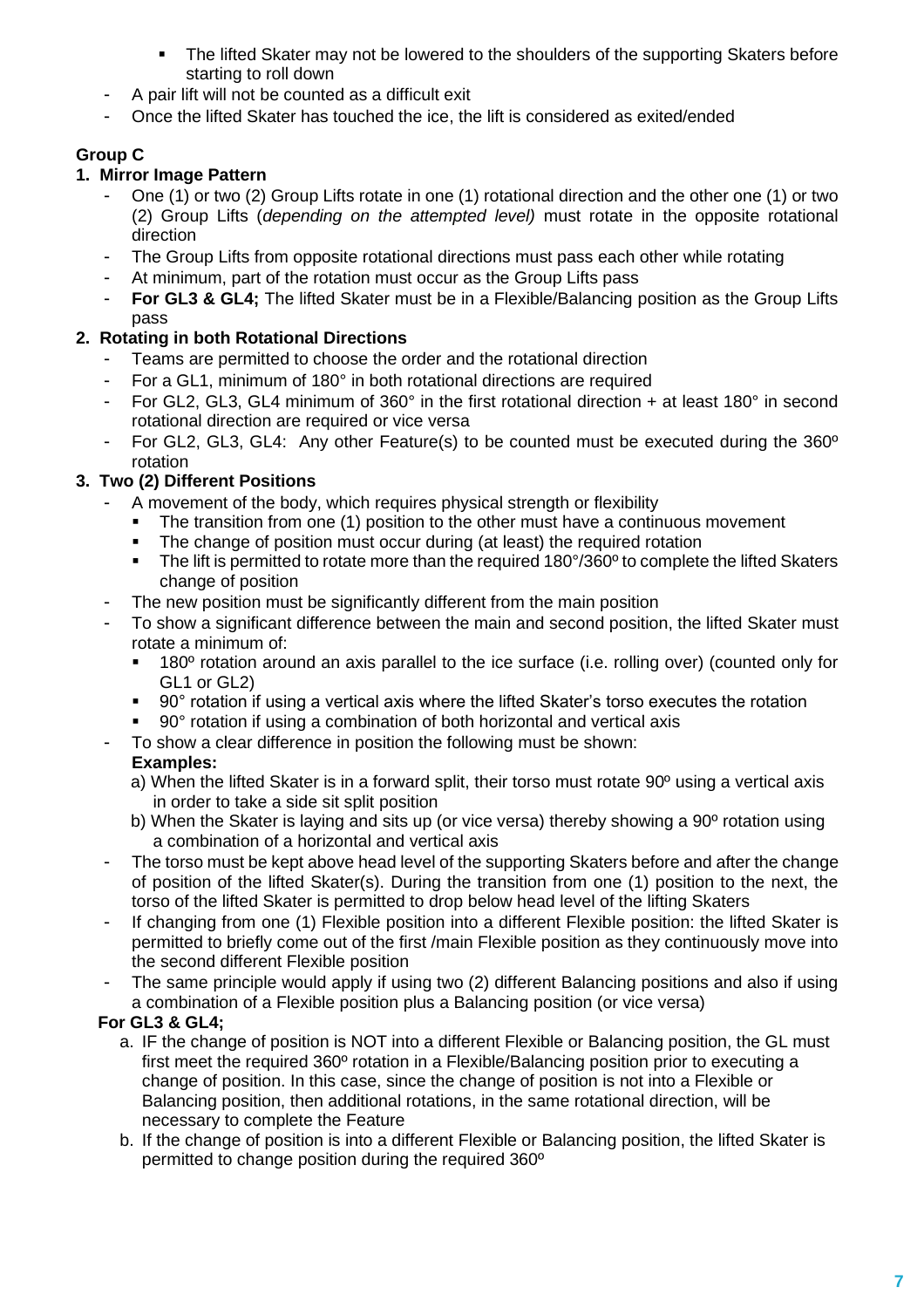## **INTERSECTION Element - Definition and Requirements (see Regulations for detail)**

#### **Basic Requirements:**

- 1. All Skaters must pass another Skater
- 2. The Lines must be as equal as possible

| <b>LEVEL BASE</b>                                                                                                      | <b>LEVEL 1</b>                                                                                                                                                                  | <b>LEVEL 2</b>                                                                                             | <b>LEVEL 3</b>                                                                                               | <b>LEVEL 4</b>                                                                                  |
|------------------------------------------------------------------------------------------------------------------------|---------------------------------------------------------------------------------------------------------------------------------------------------------------------------------|------------------------------------------------------------------------------------------------------------|--------------------------------------------------------------------------------------------------------------|-------------------------------------------------------------------------------------------------|
| IB                                                                                                                     | 11                                                                                                                                                                              | $12 \,$                                                                                                    | 13                                                                                                           | 14                                                                                              |
| An Intersection that<br>does not meet the<br>level 1, 2, 3 or 4<br>requirements but<br>meets the Basic<br>Requirements | Intersection must<br>meet the Basic<br>requirements AND<br>must include:<br>Any Intersection,<br>two $(2)$ Line<br>intersection, L<br>intersection,<br>Combined<br>intersection | Intersection must<br>meet the Basic<br>requirements AND<br>must include a<br>choice of:<br>Box or Triangle | Intersection must<br>meet the Basic<br>requirements AND<br>must include a<br>choice of:<br>Whip Intersection | Intersection must<br>meet the Basic<br>requirements AND<br>must include:<br>Angled Intersection |

#### **ADDITIONAL FEATURE -** Point of Intersection

#### **GENERAL ELEMENT REQUIREMENTS**

- Stopping and/or becoming Stationary is not permitted
- All Skaters must be back-to-back during the approach phase (Exception; level 1)
	- Back-to-back when the Skaters shoulders are parallel to the axis of intersection and not twisted during the approach
	- Continuous backward 360°/720° or more rotation(s) are permitted during the approach for all Intersections other than a Whip Intersection
	- A forward push within a backward 360°/720° rotation is not permitted
- All Skaters must be in any connected hold during the approach phase once the shape of the Intersection is recognized until the pi rotation begins Exceptions:
	- **EXEC** If continuous backward 360°/720° are being executed a hold is not required
	- Angled Intersection see for specific requirements

#### **Specific Requirements for Each type of Intersection Box/Triangle**

- All lines must be as even as possible
- All Skaters must be back-to-back in any connected hold when starting the approach until the pi rotation begins
	- **IF** using a pivoting back-to-back-approach, each Line must pivot at least 90<sup>°</sup> (skating in a backward direction) before the Skaters begin to intersect
- The use of crossovers is not permitted once the corners of the Intersection begin to intersect
- All corners must intersect at the same time

#### **Combined Intersection**

- A back-to-back or face-to-face approach is permitted
	- Multiple Circles, Wheels and Lines are permitted
	- Circle must have a minimum of four (4) Skaters
	- Wheel must have a minimum of three (3) Skaters in a spoke
	- Line must have a minimum of four (4) Skaters
	- If using a Circle or Wheel: the Circle/Wheel must continually rotate
- If using a Block or Line: the Block/Line must continue to glide and progress along the ice

## **"L" Intersection**

- Lines must be as even as possible
- A back-to-back or face-to-face approach is permitted
- If using a pivoting approach, each Line must pivot at least 90° before the Skaters begin to intersect

#### **Two (2) Line Intersection**

Lines must be as even as possible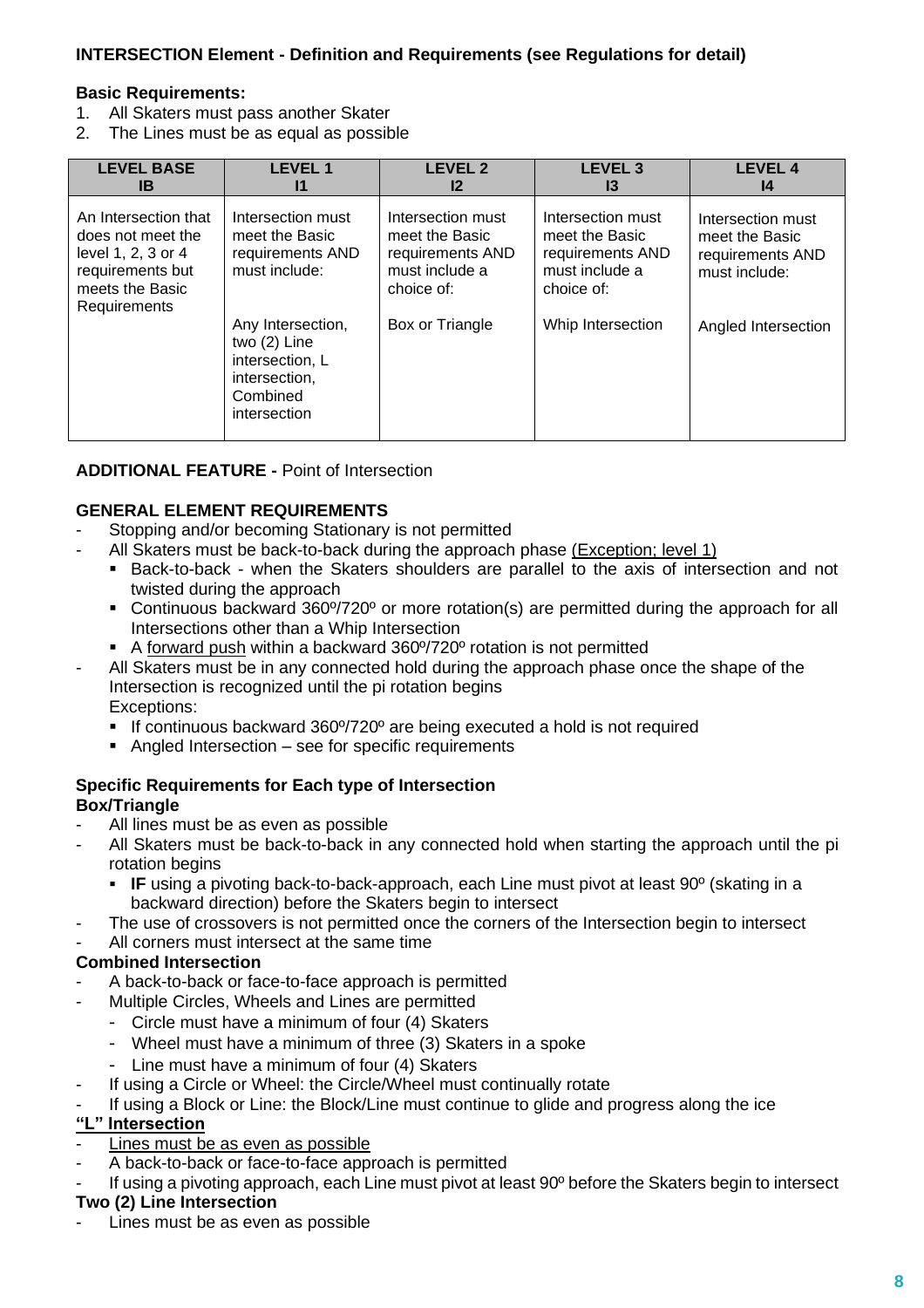- A back-to-back or face-to-face approach is permitted
- Both Lines must be straight and parallel to each other as they approach the axis of intersection
- Both Lines/all Skaters must intersect at the same time

# **Whip Intersection**

- There must be two (2) lines of eight (8) Skaters
- Whip Intersection is considered to have a pivoting back-to-back approach
- Both Lines must achieve and maintain a curved shape (minimum of a  $\frac{1}{2}$  Circle shape) for a minimum of a 90º pivot until the lead Skaters become back-to-back
	- The minimum  $\frac{1}{2}$  Circle shape will be counted when the distance between the two (2) end Skaters (from the same line) is no larger than the diameter of a Circle made of sixteen (16) Skaters (considering the holds used) (*See diagrams below*)



Technical Panel: Both are Acceptable

- From the minimum 1/2 Circle shape once the lead Skaters are back-to-back:
- The curve must continuously straighten/unroll until the pi rotation begins (*see Additional Feature*)
- Both lines must straighten/unroll at the same time
- The goal is for both Lines/all Skaters to straighten and intersect at the same time
- During the exit the two (2) to three (3) fast end Skater(s) of each line must have more speed than the rest of their line and therefore a V-formation must be shown.
- 360°/720° rotations are not permitted during the approach

# **Angled Intersection**

- There must be two  $(2)$  lines of eight  $(8)$  Skaters
- A connected hold must be attained before the lead Skaters overlap, unless the Skaters executing continuous backward rotations
- The corridor between the two (2) Lines cannot be more than approximately three meters (3m) apart once the lead Skaters of each Line begin to overlap
- It is NOT required to skate the entire approach phase within the three meters (3m) corridor before the overlap begins
- The corridor between the two (2) Lines must decrease once the lead Skaters begin to overlap
- The Lines must remain parallel to the "axis of intersection" **Example:** If the "axis of intersection" is parallel to the long axis of the ice rink, then the Lines must be kept parallel to the long axis of the rink during the approach phase
- If the Lines are not more than approximately three meters (3m) apart, once the overlap has begun a slight pivot (less than 45°) is permitted
- Both Lines/all Skaters must intersect at the same time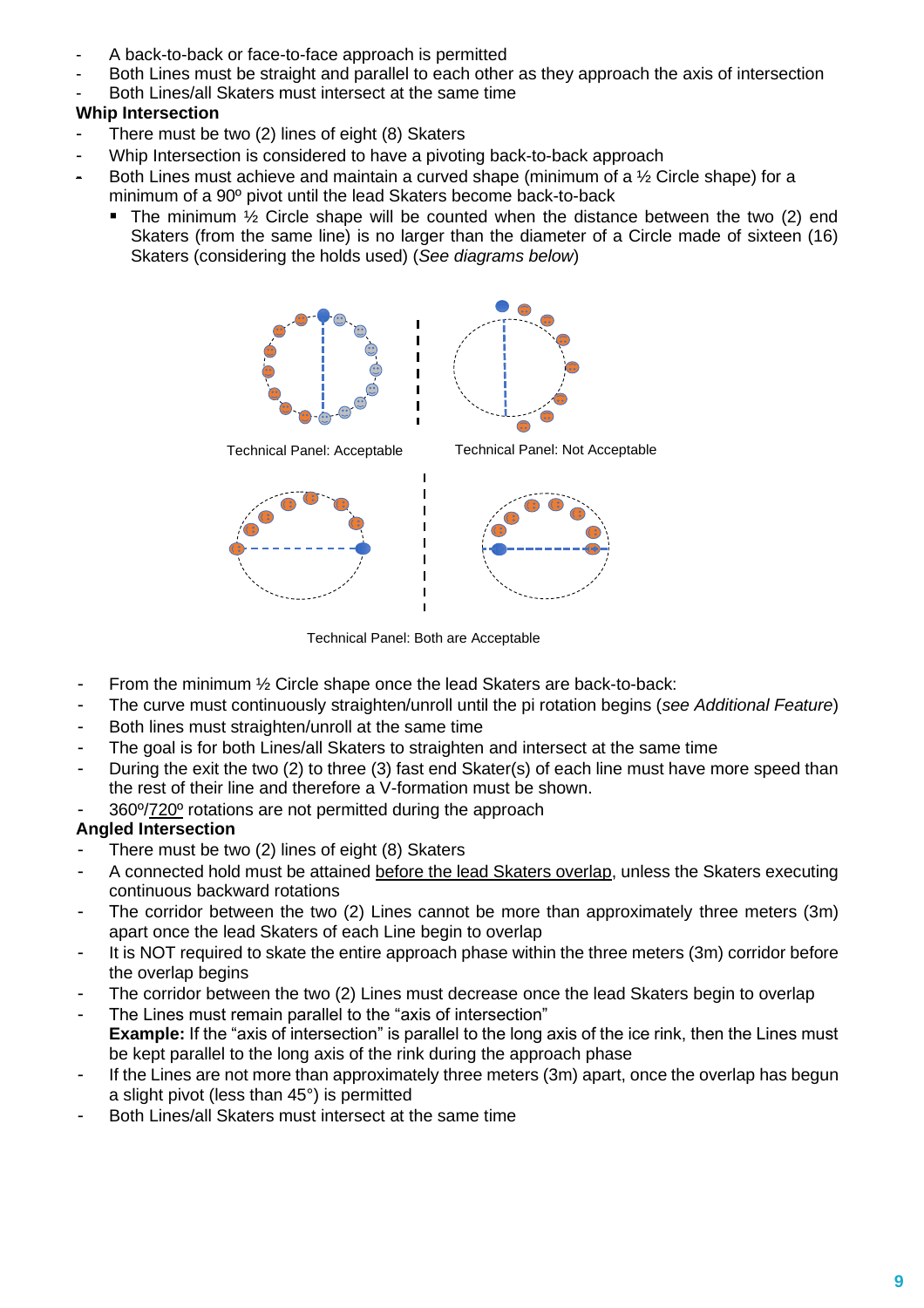## **Basic Requirements:**

1. All Skaters must attempt a pi rotation

| <b>LEVEL BASE</b>                                                      | <b>LEVEL 1</b>                                | <b>LEVEL 2</b>                                 | LEVEL3                                         |
|------------------------------------------------------------------------|-----------------------------------------------|------------------------------------------------|------------------------------------------------|
| piB                                                                    | pi1                                           | pi <sub>2</sub>                                | pi3                                            |
| Any pi that does not<br>meet Level 1, 2 or 3<br>requirements but meets | A forward continuous<br>360° or more rotation | A backward continuous<br>360° or more rotation | A backward continuous<br>720° or more rotation |
| the Basic Requirements                                                 | Note: See below for                           | Note: See below for                            | Note: See below for                            |
|                                                                        | specific pi requirements                      | specific pi requirements                       | specific pi requirements                       |
|                                                                        | for certain intersections                     | for certain intersections                      | for certain intersections                      |

# **GENERAL ADDITIONAL FEATURE REQUIREMENTS**

- A pi rotation must begin before and continue as the Skaters begin to intersect
- The pi rotation must not be completed before the Skaters begin to intersect
- Skaters in the same Line must execute the same pi rotation;
	- all forward or all backward
	- in the same rotational direction

**NOTE** for pi1; executing different rotations at the pi (1/2 of the Team is permitted to executed a forward pi rotation and the other  $\frac{1}{2}$  of the Team a backward pi rotation – choreographed)

- For pi2 & pi3: pi rotations must start and end backward
	- Once all Skaters are through the Intersection it is permitted to exit a pi2/pi3 rotation forward without penalty
	- Exception; pi3 executed during a Whip Intersection must start and end backward
- A pi rotation must rotate quickly and be continuous and uninterrupted
	- A forward push is not permitted within a continuous forward or backward 360<sup>o</sup> and/or backward 720º pi rotation
- The pi rotations of 720%360° are permitted to;
	- consist of turns and/or rotating linking steps
	- $\bullet$  be done on one (1) or two (2) feet
- pi rotation must not be executed on the same spot

**Collapsing Intersections/Combined Intersections** (where all Skaters are intersecting at different times)

- **Level 1 & 2**: Must have at least two (2) rotations from the same level
- **Level 3**: Must have at least one (1) backward 720° rotation plus two (2) backward 360° *(or more)* rotations
- Each of the required rotations must be executed separately, a backward double twizzle will be counted as a 720° rotation
- The minimum of two (2) or three (3) separate rotations are permitted to be in the same or different rotational directions
- The correct number of rotations must end within the Intersection in order to achieve a level
	- **Level 1 & 2:** Two (2) rotations must end within the Intersection
		- **Level 3**: The backward 720° rotation must start before the Lines begin to intersect, and end inside the Intersection. Two (2) subsequent backward 360° rotations must start within the Intersection however the last (third  $(3<sup>rd</sup>)$ ) pi rotation is permitted to end after the Skaters have exited the Intersection
- A slight *(minimal)* pause in-between the rotations is permitted in order to allow the Skaters to change feet/change edges or change their rotational direction

#### **"L" Intersection;**

- The first backward 720° rotation must begin before and continue to rotate as the first Skater(s) intersect
- All Skaters must execute continuous backward 720° rotations (as many 720° rotations as are needed) until the final Skaters have passed thru their space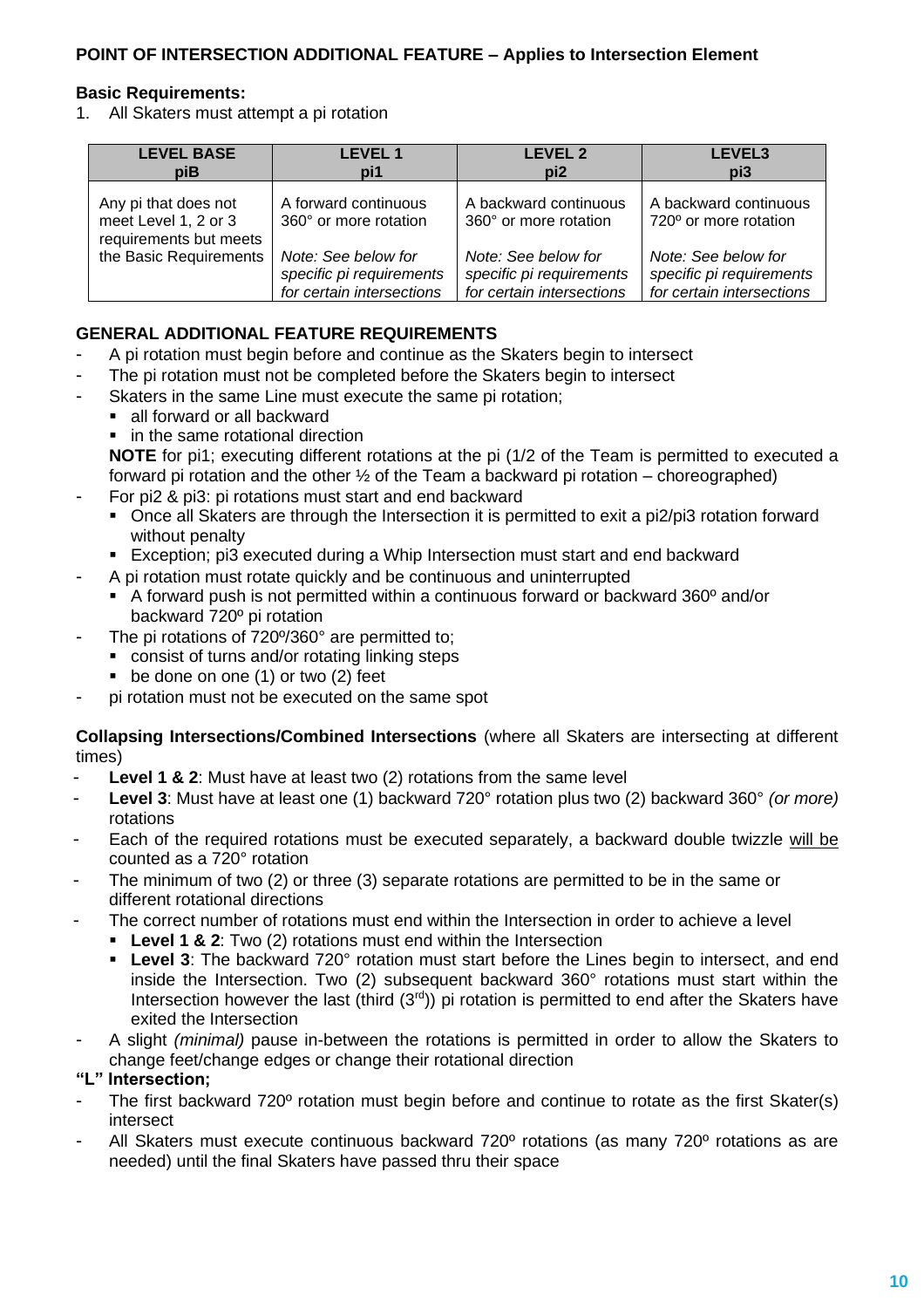#### **Whip Intersection**

- All rotations executed during the Intersection must be in the same rotational direction that the Line uses during the approach phase; i.e. the Skaters in one (1) of the Lines are skating in a clockwise rotational direction towards the pi, then the pi rotations must also be executed in the clockwise rotational direction
	- **For pi3;** only a maximum of one (1) continuous backward 720<sup>°</sup> pi rotation is permitted
		- A maximum of the first 360° of the backward 720° rotation is permitted prior to the axis of intersection

#### **Angled Intersection**

- pi rotation(s) must start before or at the latest, when the Lines begin to overlap
- Once the Lines start to overlap the Skater(s) must continuously rotate as they move towards the axis of Intersection
- **For pi3** The continuous backward rotations must each rotate a minimum of 360° (backward pushes are permitted in-between a backward 360º/720º or more rotation(s))
- There may be as many backward 360°/720° rotations as the Team wants with the last rotation, used to intersect, being a backward continuous 720° rotation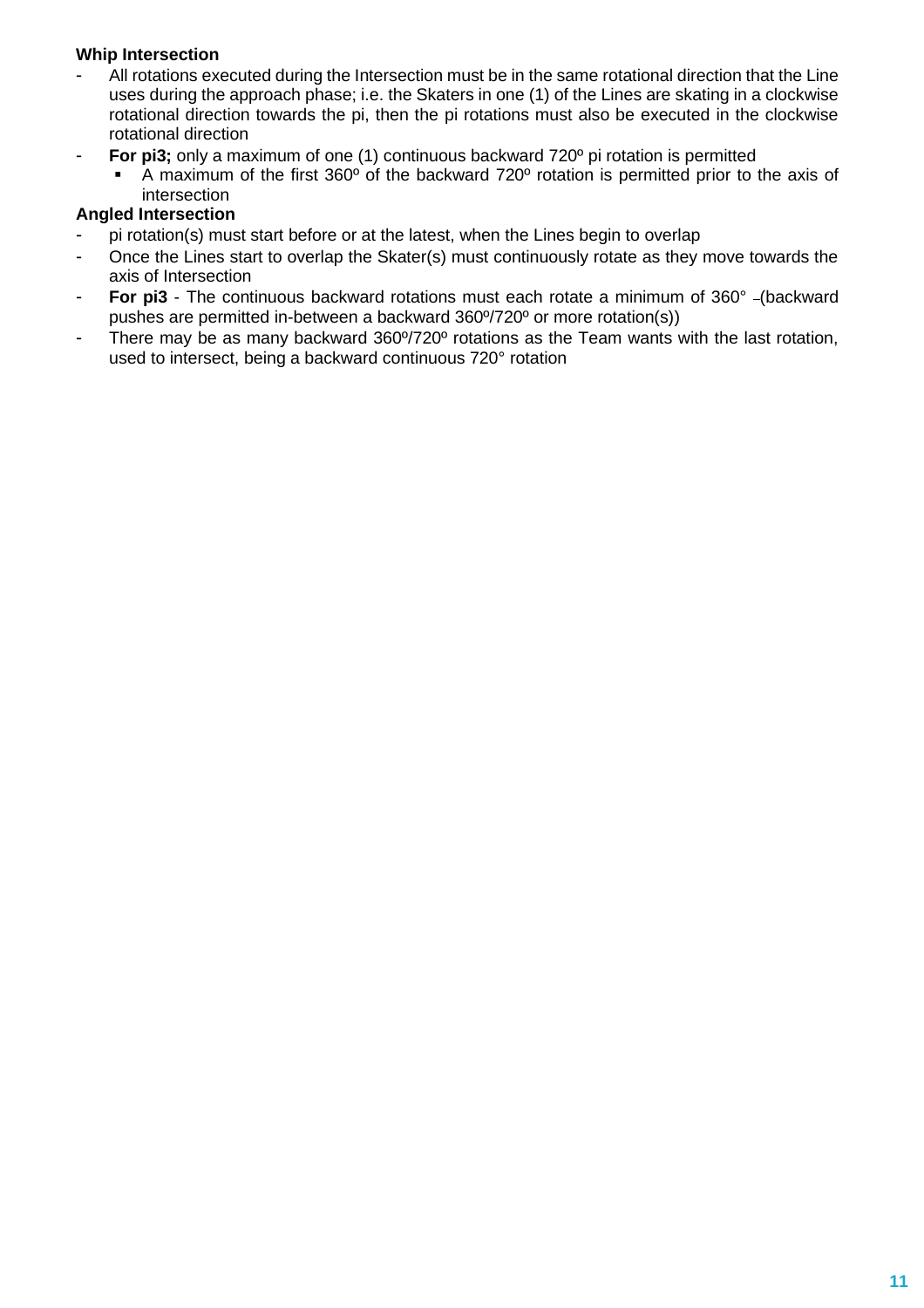#### **LINEAR ELEMENTS (Block & Line), ROTATING ELEMENTS (Circle & Wheel) Definition and Requirements (see Regulations for details)**

# **Basic Requirements**

- **1. The Element must meet the requirements;**
	- $\Box$  Block All Skaters in a closed Block with a minimum of three (3) lines (B)
	- $\Box$  Circle All Skaters in a Circle with a maximum of three (3) Circles. At least four (4) Skaters in each Circle (C)
	- $\Box$  Line All Skaters may be in one (1) or two (2) Lines. If two (2) Lines, then the Lines must be as equal as possible (L)
	- $\Box$  Wheel All Skaters in a Wheel with a maximum of three (3) separate Wheels. At least three (3) Skaters in each Spoke (W)

## **2. Ice Coverage:**

- $\Box$  Linear Elements (Block/Line) must cover a minimum of thirty meters (30m)
- $\Box$  Rotating Elements (Circle/Wheel): All Skaters must rotate a minimum of 360 $\degree$  in one (1) rotational direction or a comparable distance if both rotational directions are used

| <b>LEVEL BASE</b>                                                                                                 | <b>LEVEL 1</b>                                                                               | LEVEL 2                                                                                       | <b>LEVEL 3</b>                                                                                  | <b>LEVEL 4</b>                                                                                 |
|-------------------------------------------------------------------------------------------------------------------|----------------------------------------------------------------------------------------------|-----------------------------------------------------------------------------------------------|-------------------------------------------------------------------------------------------------|------------------------------------------------------------------------------------------------|
| (BB/CB/LB/WB)                                                                                                     | (B1/C1/L1/W1)                                                                                | (B2/C2/L2/W2)                                                                                 | (B3/C3/L3/W3)                                                                                   | (B4/C4/L4/W4)                                                                                  |
| An Element that<br>does not meet the<br>level 1, 2, 3 or 4<br>requirements but<br>meets the Basic<br>Requirements | Element must meet<br>the Basic<br><b>Requirements AND</b><br>must include One<br>(1) Feature | Element must meet<br>the Basic<br><b>Requirements AND</b><br>must include Two<br>(2) Features | Element must meet<br>the Basic<br><b>Requirements AND</b><br>must include Three<br>(3) Features | Element must meet<br>the Basic<br><b>Requirements AND</b><br>must include Four<br>(4) Features |

# **FEATURES**

|    | <b>LINEAR ELEMENTS</b>                    |                                |                                           | <b>ROTATING ELEMENTS</b> |                                          |    |                                          |
|----|-------------------------------------------|--------------------------------|-------------------------------------------|--------------------------|------------------------------------------|----|------------------------------------------|
|    | <b>BLOCK</b>                              | <b>LINE</b>                    |                                           |                          | <b>CIRCLE</b>                            |    | <b>WHEEL</b>                             |
| 1. | Two (2) different<br>configurations       |                                | 1. Two (2) different<br>configurations    |                          | 1. Two (2) different<br>configurations   |    | Two (2) different<br>configurations      |
|    | 2. Three (3) different<br>connected holds |                                | 2. Three (3) different<br>connected holds | 2.                       | n/a                                      | 2. | Three (3) different<br>connected holds   |
|    | 3. Four (4) different<br>extra features   |                                | 3. Four (4) different<br>extra features   | 3.                       | Four (4) different<br>extra features     | 3. | Four (4) different<br>extra features     |
| 4. | <b>Change of Position</b>                 | 4.                             | <b>Change of Position</b>                 | 4.                       | Change of Position                       | 4. | <b>Change of Position</b>                |
| 5. | Four (4) turns/steps                      | 5.                             | n/a                                       | 5.                       | n/a                                      | 5. | n/a                                      |
| 6. | <b>Circular Pattern</b>                   | 6.                             | n/a                                       | 6.                       | n/a                                      | 6. | n/a                                      |
| 7. | n/a                                       | $7_{\scriptscriptstyle{\sim}}$ | Release of hold                           | 7.                       | n/a                                      | 7. | Release of hold                          |
| 8. | n/a                                       | 8.                             | Two (2) different<br>axis                 | 8.                       | n/a                                      | 8. | n/a                                      |
|    | 9. n/a                                    |                                | 9. n/a                                    | 9.                       | Change of<br><b>Rotational Direction</b> | 9. | Change of<br><b>Rotational Direction</b> |
|    | 10. n/a                                   |                                | 10. $n/a$                                 |                          | 10. Interlocking                         |    | 10. Interlocking                         |
|    | 11. n/a                                   |                                | 11. n/a                                   |                          | 11. Weaving                              |    | 11. n/a                                  |

#### **GENERAL ELEMENT REQUIREMENTS**

CB - must have at least four (4) Skaters in each Circle

C1 and C2 must have a minimum of six (6) Skaters in each Circle

C3 and C4 – must have eight (8) Skaters in each Circle

#### **GENERAL FEATURE REQUIREMENTS**

- Stopping is not permitted
- Circle/Wheel must rotate before, during and after the Feature(s)
- Block/Line must progress along/across the ice before, during and after the Feature(s)
- Features must be executed at the same time by all Skaters unless otherwise stated below;
	- Feature #1 may not be done at the same time as #4, 7,10,11
	- Feature #4 may not be done at the same time as #1, 7,10,11
	- Feature #5 (B) may not be done together with Features #1, 2, 3 4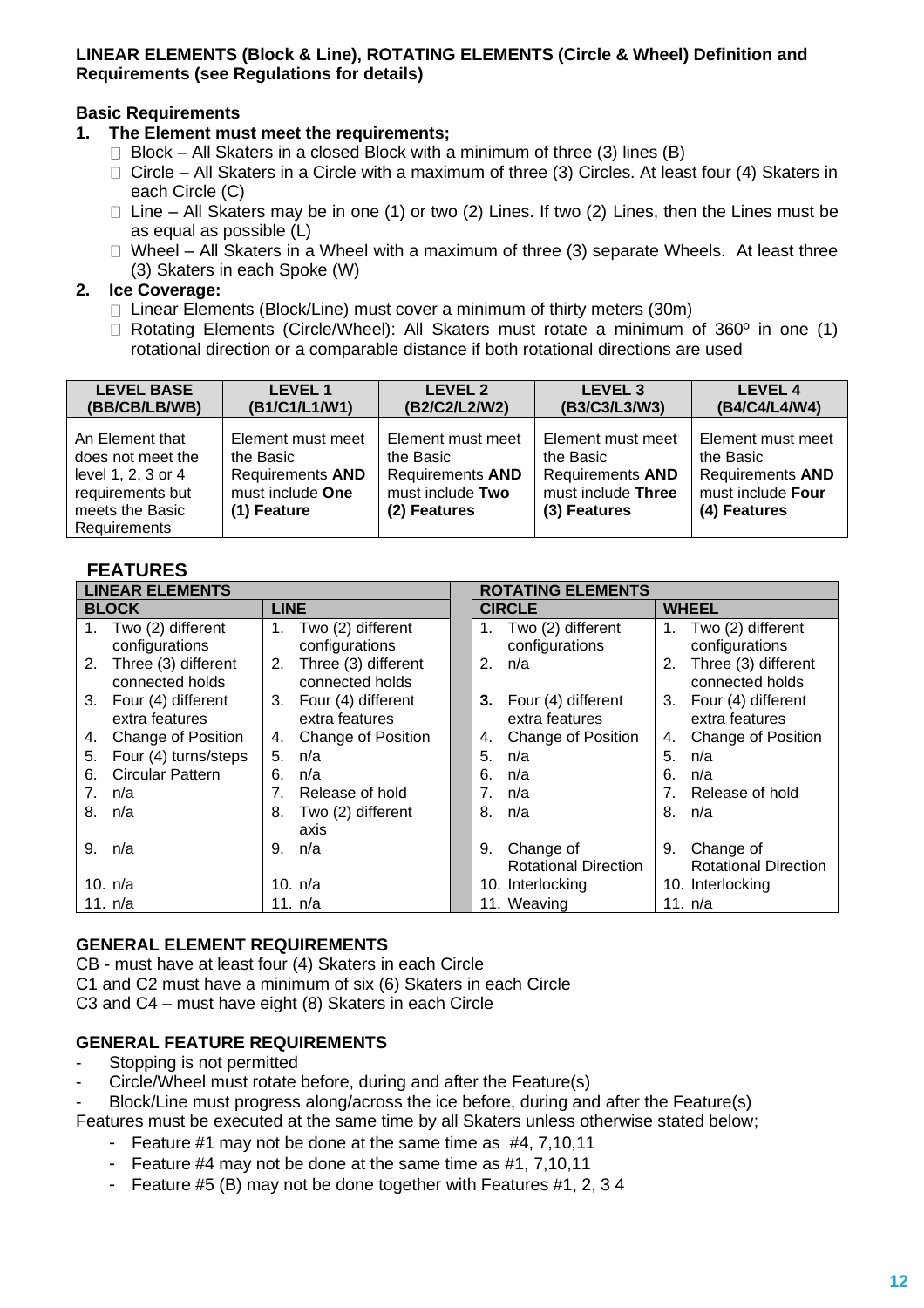# **FEATURE REQUIREMENTS**

- **1. Two (2) Different configurations (B, C, L, W)**
	- The number of Circles/Lines/Spokes must change (respective to the Element)
	- The Feature is permitted to be executed in any manner

# **2. Three (3) Different connected holds (B, L, W)**

- All Skaters must execute the three (3) different types of connected holds
- Holds must be different types
- Example; three (3) different versions of an elbow hold etc. will not be counted

# **3. Four (4) Different extra features (B, C, L, W)**

- At least  $\frac{1}{2}$  of the Team must execute the extra feature at the same time
	- Two (2) different extra features, from the same or different groups, are permitted to be executed at the same time (each by ½ of the Team)
- At least four (4) different extra features must be included. A maximum of two (2) from each group will be counted

#### **Extra Feature Groups**

- i. fms such as: Charlotte, Spread Eagle, Lunge, Shoot the Duck, Ina Bauer, etc. (other permitted/listed or non-listed fms or movements such as a Choreographic Slide)
- ii. Toe Steps, or Small Hops, or Dance Jumps of up to one (1) rotation
- iii. Body Movement

# **4. Change of Position (B, C, L, W)**

#### **GENERAL**

- All Skaters and/or spokes must execute the Change of Position with another Skater and/or spoke
- All Skaters and/or spokes must execute the Change of Position at the same time
- Skaters are permitted to be joined in pairs or small lines
- Skaters are permitted to circle another spoke/Skaters
- Skaters may return to the same place after a change of position
- The shape of the Element is permitted to disappear during this Feature (i.e. an incorrect number of Skaters for the level is permitted to be visible in order to encourage creativity)

#### **Block or Line**

- The Change of Position refers to either the Line as a whole and/or the individual Skaters
- May be done in any manner

#### **Circle**

- The Change of Position refers to the individual Skaters changing their place
- Skaters must remain in the same Circle when changing position
- Weaving will not be counted as a Change of Position

#### **Wheel**

- The Change of Position refers to either the spoke in total and/or the individual Skaters Examples but not limited to the following:
	- Spokes may change position with each other
	- **EXAM** Skaters within a spoke may change position with each other and/or change position to another spoke
	- A combination of the two (2) above methods are permitted to be executed at the same time
- One (1) Skater moving from one (1) end of a  $\frac{1}{125}$ spoke to the opposite end of their spoke will be NOT be counted as a Change of Position step
- If there is an odd number of Skaters within a Spoke or  $\sum_{s \in \mathcal{S}}$  mall line then it is possible for some Skaters to be in the same place/position after the Change of Position has been completed

#### **5. Four (4) turns/steps (B)**

- All Skaters must execute the same, recognizable, turn/step at the same time
- Choice of; choctaw, rocker, bracket
- The same turn/step is permitted to be repeated four (4) times
- The turns/steps must be executed one (1) after the other, no other linking steps are permitted to be executed between any of the turns/steps other than one (1) changes of edge or change of foot
- A hold must be maintained throughout the four (4) turns/steps

# **6. Circular Pattern (B)**

- The Block must cover a minimum of 270<sup>o</sup> on a circular pattern in one (1) rotational direction
- The lines of the Block must remain as parallel as possible to a circular pattern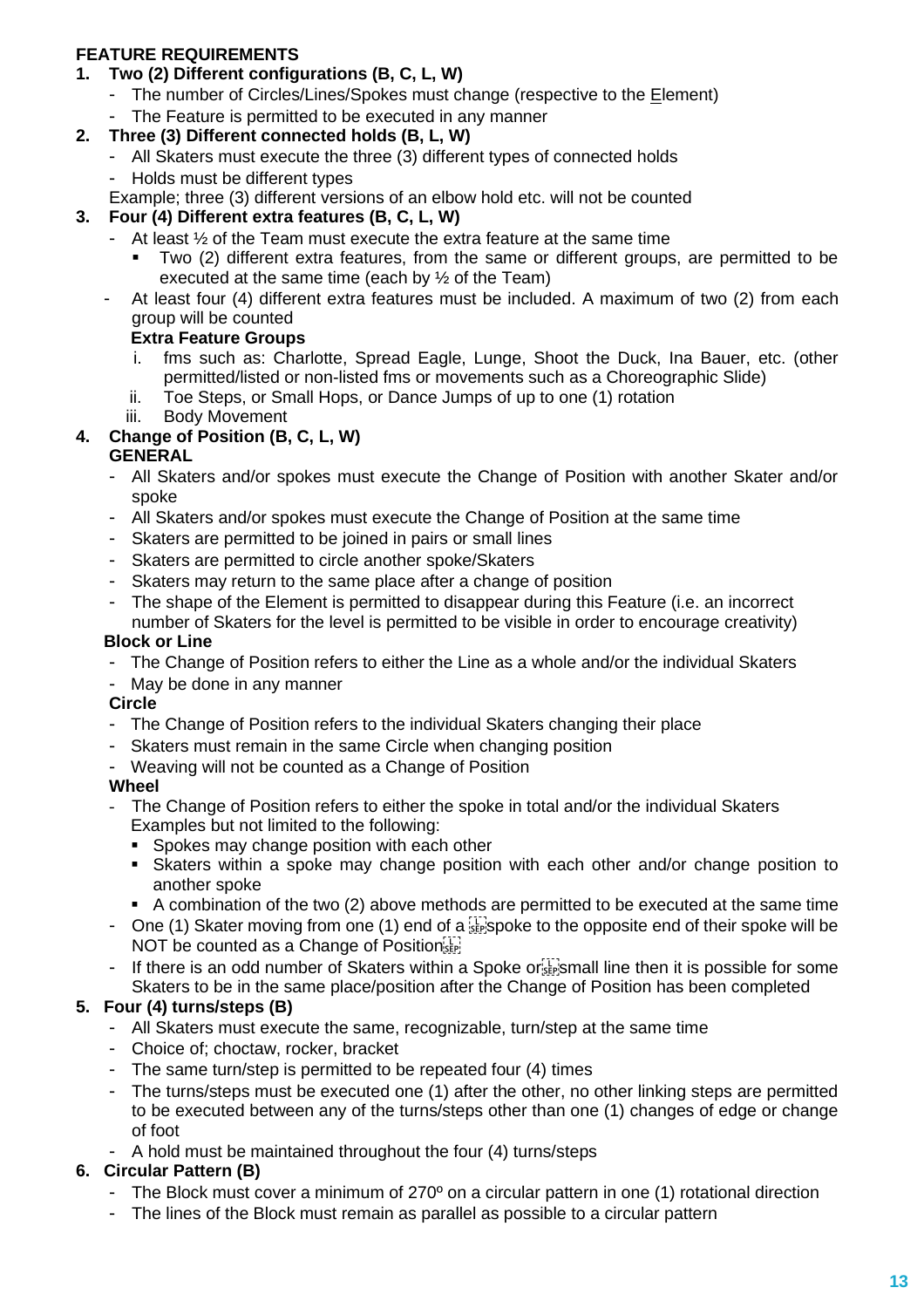# **7. Release of Hold (L, W)**

- All Skaters must release their hold for at least three (3) seconds
	- During the release of hold each Skater must turn/rotate OR use both skating directions (forward and backward) i.e. only skating backwards (or forwards) is not permitted
		- Skaters must turn/rotate a minimum of 360<sup>°</sup>
	- Stepping from backwards to forwards is NOT considered a 180<sup>°</sup> turn/rotation

# **8. Two (2) Different Axis (L)**

- The Line must use at least two (2) distinctly different axis: long axis, short axis and/or a diagonal axis of the ice rink
- Follow the leader or pivoting will not be counted as a change of axis

#### **9. Change of Rotational Direction (C, W)**

At least  $\frac{1}{2}$  of the Team must change rotational direction at the same time

## **10. Interlocking (C, W)**

#### **Circle**

- At least ½ of the Team must interlock
- There must be only two (2) separate Circles and The Circles must rotate in opposite rotational directions
- Two (2) separate Circles may be arrange side-by-side or one following the other

#### **Wheel**

- All spokes must interlock at least once
- There must be only two (2) separate Wheels and the Wheels must rotate in opposite rotational directions
- Two (2) separate Wheels may be arrange side-by-side or one following the other

# **11. Weaving (C)**

- There must be only a circle in a circle
	- The two (2) circles must be as even as possible
	- Circles must rotate in opposite directions
- Weaving must occur at least two (2) times
- Weaving must occur at the same time by all Skaters
- Pairs or small lines are not permitted
- Circling around another Skater will not be considered weaving

#### **MIXED Element (Mi) - Definition and Requirements (see Regulations for details)**

#### **Basic Element Requirements:**

- 1. To have the element confirmed (fixed value), all Skaters must participate in the Element and the chosen Elements must interact with each other
- 2. At least two (2) different Synchronized Skating Elements must be done at approximately the same time and interact with each other
- 3. Stopping is not permitted
- 4. Choice of Block, Circle, Intersection, Line, Move Element, Pair Element, Synchronized Spin Element and Wheel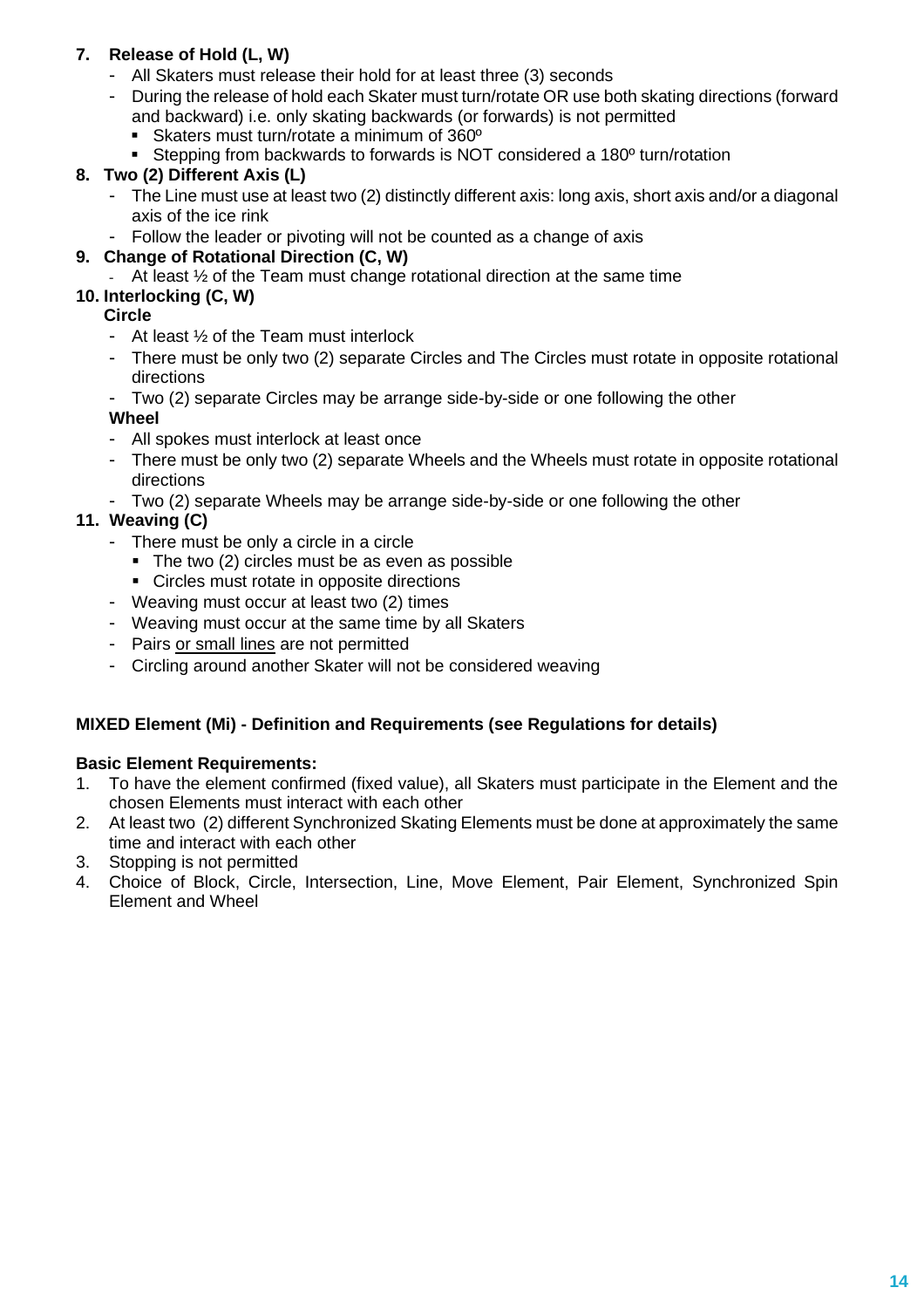# **MOVE Element - Definition and Requirements (see Regulations for details)**

#### **Basic Requirements:**

1. All Skaters must attempt one (1) fm

| <b>LEVEL BASE</b>                                                                                                                    | <b>LEVEL1</b>                                                                                         | <b>LEVEL 2</b>                                                                                         | LEVEL <sub>3</sub>                                                                                                                                                                                         | <b>LEVEL 4</b>                                                                                          |
|--------------------------------------------------------------------------------------------------------------------------------------|-------------------------------------------------------------------------------------------------------|--------------------------------------------------------------------------------------------------------|------------------------------------------------------------------------------------------------------------------------------------------------------------------------------------------------------------|---------------------------------------------------------------------------------------------------------|
| <b>MEB</b>                                                                                                                           | ME <sub>1</sub>                                                                                       | ME <sub>2</sub>                                                                                        | ME <sub>3</sub>                                                                                                                                                                                            | ME4                                                                                                     |
| A Move Element<br>where the fm does<br>not meet the level<br>$1, 2, 3,$ or $4$<br>requirements but<br>meet the Basic<br>Requirements | Move Element<br>must meet the<br>Basic<br><b>Requirements AND</b><br>must include:<br>One (1) Feature | Move Element<br>must meet the<br>Basic<br><b>Requirements AND</b><br>must include:<br>Two (2) Features | Move Element<br>must meet the<br><b>Basic</b><br><b>Requirements AND</b><br>must include:<br>Three (3) Features<br><b>AND</b><br>must include at<br>least one (1) of<br>the following:<br>Feature #1 or #3 | Move Element<br>must meet the<br>Basic<br><b>Requirements AND</b><br>must include:<br>Four (4) Features |

#### **ADDITIONAL FEATURE:** Free Skating Moves

#### **FEATURES**

- 1. Change of Position
- 2. Difficult Entry
- 3. Intersecting and/or Passing-through
- 4. Two (2) Different Types of fms

#### **GENERAL ELEMENT REQUIREMENTS**

- All fms must be executed within thirty meters (30m) from each other
- The first fm that each Skater performs will be evaluated
- The fm will be evaluated once all Skaters attain their position ■ other fms may be executed following the first fm
- Teams may choose one (1) of the following options;
- **a.** fms begin and end at the same time
	- **b.** all fms begin at the same time and fms end at different times
	- **c.** fms begin at different times and all fms end at the same time

#### **Short Program - Move Element Requirements**

- The same type of fm must be executed by all Skaters
	- **•** fms must be executed using the same edge and in the same skating direction
		- using different feet is permitted

**NOTE:** Feature #4 is not permitted (Two (2) Different Types of fm on one (1) foot)

#### **Free Skating - Move Element Requirements**

- Each "type of fm" listed is permitted to be executed using different feet, different edges, and/or in different skating directions as long as there are at least four (4) Skaters executing the "different fm";
	- If using different feet, there must be at least four (4) Skaters executing that fm on the same foot
	- **.** If using different edges, there must be at least four (4) Skaters executing that fm on the same edge
	- **.** If using different skating directions there must be at least four (4) Skaters executing that fm in the same skating direction
	- Skaters executing the "different fm" must start and end at the same time and if applicable must change edges and/or positions at the same time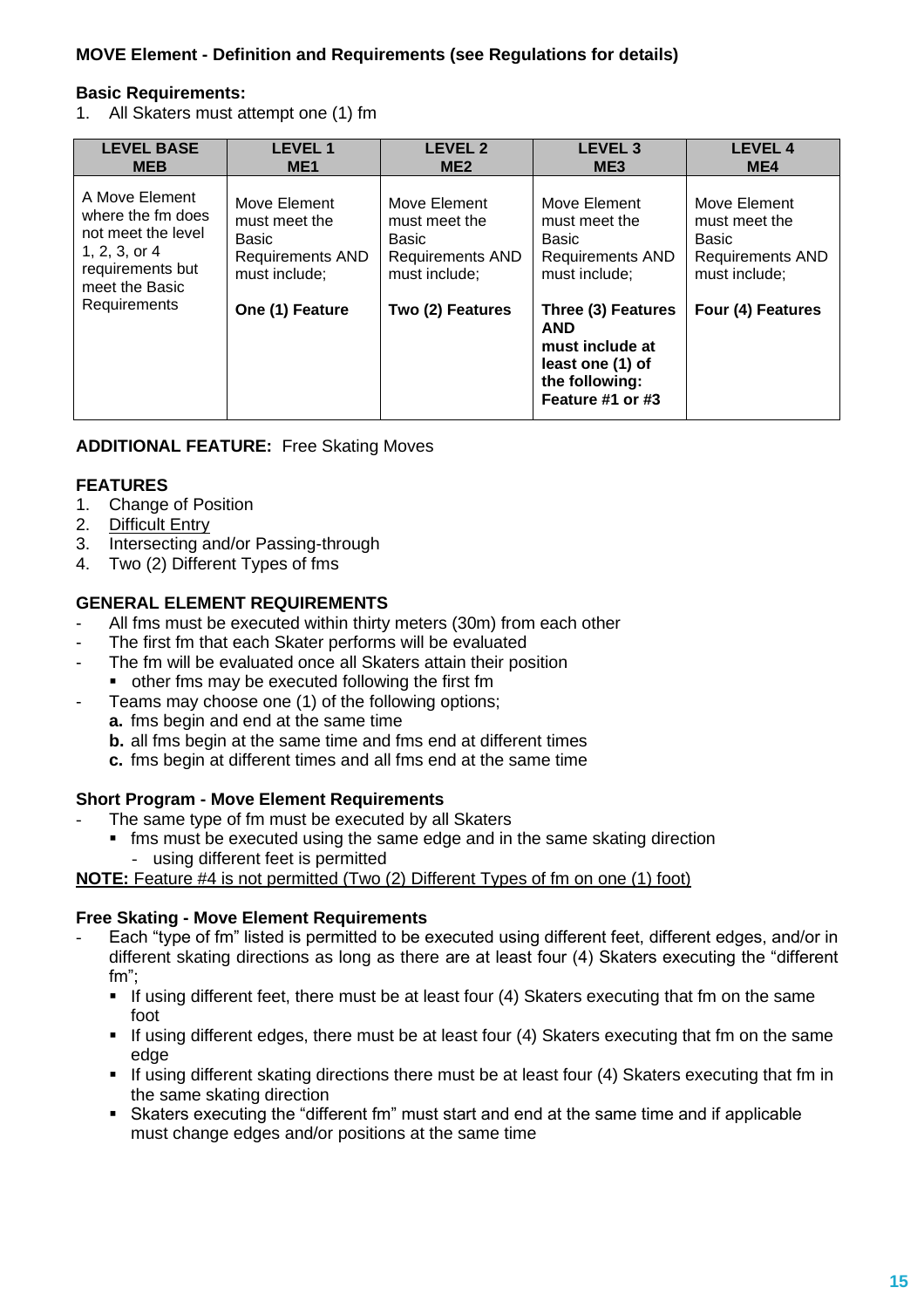# **FEATURE REQUIREMENTS**

## **1. Change of Position**

- Must be executed at the same time by at least  $\frac{1}{2}$  of the Team
- At least  $\frac{1}{2}$  the Team must be arranged with a minimum of two (2) Lines and each line must have a minimum of four (4) connected Skaters
- Skaters must have a hold before and after the Change of Position
- The release of hold and re-grasp of hold must be done at the same time
- Skaters must establish their own track both before and after the Change of Position
- An fm must be on an edge before and after the Change of Position
- Skaters must cross the track of the other Skaters with whom they are changing position
- The correct fm position (of the fm level called) must be maintained before, during and after the Change of Position
- **For ME4** the Change of Position must be executed with an fm using one (1) foot

# **2. Difficult Entry**

- At least  $\frac{1}{2}$  of the Team must execute any fm from a Difficult Entry
- The Difficult Entry must be executed at the same time
- Examples of a Difficult Entry (not limited to the following);

#### **a) Difficult one (1) foot turn(s)**

- The fm is entered with a recognizable difficult one (1) foot turn(s) / turn(s) (no steps pushes or touch downs are allowed in between the turn and the fm)
- The difficult turn(s) may be the same or different as long as at least 4 (four) Skaters, executing the same fm, are executing the same difficult turn(s) (must be the same edge and same skating direction. Different feet are permitted)
- A difficult one (1) foot turn is defined as a Rocker, Counter, Bracket or Twizzle one and a half (1½) rotation or more

# **b) Jump or dance jump**

- If using a jump or dance jump, the landing foot/edge must be the entry foot/edge of any fm
- The jump or dance may be the same or different as long as at least 4 (four) Skaters, executing the same fm, are executing the same jump or dance jump (Different feet are permitted)

#### **3. Intersecting and/or Passing-through**

- At least  $\frac{1}{2}$  of the Team must execute an fm that is Intersecting and/or Passing-through
- fms may Intersect and/or Pass-through at the same or different times
- Backward Spirals that intersect are not permitted (considered as illegal)
- The correct fm position and edge (of the fm level called) must be maintained before, during and after the Skaters Intersect and/or Pass-through

#### **Intersecting:** Is a movement which occurs when there are only individual/solo Skaters involved. The movement refers to an individual/solo Skater passing in-between two (2) other individual/solo **Skaters**

All Skaters intersecting will be counted towards the Feature

**Passing through:** Is a movement which occurs when there are pair(s) or group(s) of Skaters involved. The movement refers to;

#### (i) A Skater (individual/solo, pair(s) or group(s)) passing in-between two (2) other pair(s) and/or group(s) of Skaters

and/or

(ii) A pair(s) or group(s) of Skaters passing in-between two (2) individual/solo Skaters Only the Skater(s) passing through other Skaters will be counted towards the Feature

#### **4. Two (2) Different Types of fms (Free Skating only**)

- At least two (2) Different Types of fm must be executed
- The fms must be executed on one (1) foot
	- Each type of fm must be executed by at least four (4) Skaters
- See the definition for a type of fm in the Free Skating Moves Additional Feature
- Part of the Team (at least four (4) Skaters) is permitted to present one (1) type of fm and the other part of the Team (at least four (4) Skaters) presents a different type of fm
	- Each type of fm is permitted to be executed using different feet, different edges, and/or in different skating directions
		- If using different feet, there must be at least four (4) Skaters executing that fm on the same foot
		- If using different edges, there must be at least four (4) Skaters executing that fm on the same edge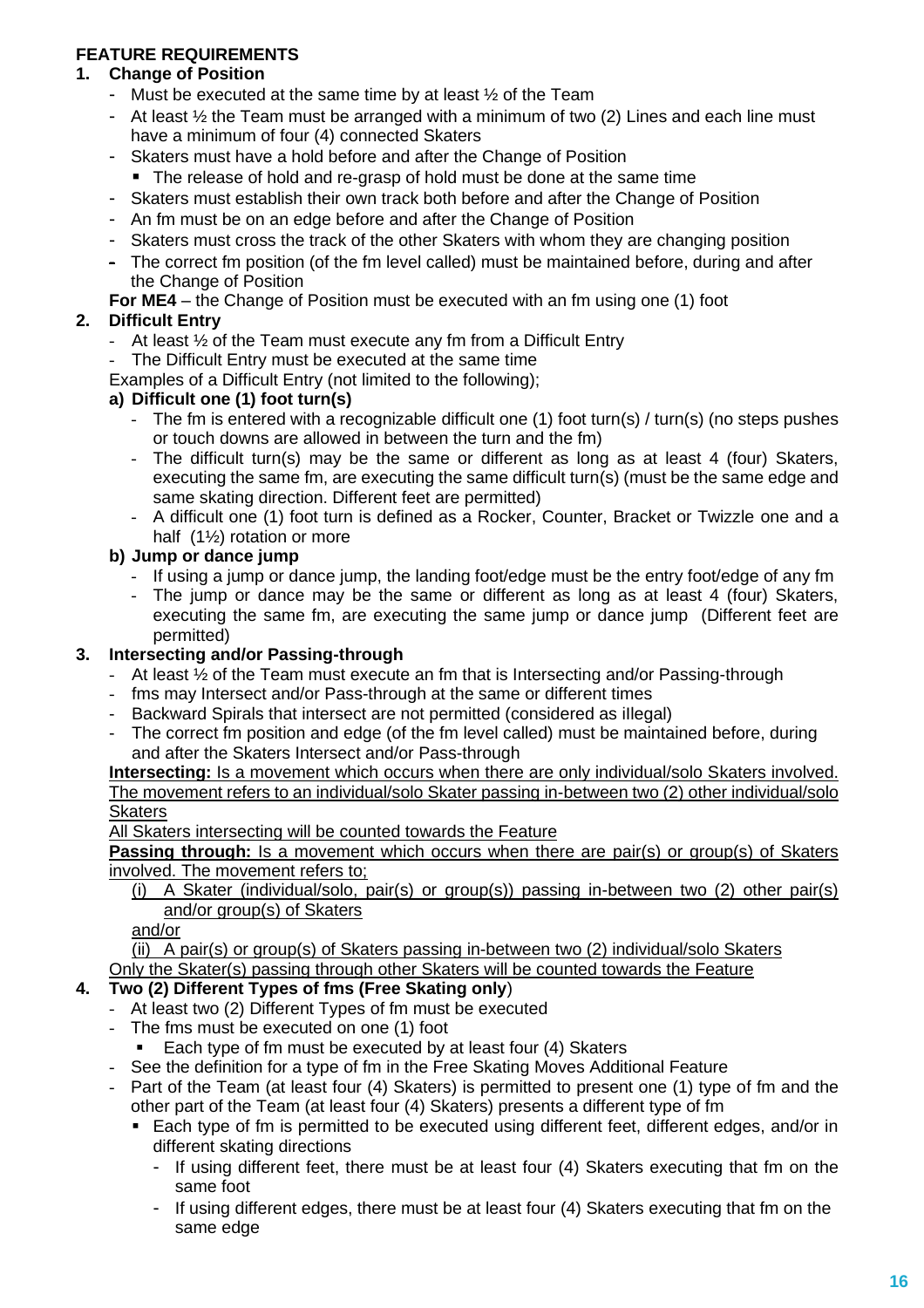- If using different skating directions there must be at least four (4) Skaters executing that fm in the same skating direction
- Skaters executing the same type of fm using the same foot, or the same edge or the same skating direction must start and end at the same time and if applicable must change edges at the same time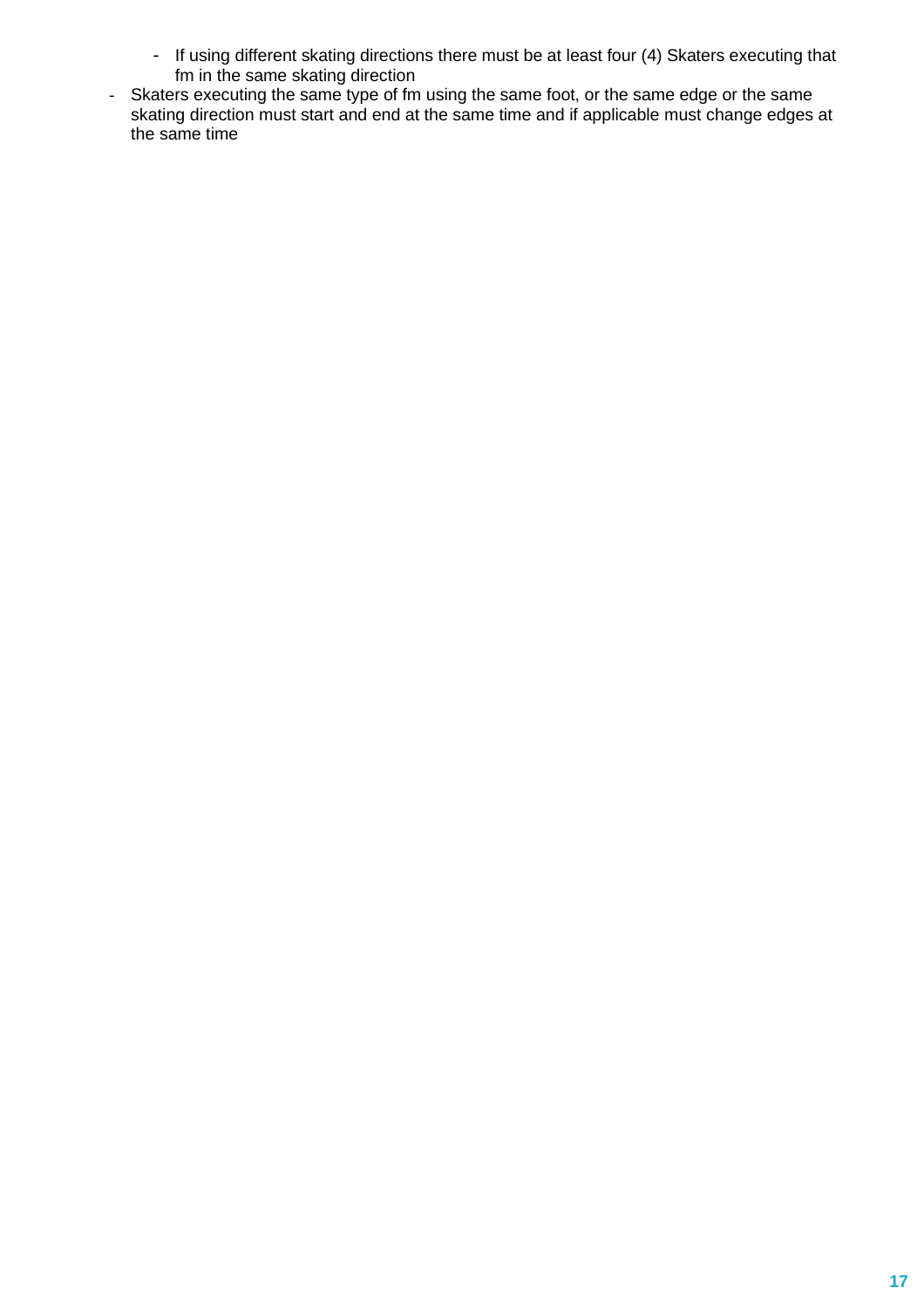### **FREE SKATING MOVES (fm) ADDITIONAL FEATURE – Applies to Move Element**

#### **Basic requirements:**

1. All Skaters must attempt an fm

| <b>LEVEL BASE</b>                                                                                | <b>LEVEL1</b>                                                                                                                         | <b>LEVEL 2</b>                                                                                                                                                                                                                                                                                                                                                                                                                                                                                                                                       | <b>LEVEL 3</b>                                                                                                                                                                                                                                                                                                                                                                                                                                                                                                                                                                                                                                                                                                                                                                                                  |
|--------------------------------------------------------------------------------------------------|---------------------------------------------------------------------------------------------------------------------------------------|------------------------------------------------------------------------------------------------------------------------------------------------------------------------------------------------------------------------------------------------------------------------------------------------------------------------------------------------------------------------------------------------------------------------------------------------------------------------------------------------------------------------------------------------------|-----------------------------------------------------------------------------------------------------------------------------------------------------------------------------------------------------------------------------------------------------------------------------------------------------------------------------------------------------------------------------------------------------------------------------------------------------------------------------------------------------------------------------------------------------------------------------------------------------------------------------------------------------------------------------------------------------------------------------------------------------------------------------------------------------------------|
| fmB                                                                                              | fm1                                                                                                                                   | fm <sub>2</sub>                                                                                                                                                                                                                                                                                                                                                                                                                                                                                                                                      | fm3                                                                                                                                                                                                                                                                                                                                                                                                                                                                                                                                                                                                                                                                                                                                                                                                             |
| Any fm that does not meet<br>Level 1, 2 or 3<br>requirements but meets<br>the Basic Requirements | - Inside Spread Eagle (with<br>or without a change of<br>edge)<br>-Unsupported Spiral<br>-Variation of a Spiral<br>- Inside Ina Bauer | -Spiral: Unsupported<br>Spiral with the free leg<br>held to the back with one<br>(1) change of edge (free<br>leg fully extended)<br>Spiral with a change of<br>free leg position with or<br>without a change of edge<br>(free leg fully extended,<br>unsupported as it<br>changes to a front, side<br>or back position)<br>-Variation of a Spiral with<br>a change of edge<br>Upright Extension 135°<br>(free leg fully extended to<br>the front, side or behind<br>self-supported or<br>unsupported)<br>-Outside Spread Eagle<br>-Outside Ina Bauer | -Spiral: Unsupported<br>Spiral with the free leg<br>held to the back at no<br>less than 135° with one<br>(1) change of edge<br><b>Biellmann Spiral</b><br>Spiral 135 <sup>°</sup> with a change<br>of free leg position with or<br>without a change of edge<br>(free leg fully extended,<br>unsupported as it<br>changes to a front, side<br>or back position)<br>-Upright Extension170°<br>(free leg fully extended to<br>the front, side or behind<br>self-supported or<br>unsupported)<br>Upright Extension 135 <sup>°</sup><br>with one (1) change of<br>edge<br>Outside Spread Eagle in<br>both rotational directions<br>Outside Ina Bauer in both<br>rotational directions<br>Outside Ina Bauer in one<br>$(1)$ rotational direction +<br>Outside Spread Eagle in<br>the opposite rotational<br>direction |

#### **GENERAL ADDITIONAL FEATURE REQUIREMENTS**

- Any fm listed in the above chart will be considered a **"type of fm"** and are considered different than the other fms listed within the chart
	- Each "type of fm" must be executed by at least four (4) Skaters
- A "different fm" is considered to be one "type of fm" (from the chart) executed by at least four (4) Skaters using either different feet, different edges or different skating directions Examples of "**different fms"**:
	- A Right forward inside spiral is considered as a "different fm" than a Right forward outside spiral
	- A Left backward spiral is considered as a "different fm" than a Left forward spiral
	- A spiral executed on the right foot is considered as a "different fm" than a spiral executed on the left foot

#### **fms with one (1) position executed on one (1) edge/lobe**

− An fm must be held for at least three (3) seconds in the correct position and on the correct edge/lobe

#### **fms with one (1) or several changes of edge and/or change of free leg position**

− Must have at least two (2) seconds in each correct position(s) and on each edge/lobe

#### **fms that use both clockwise and anti-clockwise directions**

- − Must have at least two (2) seconds in the correct position and on each edge/lobe
- − When changing from clockwise to anti-clockwise directions (or vice versa)
	- Additional steps, turn(s) or linking steps are NOT permitted other than those required to quickly change the direction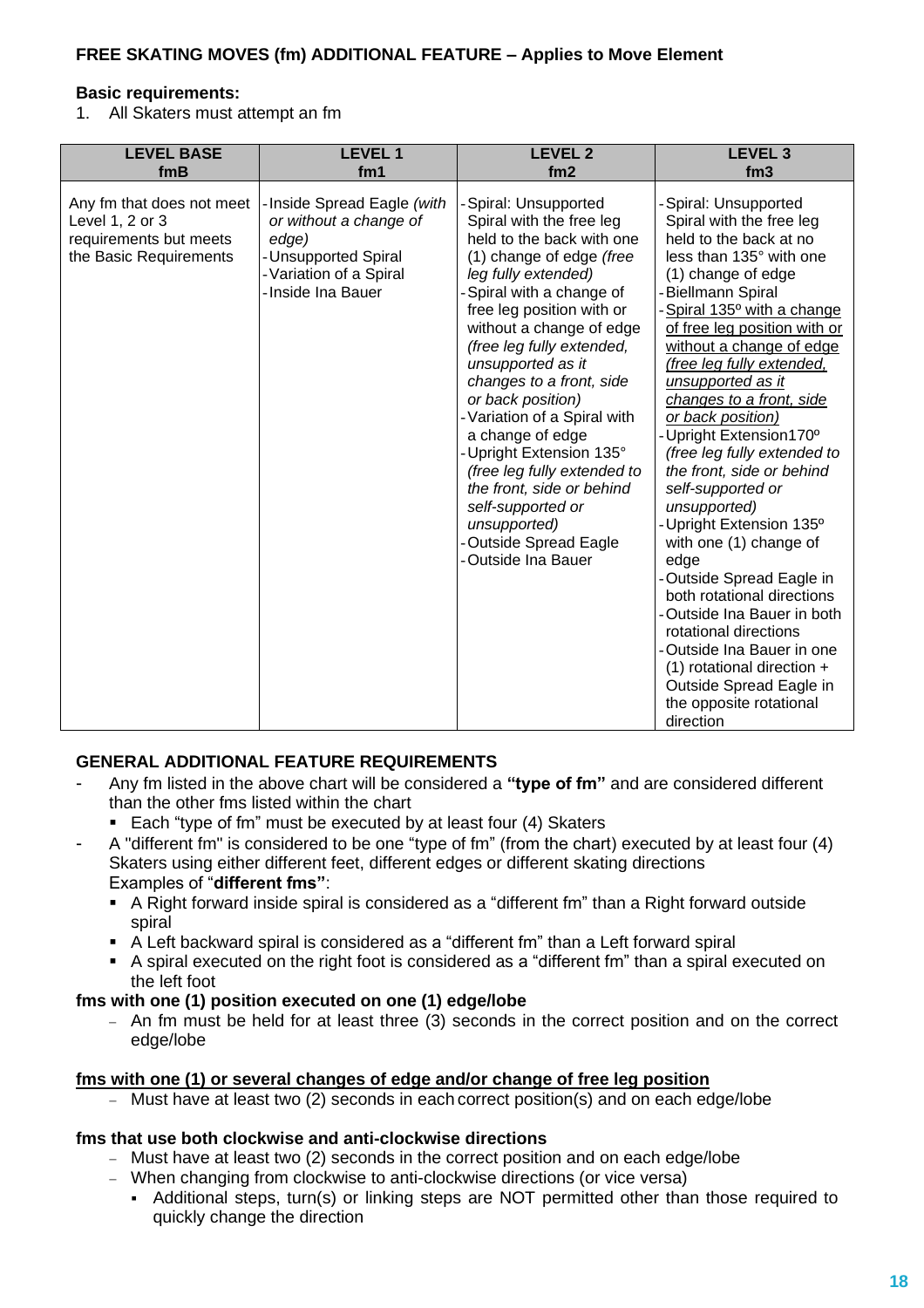# **NO HOLD Element – Definition and Requirements (see Regulations for details)**

#### **Basic Requirements:**

- 1. All Skaters must be in a closed Block
- 2. The Block must cover a minimum of thirty meters (30m)

| <b>LEVEL BASE</b>        | <b>LEVEL 1</b>          | <b>LEVEL 2</b>          | <b>LEVEL 3</b>          | <b>LEVEL 4</b>          |
|--------------------------|-------------------------|-------------------------|-------------------------|-------------------------|
| <b>NHEB</b>              | NHE <sub>1</sub>        | NHE <sub>2</sub>        | NHE <sub>3</sub>        | NHE <sub>4</sub>        |
| No Hold Element          | No Hold Element         | No Hold Element         | No Hold Element         | No Hold Element         |
| that does not meet       | must meet the           | must meet the           | must meet the           | must meet the           |
| the level $1, 2, 3$ , or | Basic                   | Basic                   | Basic                   | Basic                   |
| 4 requirements but       | <b>Requirements AND</b> | <b>Requirements AND</b> | <b>Requirements AND</b> | <b>Requirements AND</b> |
| meets the Basic          | must include:           | must include:           | must include:           | must include:           |
| Requirements             | One (1) Feature         | Two (2) Features        | Three (3) Features      | Four (4) Features       |

#### **ADDITIONAL FEATURE –** Step Sequence

#### **FEATURES**

- 1. Change of Position
- 2. Diagonal Axis
- 3. Pivoting
- 4. Two (2) Different Configurations

#### **GENERAL ELEMENT REQUIREMENTS**

- The Twizzle Element may not be executed following the No Hold Element
- At least one (1) current WBP Element must be executed in-between the No Hold Element and Twizzle Element

#### **GENERAL FEATURE REQUIREMENTS**

- Each Feature has to be executed by All Skaters at the same time
- Stopping is not permitted during any Feature
- Features must be done separately but if using the Feature "Two (2) different Configurations", then other Features may be executed in either Configuration
- Block must continue to progress across/along the ice before, during and after Feature(s)

#### **FEATURE REQUIREMENTS**

#### **1. Change of Position**

- All Skaters and/or Lines must participate and Change Position with another Skater and/or Line
- All Skaters and/or Lines must execute the Change of Position at the same time
- The shape of the NHE is permitted to "disappear" during the Feature (i.e.: an incorrect number of Lines is permitted, momentarily, to encourage creativity)
- Skaters may return to the same place after a Change of Position

#### **2. Diagonal Axis**

- There must be at least one (1) Series of at least two (2) different difficult turns correctly executed on one (1) foot
- Entry and exit of the turns must be on the same diagonal axis
- There may not be a change of edge in-between the turns
- The diagonal axis is permitted to occur at any time during the NHE

#### **3. Pivoting:**

- at least 90° with correctly executed turns/steps (as required per level)
	- Turns/steps may be the same or different
	- For NHE4 there must be at least two (2) difficult turns
	- **For NHE3 there must be at least one (1) difficult turn**
	- For NHE2 there must be at least two (2) turns/steps
	- For NHE1 there must be at least one (1) turn/step
- All Skaters must execute the same steps/turns/edges/linking steps, in the same skating direction, at the same time during pivoting
- All Skaters must participate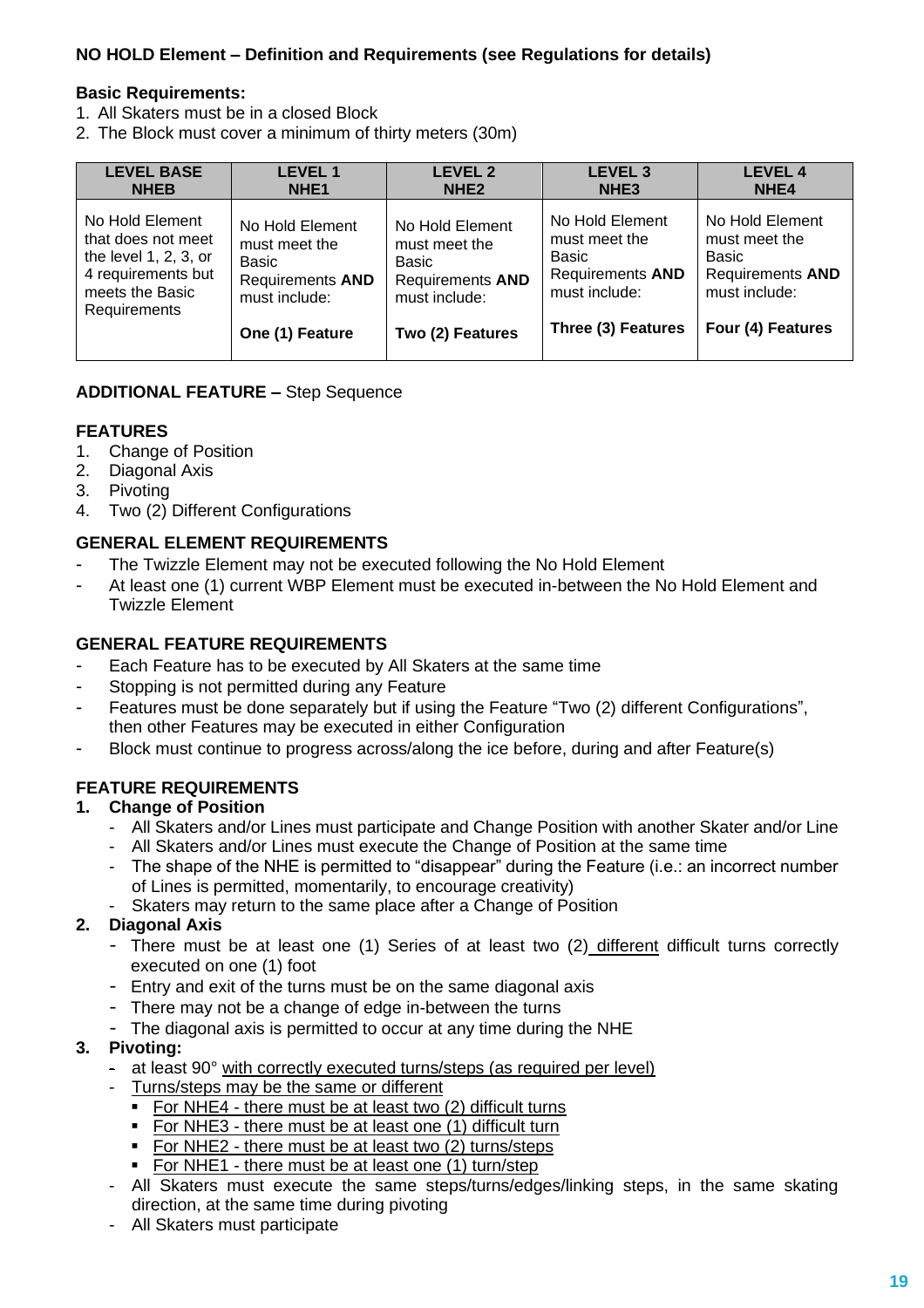- Block must progress along/across the ice at all times during pivoting
- Pivoting must be continuous and executed all at once
- Pivoting must occur during only one (1) configuration of a Block
- Pivoting must be executed in only one (1) rotational direction
- Pivoting starts to be counted as soon as the Block begins to pivot and ends when the Block stops pivoting or the Element Shape breaks apart

**Pivoting is considered as ended** when ¼ of the Team or more have done the following:

- stopped pivoting for two (2) seconds or more
- Change of configuration
- Change of rotational direction
- **4. Two (2) Different Configurations**
	- The number of Lines must be different in each configuration
	- There must be a minimum of three (3) Lines
		- Eight (8) Lines of two (2) Skaters is not permitted
	- A different closed Block configuration is required for the second  $(2^{nd})$  configuration
	- Configuration must be recognizable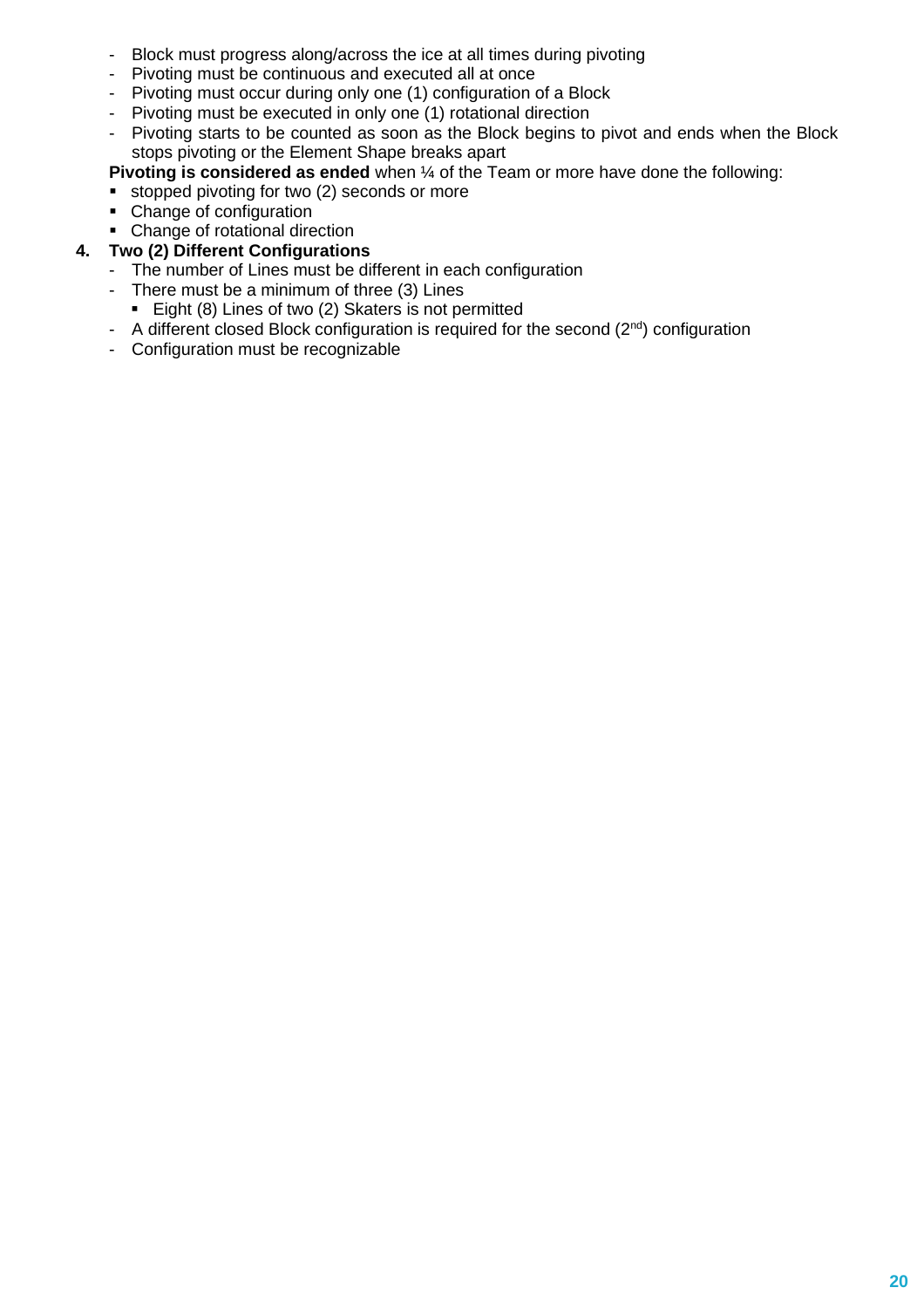#### **Basic requirements:**

1. All Skaters must attempt at least two (2) turns/steps

| <b>LEVEL BASE</b>      | <b>LEVEL 1</b>      | <b>LEVEL 2</b>                                                                                                                                                                                                                                              | <b>LEVEL</b>                                                                                                                                                                                                                                                                 | <b>LEVEL 4</b>                                                                                                                                             |
|------------------------|---------------------|-------------------------------------------------------------------------------------------------------------------------------------------------------------------------------------------------------------------------------------------------------------|------------------------------------------------------------------------------------------------------------------------------------------------------------------------------------------------------------------------------------------------------------------------------|------------------------------------------------------------------------------------------------------------------------------------------------------------|
| sΒ                     | s1                  | s2                                                                                                                                                                                                                                                          | s3                                                                                                                                                                                                                                                                           | s4                                                                                                                                                         |
| A Step Sequence        | Four $(4)$          | Six (6)                                                                                                                                                                                                                                                     | Eight (8)                                                                                                                                                                                                                                                                    | Eight (8)                                                                                                                                                  |
| that does not meet     | turns/steps (two    | turns/steps (three                                                                                                                                                                                                                                          | turns/steps (four                                                                                                                                                                                                                                                            | turns/steps (six                                                                                                                                           |
| the level $1, 2, 3$ or | (2) different types | (3) different types                                                                                                                                                                                                                                         | (4) different types                                                                                                                                                                                                                                                          | (6) different types                                                                                                                                        |
| 4 requirements but     | of turns/steps)     | of turns/steps)                                                                                                                                                                                                                                             | of turns/steps)                                                                                                                                                                                                                                                              | of turns/steps)                                                                                                                                            |
| meets the Basic        | and linking steps   | AND a choice of:                                                                                                                                                                                                                                            | <b>AND</b>                                                                                                                                                                                                                                                                   | <b>AND</b>                                                                                                                                                 |
| Requirements           |                     | One (1) series<br>consisting of:<br>-Three (3) different<br>types of difficult<br>turns executed on<br>one (1) foot<br>OR.<br>-Two (2) different<br>series (one (1) on<br>each foot)<br>consisting of:<br>-Two (2) different<br>types of difficult<br>turns | Two (2) different<br>series consisting<br>of:<br>-One (1) series of<br>three (3) different<br>types of difficult<br>turns executed on<br>one (1) foot<br><b>PLUS</b><br>-One (1) series of<br>two (2) different<br>types of difficult<br>turns executed on<br>the other foot | Two (2) different<br>series (one (1) on<br>each foot)<br>consisting of:<br>-Three (3) different<br>types of difficult<br>turns executed on<br>one (1) foot |

#### **GENERAL REQUIREMENTS**

- All steps and turns must be skated on the same edges and lobes by all skaters at the same time
- Mirror image pattern is permitted during a Step Sequence, but the turns/steps executed in a mirror image pattern are not counted towards the level of the Step Sequence

# **1. Series of Different types of Difficult Turns**

# **One (1) series of Different types of Difficult turns:**

Consists of two (2) or three (3) different types of difficult turns (depending on the level) executed on one (1) foot where the exit edge of one turn is the entry edge of the next turn.

**Two (2) Different series of Different types of Difficult turns;** consists of two (2) or three (3) different types of difficult turns *(depending on the level)* each executed on each foot where the exit edge of one (1) turn is the entry edge of the next turn

- A loop is permitted in a series of Different types of Difficult Turns
- A loop will be counted if executed correctly
- If Two (2) series of Different types of Difficult turns are executed, they must be different.
- The same series of turns is not permitted to be repeated on the opposite foot
- **Two (2) Different series of Different types of Difficult turns** are considered to be the same if they consist of the same turns done in the same order, on the same edge and in the same skating direction

#### **Example 1 (permitted, showing turns with different skating direction):**

- 1st series backward outside rocker, forward outside bracket, backward inside twizzle
- 2nd series forward outside rocker, backward outside bracket, forward inside twizzle **Example 2 (permitted, showing different entry edges):**
- 1st series backward outside rocker, forward outside bracket, backward inside twizzle
- 2nd series backward inside rocker, forward inside bracket, backward outside twizzle
- Changes of edge(s) are **NOT** permitted in between the turns
- Other turns are allowed but must be executed either before or after the Series of Different types of Difficult turns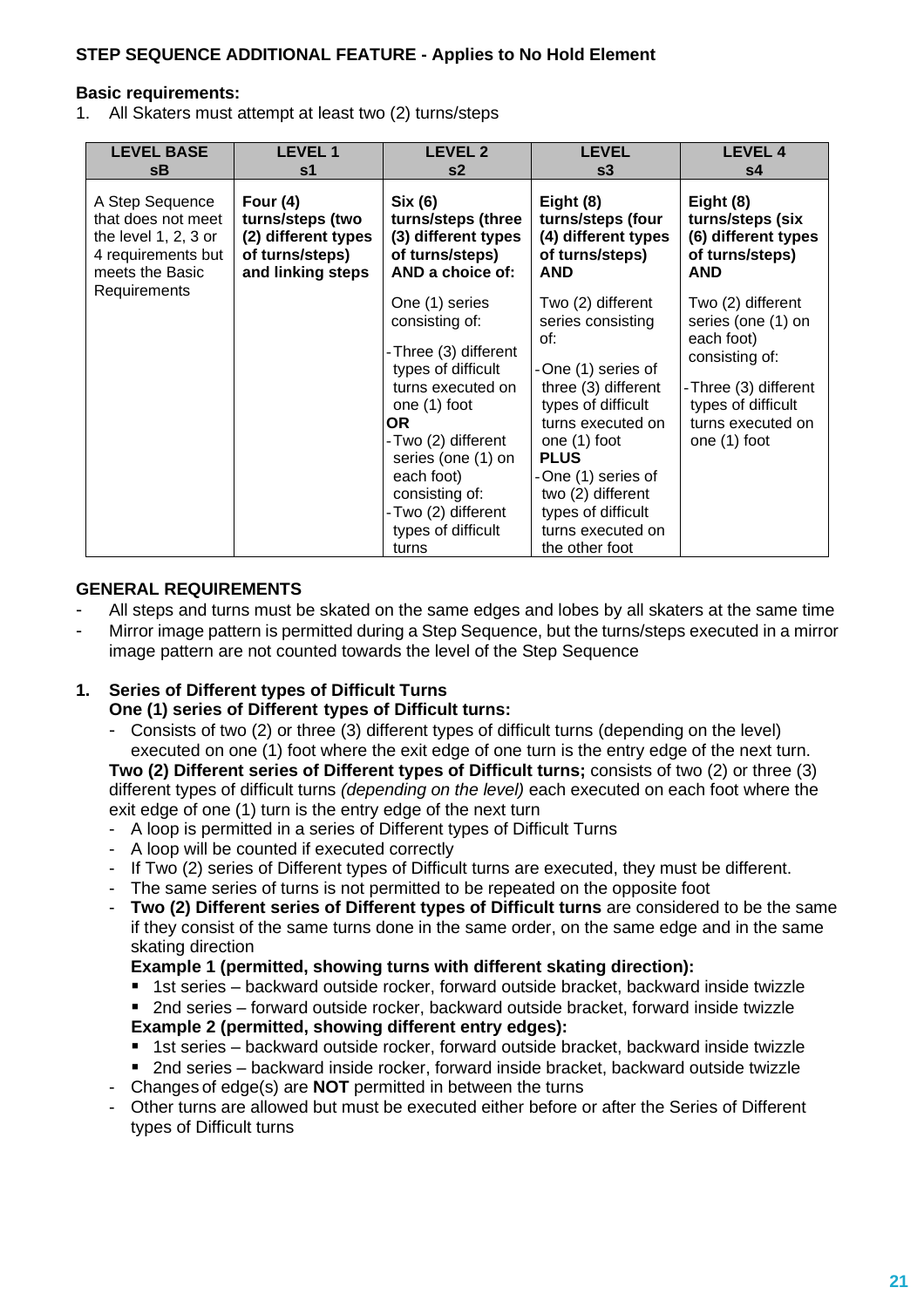# **PAIR Element - Definition and Requirements (see Regulations for details)**

#### **Basic Requirements:**

- 1. All Skaters must be in pairs (unless executing with an odd number of Skaters)
- 2. All Pairs must attempt the same pair pivot at the same time

| <b>LEVEL BASE</b>               | <b>LEVEL1</b>                                                                                                                                                                   | <b>LEVEL 2</b>                                                                                                                                                                                                                                                                                                                                        | <b>LEVEL 3</b>                                                                                                                                                                    | <b>LEVEL 4</b>                                                                                                                                                                                 |
|---------------------------------|---------------------------------------------------------------------------------------------------------------------------------------------------------------------------------|-------------------------------------------------------------------------------------------------------------------------------------------------------------------------------------------------------------------------------------------------------------------------------------------------------------------------------------------------------|-----------------------------------------------------------------------------------------------------------------------------------------------------------------------------------|------------------------------------------------------------------------------------------------------------------------------------------------------------------------------------------------|
| PaB                             | Pa1                                                                                                                                                                             | Pa <sub>2</sub>                                                                                                                                                                                                                                                                                                                                       | Pa <sub>3</sub>                                                                                                                                                                   | Pa4                                                                                                                                                                                            |
| A Pair Element that             | Pair Element must                                                                                                                                                               | Pair Element must                                                                                                                                                                                                                                                                                                                                     | Pair Element must                                                                                                                                                                 | Pair Element must                                                                                                                                                                              |
| does not meet the               | meet the Basic                                                                                                                                                                  | meet the Basic                                                                                                                                                                                                                                                                                                                                        | meet the Basic                                                                                                                                                                    | meet the Basic                                                                                                                                                                                 |
| level 1, 2, 3 or 4              | <b>Requirements AND</b>                                                                                                                                                         | Requirements AND                                                                                                                                                                                                                                                                                                                                      | <b>Requirements AND</b>                                                                                                                                                           | <b>Requirements AND</b>                                                                                                                                                                        |
| requirements but                | must include:                                                                                                                                                                   | must include:                                                                                                                                                                                                                                                                                                                                         | must include:                                                                                                                                                                     | must include:                                                                                                                                                                                  |
| meets the Basic<br>Requirements | <b>Pair Pivot</b><br>One (1) of the<br>Skaters is pivoting<br>and the supported<br>Skater is in a spiral<br>supported or<br>unsupported<br>position for at least<br>$360^\circ$ | <b>Pair Pivot</b><br>One (1) of the<br>Skaters is pivoting<br>and the supported<br>Skater is in an<br><b>Upright Extension</b><br>135 <sup>°</sup> position for at<br>least $360^\circ$<br><u>OR</u><br>One (1) of the<br><b>Skaters is pivoting</b><br>and the supported<br>Skater is in a Death<br>Spiral position for at<br>least 360 <sup>o</sup> | <b>Pair Pivot</b><br>One (1) of the<br>Skaters is pivoting<br>and the supported<br>Skater is in a Death<br>Spiral position for at<br>least 360°<br><b>PLUS</b><br>One (1) Feature | <b>Pair Pivot</b><br>One (1) of the<br>Skaters is pivoting<br>and the supported<br>Skater is in a Death<br>Spiral position for at<br>least 720 <sup>°</sup><br><b>PLUS</b><br>Two (2) Features |

#### **FEATURES**

- 1. Difficult Entry
- 2. Difficult Exit
- 3. Holding the Free Foot
- 4. Holding by One (1) Hand
- 5. Pivoting with Toe Pick in the Ice

#### **GENERAL ELEMENT REQUIREMENTS**

- The Pair Element may be executed in any configuration but all pairs must stay within thirty meters (30m) from each other
- If executing the Pair Element with an odd number of Skaters where one (1) Skater is without a partner, the remaining solo Skater must attempt one (1) part of the Pair Element

# **ELEMENT REQUIREMENTS**

#### **1. Pivoting for 360º/720º rotation** *(depending on the level)*

- Pivoting starts to be counted only when pivoting begins and the fixed position of ALL supported Skaters has been attained
- Pivoting is permitted to be executed in one (1) place or moving

#### **Pivoting Skate***r (depending on the Feature)*

- The pivoting Skater(s) is permitted to use one (1) or both hands to hold the supported Skater
- The toe pick of the pivoting Skater does not have to be in the ice

#### **Supported Skater**

- The supported Skater must clearly be on one (1) foot as they begin to take their position AND must clearly be on one (1) foot when exiting their position
	- Once the supported Skater becomes approximately upright they are permitted to change feet in order to push out of the pivot (if using positions that are not upright)

#### **2. Position (Spiral** *(supported or unsupported***), Upright Extension l35º***,* **Death Spiral)**

- The correct position must be maintained for the required rotation
	- Death Spiral:
		- The supported Skaters' head must be held at least at knee level when compared to the pivoting Skater for the 360º/720º respective to the level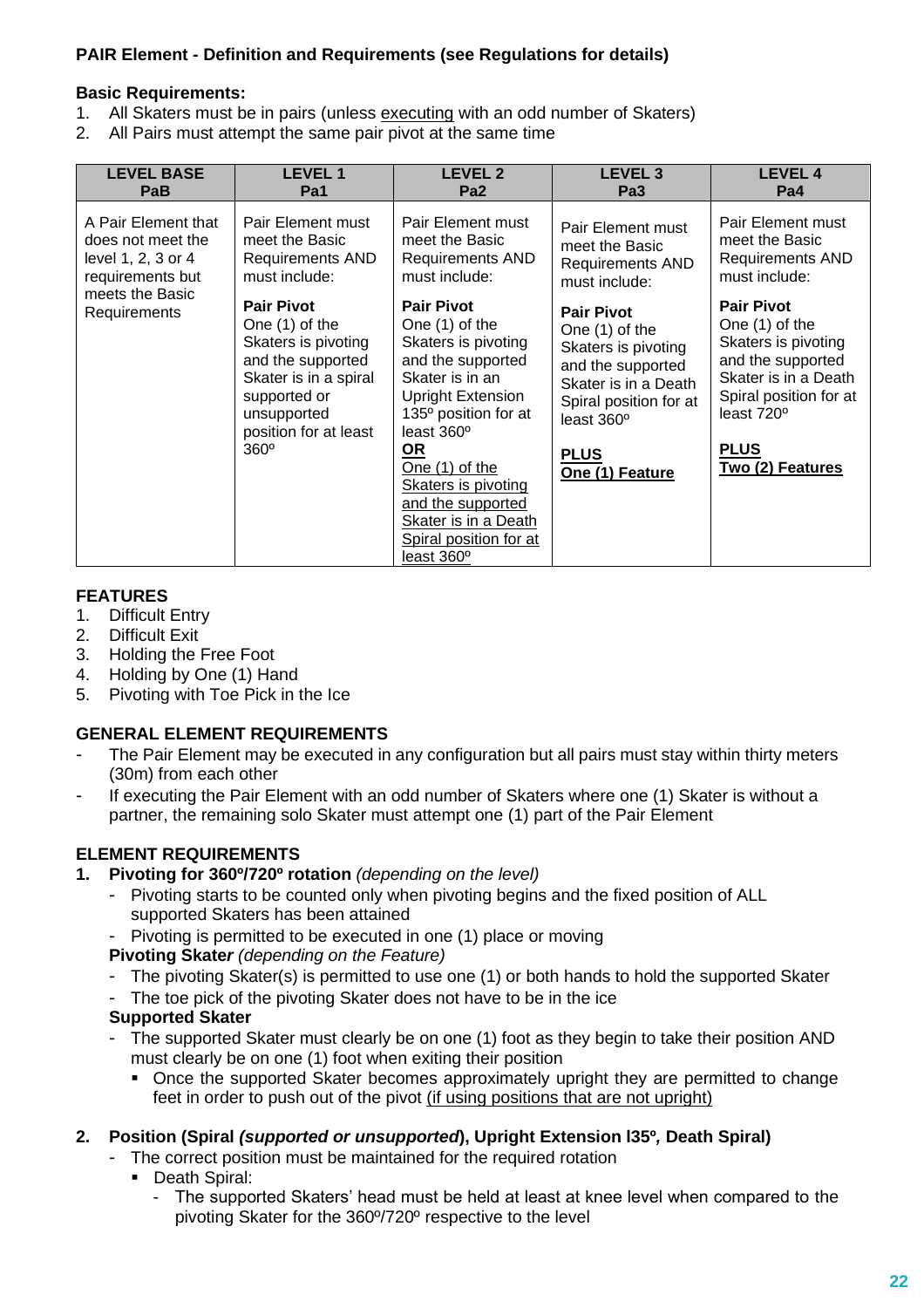- The head and/or free hand of the supported Skater may not touch the ice during the entry, rotation and/or exit
- IF the knee of the supported Skater touches the ice during the exit of a Death Spiral position and is not considered a Fall, then it will be counted as an error by one (1) Pair

# **FEATURE REQUIREMENTS**

All pairs must execute the same type of Feature at the same time

- **1. Difficult Entry** 
	- A difficult variation must be done on the same foot and edge as the Death Spiral or as a movement to take the foot/edge of the Death Spiral
		- **Example; If the supported Skater is using a spiral or other variation during the entry of the** Death Spiral then this Skater must remain on the same foot and edge used during the Death Spiral

# **2. Difficult Exit**

- A difficult variation must be done as the supported Skater becomes upright and/or once the supported Skater becomes upright
- Must be done on the same foot and edge as the Death Spiral or as a movement to exit edge of the Death Spiral

# **3. Holding the Free Foot**

- All Supported Skaters must take hold of their free foot before being lowered into the Death Spiral position
	- **The blade/boot or ankle may be held**
- Supported Skaters may release their free foot once they complete the required rotation in the Death Spiral position

# **4. Holding by One (1) Hand**

- Both Skaters must be holding each other using one (1) hand only, both before entering the Death Spiral position and maintain the hold for the required rotation in the Death Spiral position
- Skaters are allowed to hold each other with two (2) hands to exit from the death spiral

# **5. Pivoting with Toe Pick in the Ice**

- Pivoting Skater must pivot with the toe pick in the ice for at least 180<sup>°</sup>
- The rotation will started to be counted once the pivoting Skaters' toe pick is in the ice AND the supported Skater is in the Death Spiral position
- The rotation will end once the toe pick is no longer in the ice and/or when the supported Skater starts to get up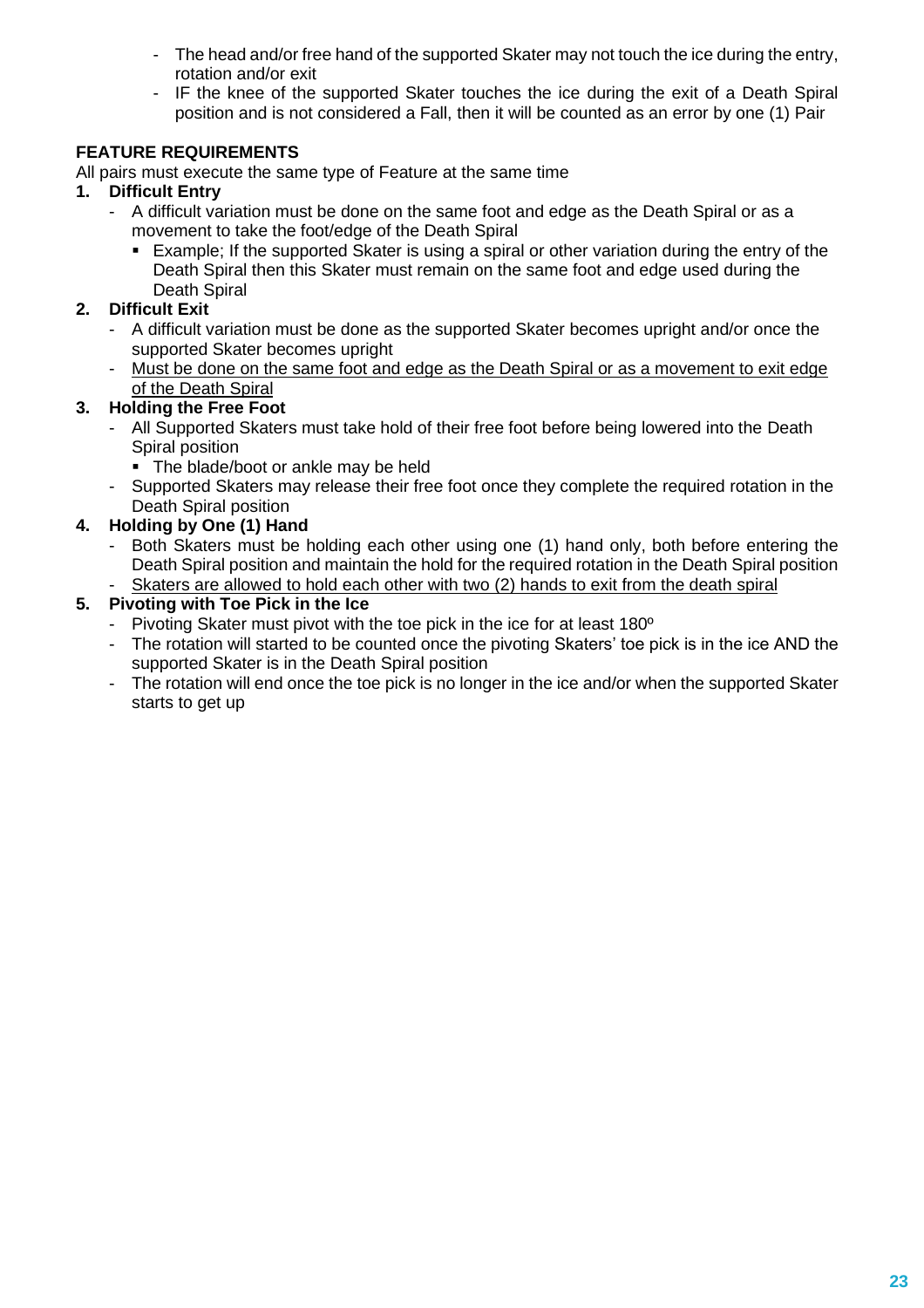#### **PIVOTING Element – BLOCK - Definition and Requirements (see Regulations for details)**

#### **Basic Requirements:**

- 1. All Skaters must be in a closed Block with a minimum of three (3) lines 2. The Block must cover a minimum of thirty meters (30m)
- The Block must cover a minimum of thirty meters (30m)
- 3. The Block must attempt to pivot

| <b>LEVEL BASE</b>                                                                                                       | <b>LEVEL 1</b>                                                                                                                                                                                                                                                                                            | <b>LEVEL 2</b>                                                                                                                                                                                                                                                                                                                                                                                                                                                                                                                                                                                                                                                                                                                                              | <b>LEVEL 3</b>                                                                                                                                                                                                                                                                                                                                                                                                                                                                                                                                                                            | <b>LEVEL 4</b>                                                                                                                                                                                                                                                                                                                                                                                                                                                                        |
|-------------------------------------------------------------------------------------------------------------------------|-----------------------------------------------------------------------------------------------------------------------------------------------------------------------------------------------------------------------------------------------------------------------------------------------------------|-------------------------------------------------------------------------------------------------------------------------------------------------------------------------------------------------------------------------------------------------------------------------------------------------------------------------------------------------------------------------------------------------------------------------------------------------------------------------------------------------------------------------------------------------------------------------------------------------------------------------------------------------------------------------------------------------------------------------------------------------------------|-------------------------------------------------------------------------------------------------------------------------------------------------------------------------------------------------------------------------------------------------------------------------------------------------------------------------------------------------------------------------------------------------------------------------------------------------------------------------------------------------------------------------------------------------------------------------------------------|---------------------------------------------------------------------------------------------------------------------------------------------------------------------------------------------------------------------------------------------------------------------------------------------------------------------------------------------------------------------------------------------------------------------------------------------------------------------------------------|
| <b>PBB</b>                                                                                                              | PB <sub>1</sub>                                                                                                                                                                                                                                                                                           | PB <sub>2</sub>                                                                                                                                                                                                                                                                                                                                                                                                                                                                                                                                                                                                                                                                                                                                             | PB <sub>3</sub>                                                                                                                                                                                                                                                                                                                                                                                                                                                                                                                                                                           | PB4                                                                                                                                                                                                                                                                                                                                                                                                                                                                                   |
| A Pivoting Block<br>that does not meet<br>the level 1, 2, 3 or 4<br>requirements but<br>meets the Basic<br>Requirements | Pivoting Block must<br>meet the Basic<br><b>Requirements AND</b><br>must include:<br><b>OPTION A</b><br>- Pivoting at least<br>$90^\circ$<br>- at least two (2)<br>turns/steps and<br>linking steps<br><u>OR</u><br><b>OPTION B</b><br>- Pivoting at least<br>$90^{\circ}$<br>- One (1) difficult<br>turn | Pivoting Block must<br>meet the Basic<br><b>Requirements AND</b><br>must include a<br>choice of:<br><b>OPTION A</b><br>- Pivoting at least<br>180°<br>- Series of at least<br>two (2) turns<br>executed on one<br>$(1)$ foot<br>(with/without a<br>change of edge)<br>(choice of; three-<br>turn, bracket,<br>counter, rocker or<br>single twizzle or<br>more)<br><b>OR</b><br><b>OPTION B</b><br>- Pivoting at least<br>180°<br>- Two (2) difficult<br>turns (choice of;<br>bracket, counter,<br>rocker and 11/2 or<br>more twizzle) and<br>linking steps<br><b>AND for BOTH</b><br><b>OPTIONS</b><br>- Pivot point must<br>change ends at<br>least once<br>- A minimum pivot<br>of 45° is required<br>before and after<br>the pivot point<br>changes ends | Pivoting Block must<br>meet the Basic<br>Requirements AND<br>must include:<br>- Pivoting at least<br>180°<br>- Series of at least<br>two (2) different<br>types of difficult<br>turns executed on<br>one (1) foot<br>(without a change<br>of edge), (choice<br>of; bracket,<br>counter, rocker or<br>11/ <sub>2</sub> or more<br>twizzle)<br><b>AND</b><br>- one (1) difficult<br>turn (may or may<br>not be part of a<br>series)<br>- Pivot point must<br>change ends at<br>least once<br>- A minimum pivot<br>of 45° is required<br>before and after<br>the pivot point<br>changes ends | Pivoting Block must<br>meet the Basic<br><b>Requirements AND</b><br>must include:<br>- Pivoting at least<br>270°<br>- Series of four (4)<br>different types of<br>difficult turns<br>executed on one<br>(1) foot (without a<br>change of edge)<br>(choice of;<br>bracket, counter,<br>rocker and 11/2 or<br>more twizzle)<br>- The pivot point<br>must change ends<br>at least once<br>- A minimum pivot<br>of 90° is required<br>before and after<br>the pivot point<br>changes ends |

#### **GENERAL PIVOTING REQUIREMENTS**

- Block must progress along/across the ice at all times during pivoting
- Pivoting must be continuous and executed all at once
- Pivoting must occur during only one (1) configuration of a Block
- Pivoting must be executed in only one (1) rotational direction

**Pivoting is considered as ended when** at least ¼ of the Team or more have done the following;

- Stopped/Interrupted pivoting for two (2) seconds or more
- Changed configuration
- Changed rotational directions

#### **GENERAL FEATURE REQUIREMENTS**

Stopping or becoming Stationary is not permitted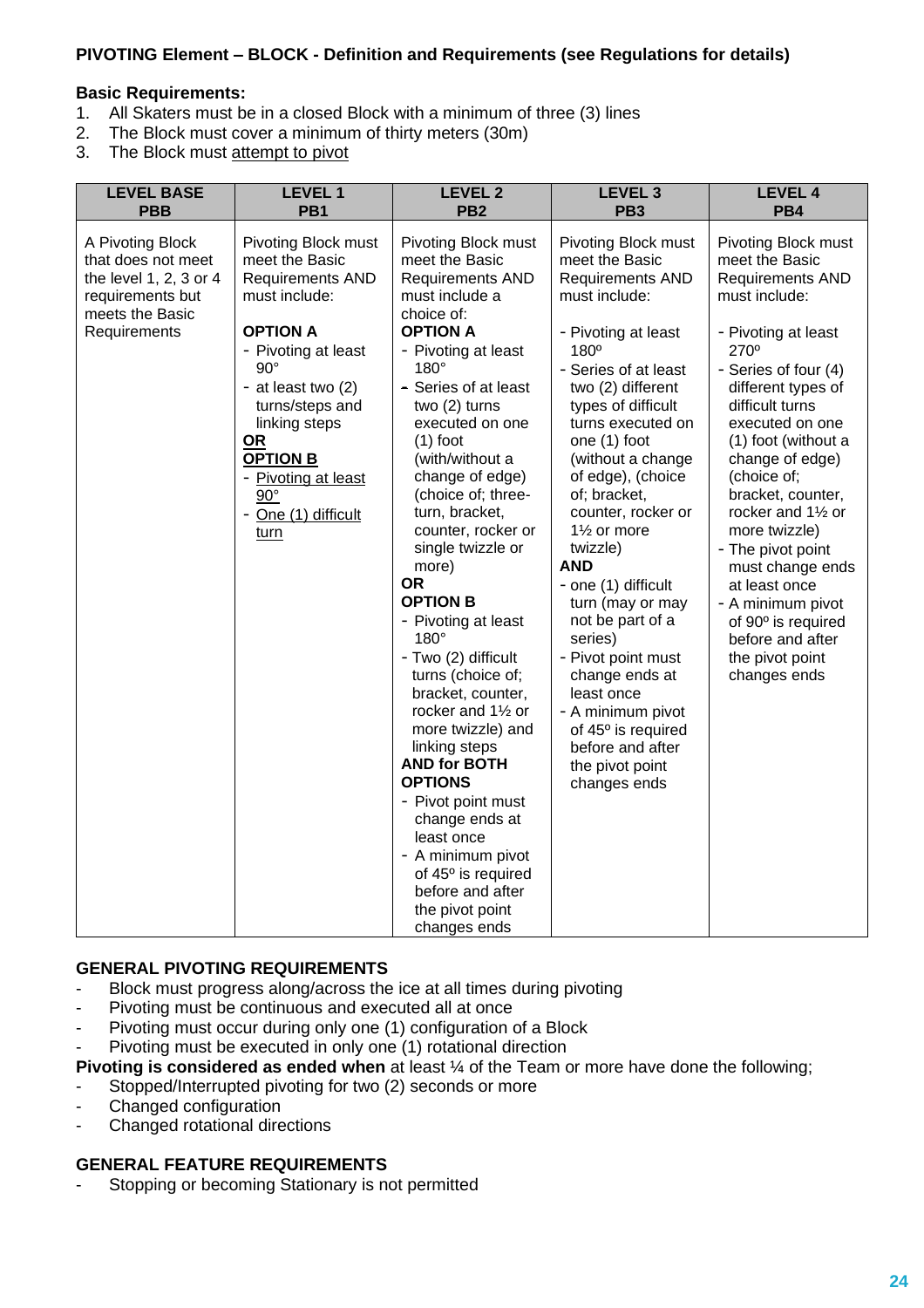# **FEATURE REQUIREMENTS**

#### **1. Pivoting with turns/steps and linking steps or a series of turns**

- All Skaters must execute the same steps/turns/edges/linking steps, in the same skating direction, at the same time during pivoting
- Pivoting must be executed using the required turns/steps on recognizable and correct edges
- **PB1 & PB2:** may repeat the same turns or use different turns
- **PB2:** In the series of at least two (2) turns (without a change of edge) the exit edge of one (1) turn must be the entry edge of the following turn
	- Linking steps are permitted before and/or after the series of at least two (2) turns (with/without a change of edge)
- **PB3:** In the series of two (2) different types of difficult turns executed on one (1) foot (without a change of edge) the exit edge of one (1) turn must be the entry edge of the following turn.
	- **EXECT** Linking steps are permitted between the series and the other required difficult turn
	- **The series and the difficult turn maybe executed in any order**
- **PB4:** In the series of four (4) different types of difficult turns executed on one (1) foot (without a change of edge), the exit edge of one (1) turn must be the entry edge of the following turn

#### **2. Pivoting a Total of 90º, 180º or 270º**

- **PBB & PB1:** The measurement of the requirements for the degrees of pivoting begins as soon as the Block begins to pivot once the Skaters have established their own track and ends when the Block stops pivoting
- **PB2:** The measurement of the requirements for the degrees of pivoting begins with the entry edge of the first turn/step once the Skaters have established their own track and ends when the Block stops pivoting
- **PB3 & PB4:** The measurement of the requirements for the degrees of pivoting begins with the entry edge of any required turns once the Skaters have established their own track and ends at the completion of the exit edge of the last required turn

#### **3. Change of Pivot Point**

Pivot point executed by skating on a circular/looped pattern where the Skaters cross their own track is not permitted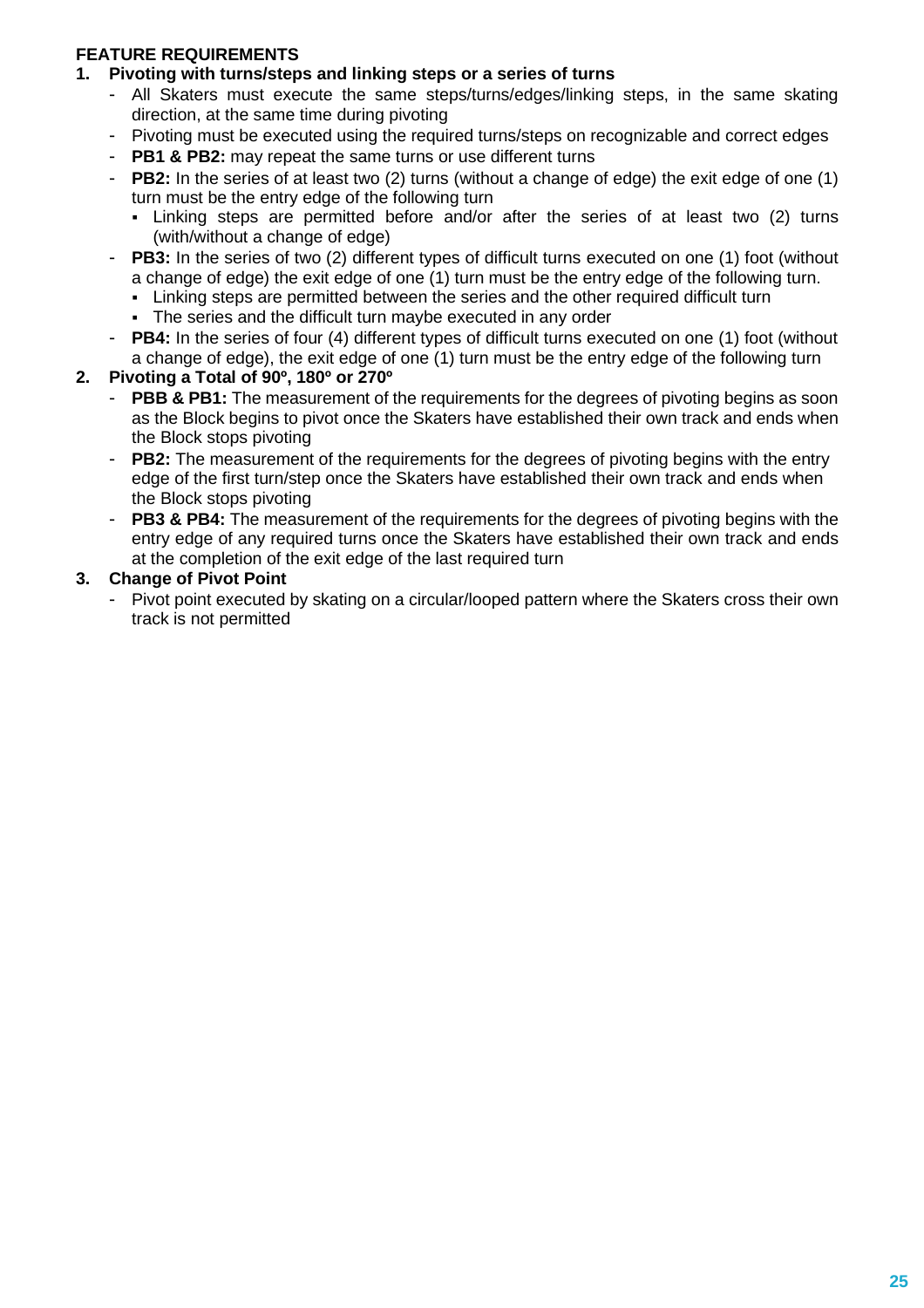## **PIVOTING Element – LINE - Definition and Requirements (see ISU Regulations for details)**

#### **Basic Requirements:**

- 1. All Skaters may be in one (1) or two (2) Lines
- If two (2) Lines then the Lines must be as equal as possible (*exception: during creativity*)
- 2. Must cover a minimum of thirty meters (30m)
- 3. The Line must attempt to pivot

| <b>LEVEL BASE</b>                                                                                                      | <b>LEVEL1</b>                                                                                                                                                                                                                                       | <b>LEVEL 2</b>                                                                                                                                                                                                                                                                                                                                                                                                                                                              | <b>LEVEL 3</b>                                                                                                                                                                                                                                                                                                                 | <b>LEVEL 4</b>                                                                                                                                                                                                                                                                       |
|------------------------------------------------------------------------------------------------------------------------|-----------------------------------------------------------------------------------------------------------------------------------------------------------------------------------------------------------------------------------------------------|-----------------------------------------------------------------------------------------------------------------------------------------------------------------------------------------------------------------------------------------------------------------------------------------------------------------------------------------------------------------------------------------------------------------------------------------------------------------------------|--------------------------------------------------------------------------------------------------------------------------------------------------------------------------------------------------------------------------------------------------------------------------------------------------------------------------------|--------------------------------------------------------------------------------------------------------------------------------------------------------------------------------------------------------------------------------------------------------------------------------------|
| <b>PLB</b>                                                                                                             | PL <sub>1</sub>                                                                                                                                                                                                                                     | PL <sub>2</sub>                                                                                                                                                                                                                                                                                                                                                                                                                                                             | PL <sub>3</sub>                                                                                                                                                                                                                                                                                                                | PL <sub>4</sub>                                                                                                                                                                                                                                                                      |
| A Pivoting Line that<br>does not meet the<br>level 1, 2, 3 or 4<br>requirements but<br>meets the Basic<br>Requirements | Pivoting Line must<br>meet the Basic<br><b>Requirements AND</b><br>must include:<br>Pivoting at least 90°<br>- in one (1) or two<br>(2) Lines with or<br>without turns/steps<br>and linking steps<br>- slow end Skater<br>must cover at<br>least 2m | Pivoting Line must<br>meet the Basic<br><b>Requirements AND</b><br>must include a<br>choice of:<br>Pivoting at least<br>$180^\circ$<br>- in two (2) Lines<br>with turns/steps<br>and linking steps<br>- the pivot point<br>must change ends<br>once<br>- each slow end<br>Skater must cover<br>at least 5m<br><b>OR</b><br>Pivoting at least<br>$180^\circ$<br>- in one (1) Line with<br>turns/steps and<br>linking steps<br>- slow end Skater<br>must cover at least<br>5m | Pivoting Line must<br>meet the Basic<br><b>Requirements AND</b><br>must include:<br>Pivoting at least<br>180°<br>- using a<br>combination of<br>one (1) and two<br>(2) Lines with<br>turns/steps and<br>linking steps<br>- the pivot point<br>must change ends<br>once<br>- each slow end<br>Skater must cover<br>at least 10m | Pivoting Line must<br>meet the Basic<br>Requirements AND<br>must include:<br>Pivoting at least<br>$180^\circ$<br>- in one $(1)$ Line<br>with turns/steps<br>and linking steps<br>- the pivot point<br>must change ends<br>once<br>each slow end<br>Skater must cover<br>at least 10m |

#### **GENERAL ELEMENT REQUIREMENTS**

Line(s) must progress along/across the ice at all times

#### **GENERAL PIVOTING REQUIREMENTS**

- Stopping and/or becoming Stationary is not permitted during pivoting
- Line(s) must progress along/across the ice at all times during pivoting
- Pivoting must be continuous and executed all at once
- Pivoting must be executed in only one (1) rotational direction

# **Pivoting is considered as ended** when ¼ of the Team or more have done the following;

- Stopped or become Stationary (Slow end Skater(s))
- Stopped pivoting for two (2) seconds or more
- Changed rotational direction

#### **FEATURE REQUIREMENTS**

#### **1. Pivoting with turns/steps and linking steps**

All Skaters must execute the same type of recognizable steps/turns at the same time during pivoting

- There are no restrictions on the types or number of linking steps (i.e.: crossovers)
- Different linking steps are permitted
- The same type of turn/step must be executed at the same time
- Turns are permitted to have different edges and/or skating directions

#### **2. Pivoting a Total of 90º or 180º**

Pivoting starts to be counted as soon as all Skaters are in a Line(s) and the Line(s) begin to pivot once the Skaters have established their own track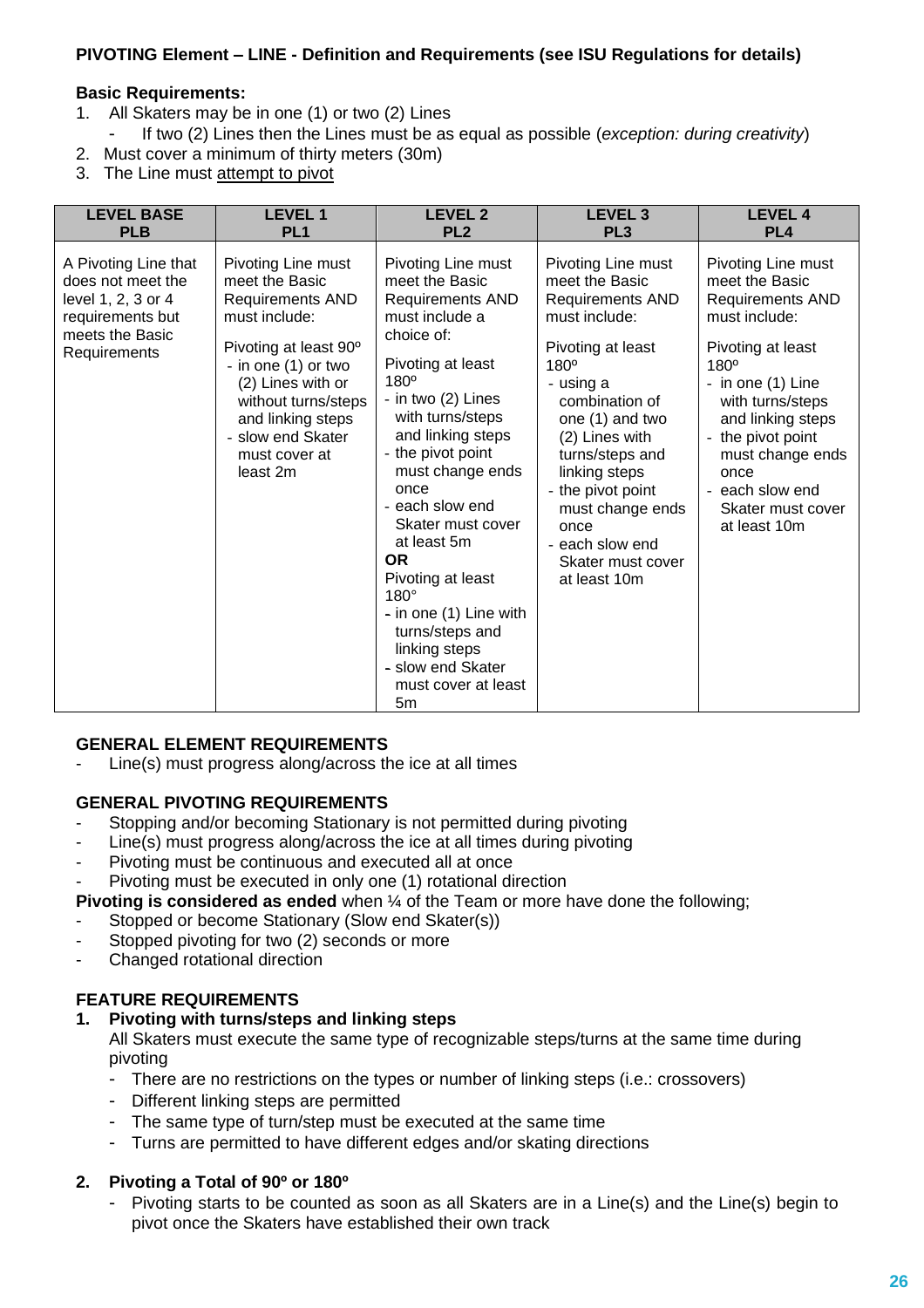- If using two (2) Lines, both Lines must pivot at the same time<br>- Required ice coverage as per each level must be met during in
- Required ice coverage as per each level must be met during pivoting

#### **3. Change of Pivot Point For all levels:**

- The slow end Skaters must not stop or become Stationary
- Line(s) must progress along/across the ice at all times
	- Change of pivot point executed by skating on a circular/looped pattern where the Skaters cross their own track is not permitted

# **PL3:**

- A minimum pivot of 90<sup>°</sup> is required before the pivot point changes ends
- Pivoting using a combination of one (1) and two (2) Lines
- There is no specific length of time that each configuration must be held, however it must be recognizable
- The change of pivot point is permitted to be executed in either the one (1) or two (2) Lines **PL4:**
- A minimum pivot of 90º is required before the pivot point changes ends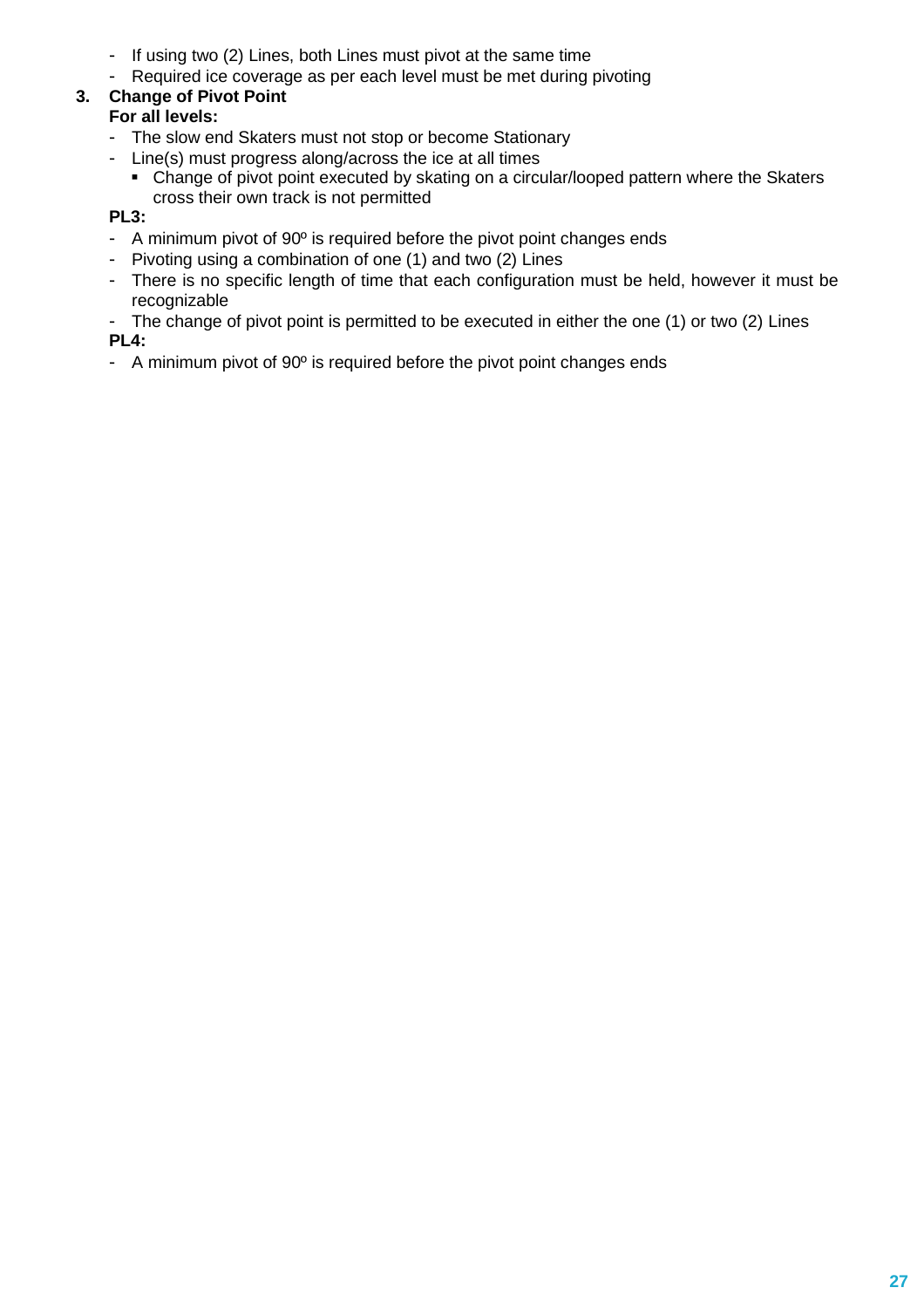## **SYNCHRONIZED SPIN Element - Definition and Requirements (see Regulations for details)**

#### **Basic Requirements:**

1. All Skaters/Pairs must attempt the same spin at the same time

#### **Solo Spin**

| <b>LEVEL BASE</b>                                                                                                  | <b>LEVEL 1</b>                                                                                                                                              | <b>LEVEL 2</b>                                                                                                                                              | <b>LEVEL 3</b>                                                                                                                                                                               | <b>LEVEL 4</b>                                                                                                                                                                                     |
|--------------------------------------------------------------------------------------------------------------------|-------------------------------------------------------------------------------------------------------------------------------------------------------------|-------------------------------------------------------------------------------------------------------------------------------------------------------------|----------------------------------------------------------------------------------------------------------------------------------------------------------------------------------------------|----------------------------------------------------------------------------------------------------------------------------------------------------------------------------------------------------|
| <b>SySpB</b>                                                                                                       | SySp1                                                                                                                                                       | SySp2                                                                                                                                                       | SySp3                                                                                                                                                                                        | SySp4                                                                                                                                                                                              |
| A Solo Spin that<br>does not meet the<br>level 1, 2, 3 or 4<br>requirements but<br>meets the Basic<br>Requirements | A Solo Spin that<br>meets the Basic<br>Requirements and<br>includes:<br>An upright spin<br>executed on one (1)<br>foot for at least four<br>(4) revolutions | A Solo Spin that<br>meets the Basic<br>Requirements and<br>includes:<br>An upright spin<br>executed on one (1)<br>foot for at least five<br>(5) revolutions | A Solo Spin that<br>meets the Basic<br>Requirements and<br>includes:<br>An upright spin<br>executed on one (1)<br>foot for at least six<br>(6) revolutions<br><b>PLUS</b><br>One (1) Feature | A Solo Spin that<br>meets the Basic<br>Requirements and<br>includes:<br>An upright spin<br>executed on one (1)<br>foot for at least<br>seven (7)<br>revolutions<br><b>PLUS</b><br>Two (2) Features |

#### **SOLO SPIN FEATURES;**

- 1. Difficult Entry
- 2. Free Leg Extended
- 3. Hand(s) held above the Skater(s) Shoulder(s)
- 4. Supporting and/or Holding the Free Leg

#### **Pair Spin**

| <b>LEVEL BASE</b>                                                                                                 | <b>LEVEL1</b>                                                                                                                                                                        | <b>LEVEL 2</b>                                                                                                                                                                                                                                       | <b>LEVEL 3</b>                                                                                                                                                                                                | <b>LEVEL 4</b>                                                                                                                                                                                                     |
|-------------------------------------------------------------------------------------------------------------------|--------------------------------------------------------------------------------------------------------------------------------------------------------------------------------------|------------------------------------------------------------------------------------------------------------------------------------------------------------------------------------------------------------------------------------------------------|---------------------------------------------------------------------------------------------------------------------------------------------------------------------------------------------------------------|--------------------------------------------------------------------------------------------------------------------------------------------------------------------------------------------------------------------|
| <b>SySpB</b>                                                                                                      | SySp1                                                                                                                                                                                | SySp2                                                                                                                                                                                                                                                | SySp3                                                                                                                                                                                                         | SySp4                                                                                                                                                                                                              |
| A Pair Spin that<br>does not meet the<br>level 1, 2,3 or 4<br>requirements but<br>meets the Basic<br>Requirements | A Pair Spin that<br>meets the Basic<br>Requirements and<br>includes:<br><b>Both Skaters must</b><br>be in an upright<br>position on (1) foot<br>for at least four (4)<br>revolutions | A Pair Spin that<br>meets the Basic<br>Requirements and<br>includes:<br>One (1) Skater must<br>be in an upright<br>position on one (1)<br>foot and the other<br>Skater must be in sit<br>or any spiral/camel<br>for at least five (5)<br>revolutions | A Pair Spin that<br>meets the Basic<br>Requirements and<br>includes:<br>Skaters must be in<br>either a sit or any<br>spiral/camel position<br>executed on one (1)<br>foot for at least six<br>(6) revolutions | A Pair Spin that<br>meets the Basic<br>Requirements and<br>includes:<br>Skaters must be in<br>either a sit or any<br>spiral/camel position<br>executed on one (1)<br>foot for at least<br>seven (7)<br>revolutions |

#### **GENERAL ELEMENT REQUIREMENTS: (FOR ALL SPINS)**

- All spins must remain within thirty meters (30m) of each other
- Entry and exit from a spin must be done at the same time by all Skaters
- The entry of the spin is considered to be the spiraling edge that initiates a spinning action
- Skaters are permitted to exit the spin either by stopping or with a glide
- The number of revolutions will begin to be counted, once all Skaters/Pairs have attained their position
- Variations and Difficult Variations of an upright spin are permitted in the Free Program
- In Free Skating; a change of foot is permitted and the rotations done on each foot will be counted

#### **GENERAL SOLO SPIN FEATURE REQUIREMENTS**

- Feature(s) must be executed at same time by all Skaters
- Feature #2 and #4 may not be done at the same time and if so only #4 will be counted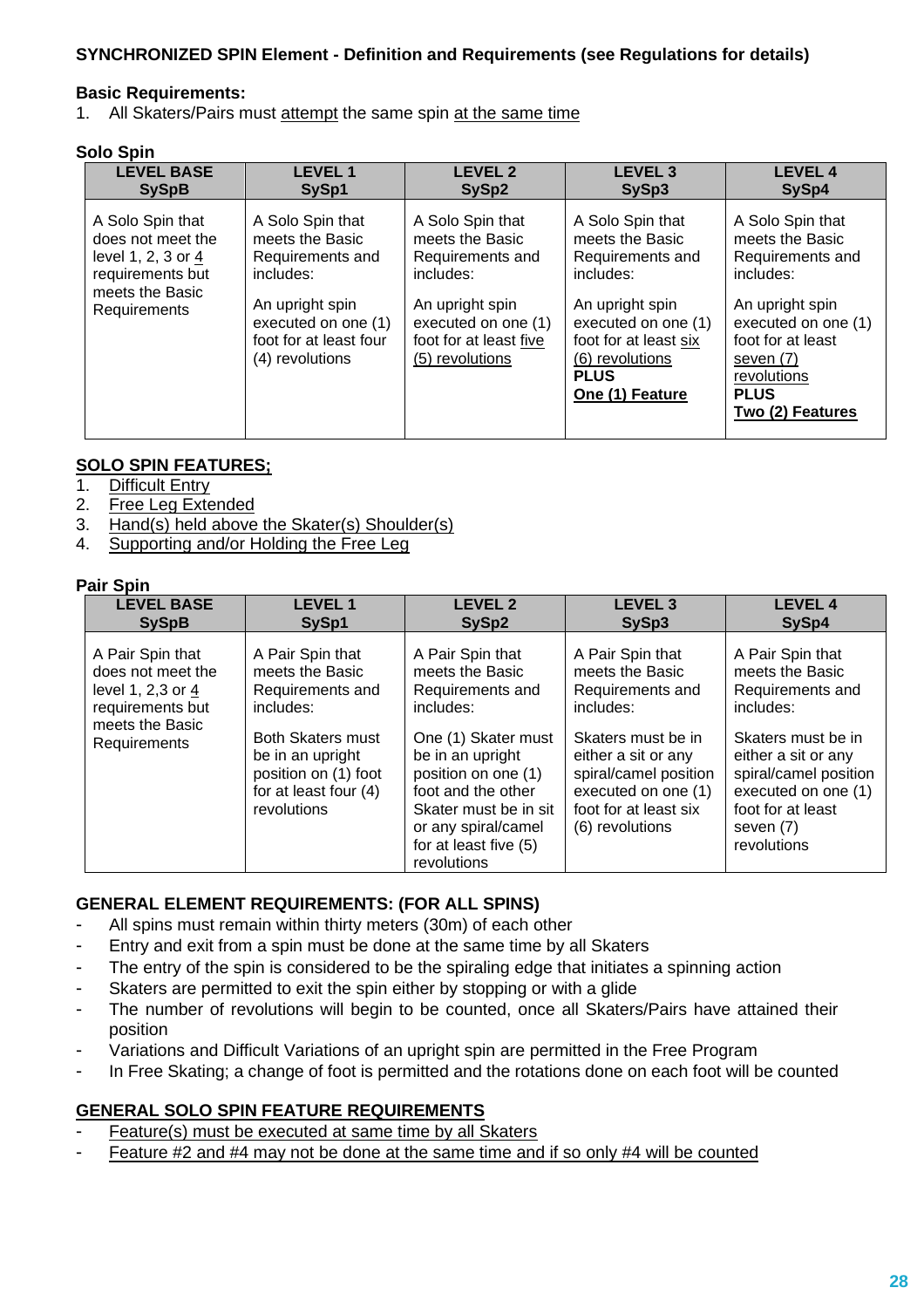#### **SOLO SPIN FEATURE REQUIREMENTS**

All Skaters must execute the same Feature at the same time

#### **1. Difficult Entry**

- − Difficulty must be done before the spinning action begins
	- may be done during the spiraling edge
- Examples of a Difficult Entry (not limited to the following);
- **a.** A Difficult Turn
	- − The exit edge of the difficult turn must be the spiraling edge of the spin
	- − The difficult turn must recognizable and be executed on one (1) foot
- **b.** An fm
	- − fm position must be recognizable
	- − fm must be done on the same foot as the spin (Spread Eagles are permitted)
	- − A touch down is not permitted in-between the fm and the spin (a turn or change of edge is permitted)
- **c.** A jump or dance jump
	- − The landing foot of the jump or dance jump must be the same foot as the spin
	- − A touch down is not permitted in-between the jump/dance jump and the spin (a turn or change of edge is permitted)

#### **2. Free Leg Extended**

- − Free leg must be fully extended away from supporting leg at a 45<sup>o</sup> angle (a slight bend is acceptable)
- − Free leg must be unsupported
- − The free leg position must be fully achieved by all Skaters and held for the required number of rotations for that level before the exit of the spin

#### **3. Hand(s) held above the Skater(s) Shoulder(s)**

- − Either one (1) or both hands must be held above the Skaters shoulders
- − The hand(s) position must be fully achieved by all Skaters and held for the required number of rotations for that level before the exit of the spin

# **4. Supporting and/or Holding the Free Leg**

- − Free leg may be straight or bent
- − Free Leg may be supported/held by one (1) or both hands in the following manner;
	- **a.** At the blade or boot of the free foot **b.** At the free knee
- − The free leg position must be fully achieved by all Skaters and held for the required number of rotations for that level before the exit of the spin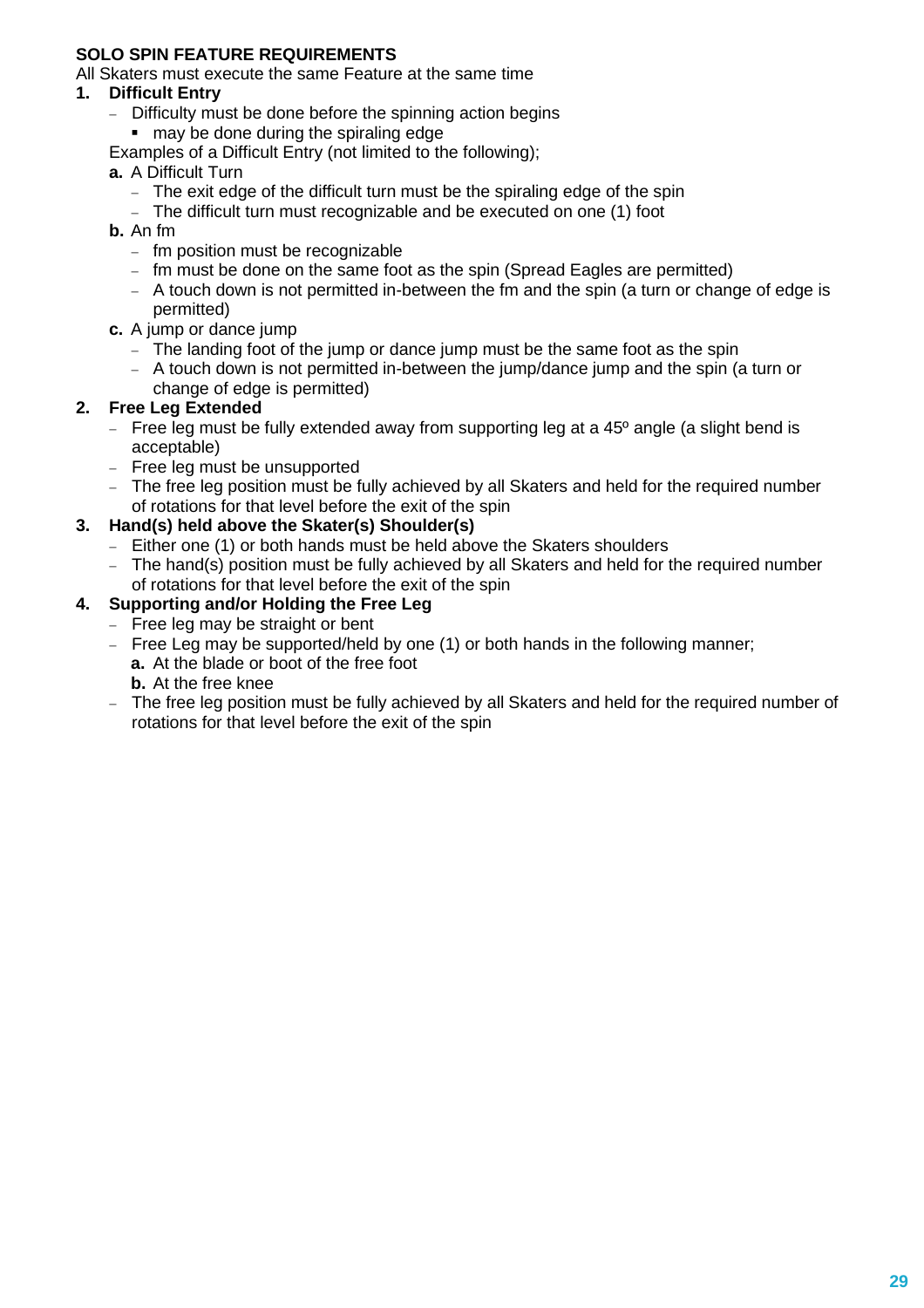#### **Traveling Element - Definition and Requirements (see Regulations for details) TRAVELING Element (Circle or Wheel) - Definition and Requirements (see Regulations for details)**

#### **Basic Requirements:**

- 1. All Skaters must be in the Element Shape
- 2. Element shape must rotate a minimum of 360º in total
- 3. Element must attempt travel

| <b>LEVEL BASE</b><br><b>TCB/TWB</b>                                                                                | <b>LEVEL1</b><br>TC1/TW1                                                                     | <b>LEVEL 2</b><br>TC2/TW2                                                        | <b>LEVEL 3</b><br>TC3/TW3                                                                       | <b>LEVEL 4</b><br>TC4/TW4                                                        |
|--------------------------------------------------------------------------------------------------------------------|----------------------------------------------------------------------------------------------|----------------------------------------------------------------------------------|-------------------------------------------------------------------------------------------------|----------------------------------------------------------------------------------|
| A Traveling<br>Circle/Wheel that<br>does not meet the<br>level 1, 2, 3 or 4<br>requirements but<br>meets the Basic | Traveling<br>Circle/Wheel must<br>meet the Basic<br><b>Requirements</b><br>AND must include: | Traveling<br>Circle/Wheel must<br>meet the Basic<br>Requirements<br>AND include: | Traveling<br>Circle/Wheel must<br>meet the Basic<br>Requirements<br>AND include:                | Traveling<br>Circle/Wheel must<br>meet the Basic<br>Requirements<br>AND include: |
| <b>Requirements</b>                                                                                                | One (1) Feature                                                                              | Two (2) Features                                                                 | Three (3) Features                                                                              | Four (4) Features                                                                |
|                                                                                                                    |                                                                                              |                                                                                  | For TC only:<br>must include<br>at least one (1) of<br>the following;<br>Feature #2 #3 or<br>#6 |                                                                                  |

#### **FEATURES**

#### **FEATURES FOR Traveling Circle**

- 1. Change of Position
- 2. Change of Relative Position 2. Change of R<br>3. Interlocking
- 
- 4. Sequence of Turns/Steps
- 5. Travel a minimum of 10m
- 6. Weaving

#### **FEATURES FOR Traveling Wheel**

- 1. Change of Position
- 2. Change of Relative Position *(Free Program Only)*
- 3. Interlocking *(Free Program Only)*
- 4. Continuous Backward 360º Rotations
- 5. Travel a minimum of 10m
- 6. Intersecting

#### **Traveling Element - Circle** Composition requirements

- TCB must have at least four (4) Skaters in each Circle while travelling
- TC1 and TC2 must have a minimum of six (6) Skaters in each Circle while travelling
- TC3 and TC4 must have eight (8) Skaters in each Circle while travelling
- Travel must be executed in one (1) Circle OR two (2) Circles
	- If executing two (2) side-by-side Circles or a circle inside-a-circle (same or opposite direction) then both Circles must travel at the same time

#### **Traveling Element - Wheel** Composition requirements

- TWB, TW1 and TW2 must have at least three (3) Skaters in each spoke while travelling
- TW3 and TW4 must have at least four (4) Skaters in each spoke while travelling
- TW3 and TW4 a choice between 4-spoke, 3-spoke, parallel, or 2 spoke (not S-Wheel) or 1 spoke wheel
- Travel must be executed in one (1) Wheel OR two (2) Wheels
	- **.** If executing two (2) Wheels then both Wheels must travel at the same time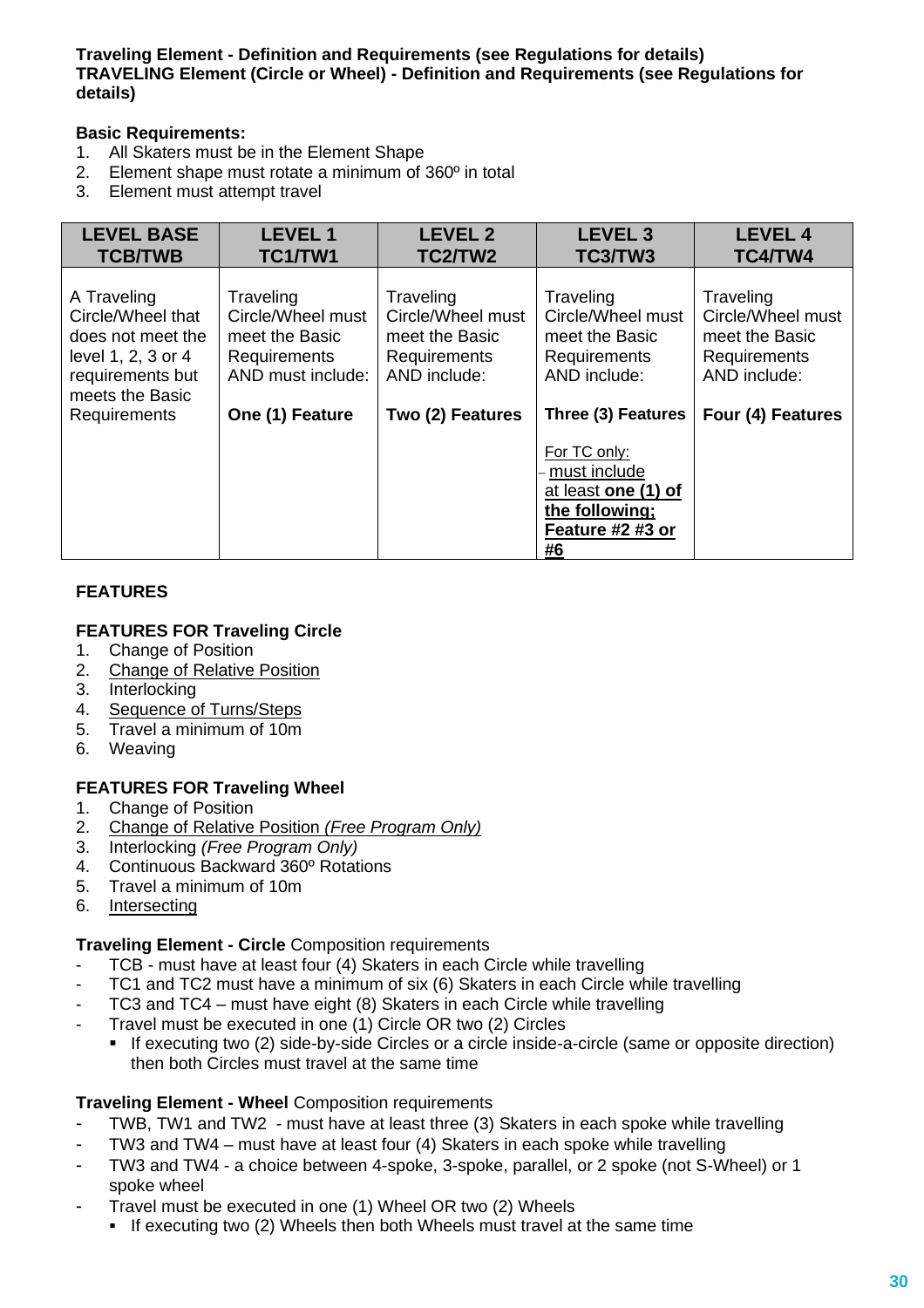# **GENERAL TRAVEL REQUIREMENTS**

- Stopping or becoming Stationary is not permitted
- Travel must be continuous
- Element(s) must rotate during travel
- Circles/Wheels/Spokes must be as even as possible

**Travel is considered as ended** when travel has been interrupted (by at least ¼ of the Team or more);

- Element has stopped traveling for two (2) seconds or more
- Skaters have stopped or become stationary for two (2) seconds or more
- Element has stopped rotating for two (2) seconds or more

#### **GENERAL FEATURE REQUIREMENTS**

- Stopping or becoming Stationary is not permitted
- The Element must continue to rotate when executing Features
- Features must be executed during travel and configuration(s) must clearly travel before, during and after a Feature

#### **Features not permitted to be executed at the same time;**

- Change of Position (Feature #1) may NOT be executed at the same time as the following Features;
	- #3 Interlocking (TC/TW)
	- #6 Weaving (TC)
	- $\blacksquare$  #6 Intersecting (TW)
	- #2 Change of Relative Position if Intersecting (TC/TW)

#### **FEATURE REQUIREMENTS**

#### **1. Change of Position (TC/TW)**

#### **GENERAL**

- All Skaters and/or spokes must execute the Change of Position with another Skater and/or spoke at the same time
- All Skaters and/or spokes must execute the Change of Position at the same time
- Skaters are permitted to be joined in pairs or small lines
- Skaters are permitted to circle another spoke/Skaters
- Skaters may return to the same place after a Change of Position
- The shape of the Element is permitted to disappear during this Feature (i.e. an incorrect number of Skaters for the level is permitted to be visible in order to encourage creativity)

#### **Traveling Circle**

- The Change of Position refers to the individual Skaters changing their place
- Skaters must remain in the same circle when changing position
- Weaving will not be counted as a Change of Position

#### **Traveling Wheel**

- The Change of Position refers to either the spoke in total and/or the individual Skaters Examples but not limited to the following:
	- **Spokes may change position with each other**
	- Skaters within a spoke may change position with each other and/or change position to another spoke
	- A combination of the two (2) above methods are permitted to be executed at the same time
- One Skater moving from one (1) end of a  $\frac{1}{34}$  spoke to the opposite end of their spoke will be NOT be counted as a Change of Position<sup>[17]</sup>
- If there is an odd number of Skaters within a Spoke or  $\overline{S}$  mall line then it is possible for some Skaters to be in the same position after the Change of Position has been completed

#### **2. Change of Relative Position**

- There must be two (2) separate circles or wheels
- The two (2) shapes may rotate in the same or opposite rotational directions
- The two (2) shapes must change their relative position when compared to the start Examples but not limited to the following;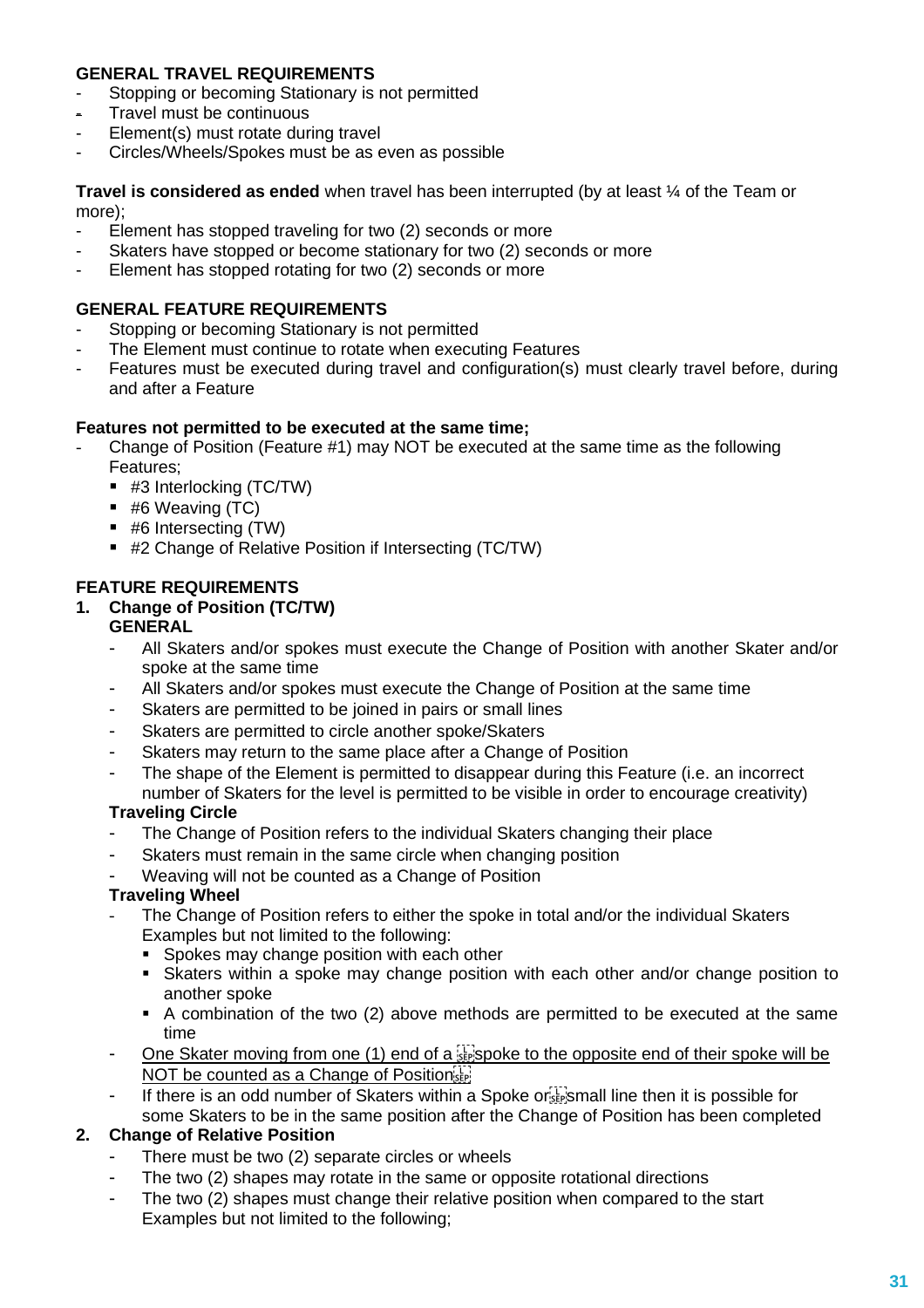- circles/wheels may start side-by-side and change their relative position by ending on the opposite side
- circles/wheels may start with one in front of the other and change their relative position by ending in the opposite place
- The circle/wheel mav change their relative position in any manner keeping the elements shape at all times:

Examples but not limited to the following;

- a. One circle/wheel may "orbit" the other circle/wheel to arrive at the opposite side
- b. One circle/wheel may intersect through the other circle/wheel to arrive at the opposite side (horizontal, vertical or diagonal pattern)
- c. One circle/wheel may "pass" the other Circle/Wheel to arrive at the opposite side/end

# **3. Interlocking (TC/TW)**

- There must be only two (2) separate Circles or only two (2) separate Wheels
	- **EXECT** The Circles/Wheels must rotate in opposite rotational directions
- Two (2) separate Circles or two (2) separate Wheels may be arrange side-by-side or one following the other
- All Skaters must interlock at least one (1) time once the traveling has started

#### **4. Sequence of Turn(s)/Step(s) (TC)**

- A minimum sequence of four (4) recognizable turns/steps must be included ■ may repeat the same turns/steps or the turns/steps may each be different
- All Skaters must use the same turns/steps at the same time, different feet are permitted in the case of using different rotational directions
- Turns/steps must be executed using one (1) foot on the entry and exit edge of the turn/step
- A change of foot OR a maximum of one (1) change of edge only is permitted in-between the steps/turns

# **4. Continuous Backward 360º Rotations (TW)**

- A minimum of two (2) Continuous Backward 360° Rotations must be included
- Any type of turns/steps or rotating linking steps are permitted
- All Skaters must use the same turns/steps or rotating linking steps and execute the required rotations at the same time
- The rotations are permitted to be executed on one (1) or two (2) feet
- Stepping from backward to forward is not considered a 180<sup>°</sup> rotation  $\blacksquare$  a 720<sup>o</sup> twizzle will be accepted as two (2) continuous 360<sup>o</sup> rotations
- Rotations must be executed one (1) after the other
- Each 360º rotation must begin backward
- The two (2) rotations must both be executed in the same rotational direction
- Holding in-between the two (2) backward 360° rotations is not permitted

#### **5. Travel a minimum** of 10m (TC/TW)

- The required travel distance will be measured using the center point of the Elements' configuration(s) and the length of the ice surface (or comparable distance if traveling on a curve)
- If using two (2) Circles/Wheels then both circles/wheels must travel at least the required distance
- The measurement for the travel distance begins as soon as all Skaters are in the Element and the center point of the element begins to move
	- **.** If using two (2) circles/wheels the measurement for the travel distance begins as soon as BOTH circles/wheels start travelling
- The measurement for the travel distance ends when traveling has ended or the shape breaks apart
	- If using two (2) circles/wheels the measurement for the travel distance ends when at least ONE circle/wheel stops travelling or the shape of at least ONE circle/wheel breaks apart

# **6. Intersecting (TW)** *(Free Program Only)*

# **GENERAL**

- Each spoke (all Skaters within each spoke) must intersect at least once
- Within any one (1) Wheel if there is one (1) spoke passing through another spoke rotating in the same direction Intersecting will not be counted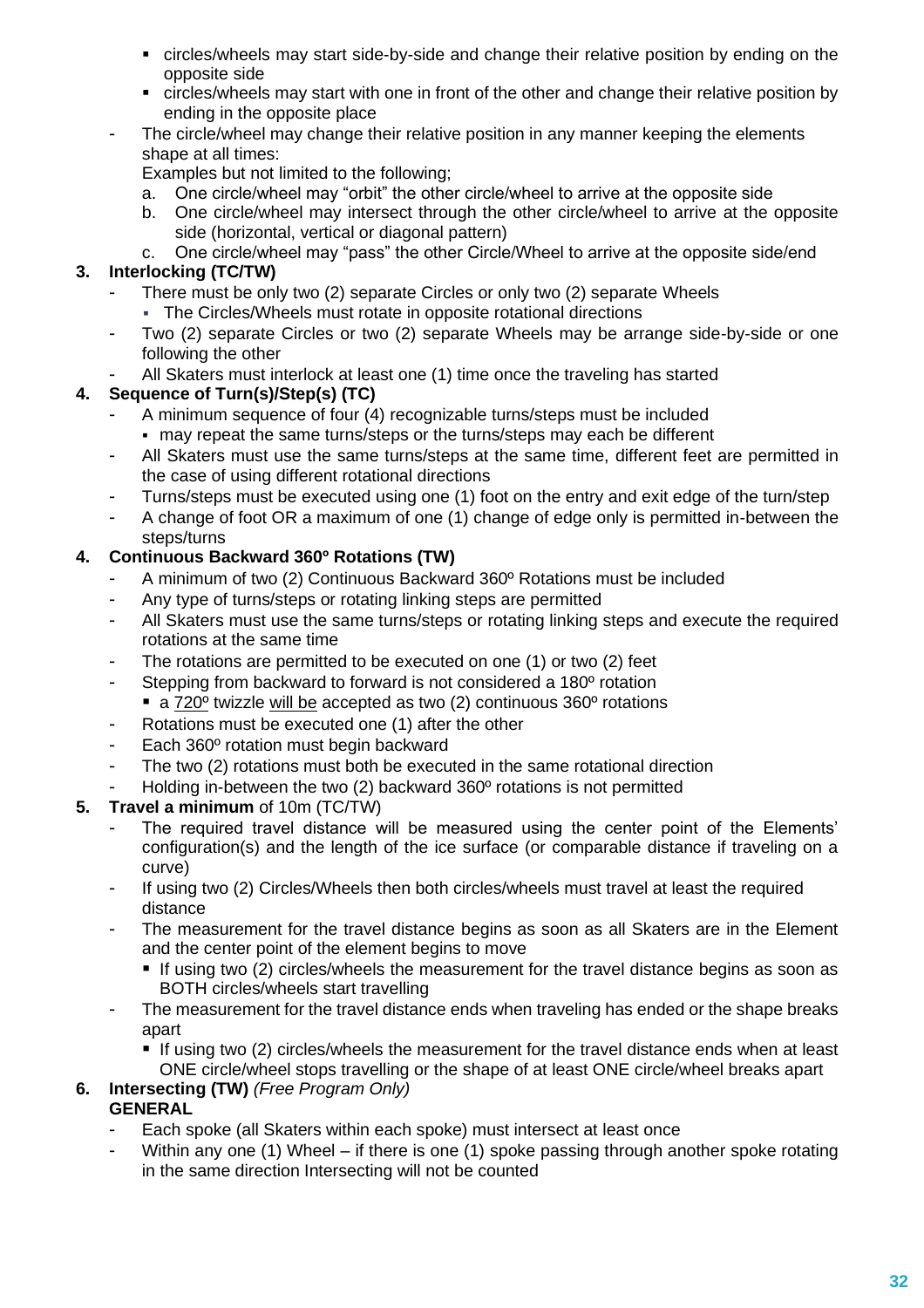# **Options but not limited to:**

- **A. One (1) Wheel** (with three (3) or more spokes)
	- All spokes rotate around the same center point with at least one (1) of the spokes rotating in the opposite direction
- **B. Two (2) separate Wheels** rotating in the same direction
	- Each wheel must have a maximum of two (2) spokes
	- The spokes of one (1) wheel must intersect with a spoke of the other wheel

#### **6. Weaving (TC only)**

- There must be only a circle in a circle
	- The two (2) circles must be as even as possible
	- Circles must rotate in opposite directions
- Weaving must occur at least two (2) times
- Weaving must occur at the same time by all Skaters
- Pairs or small lines are not permitted
- Circling around another Skater will not be considered weaving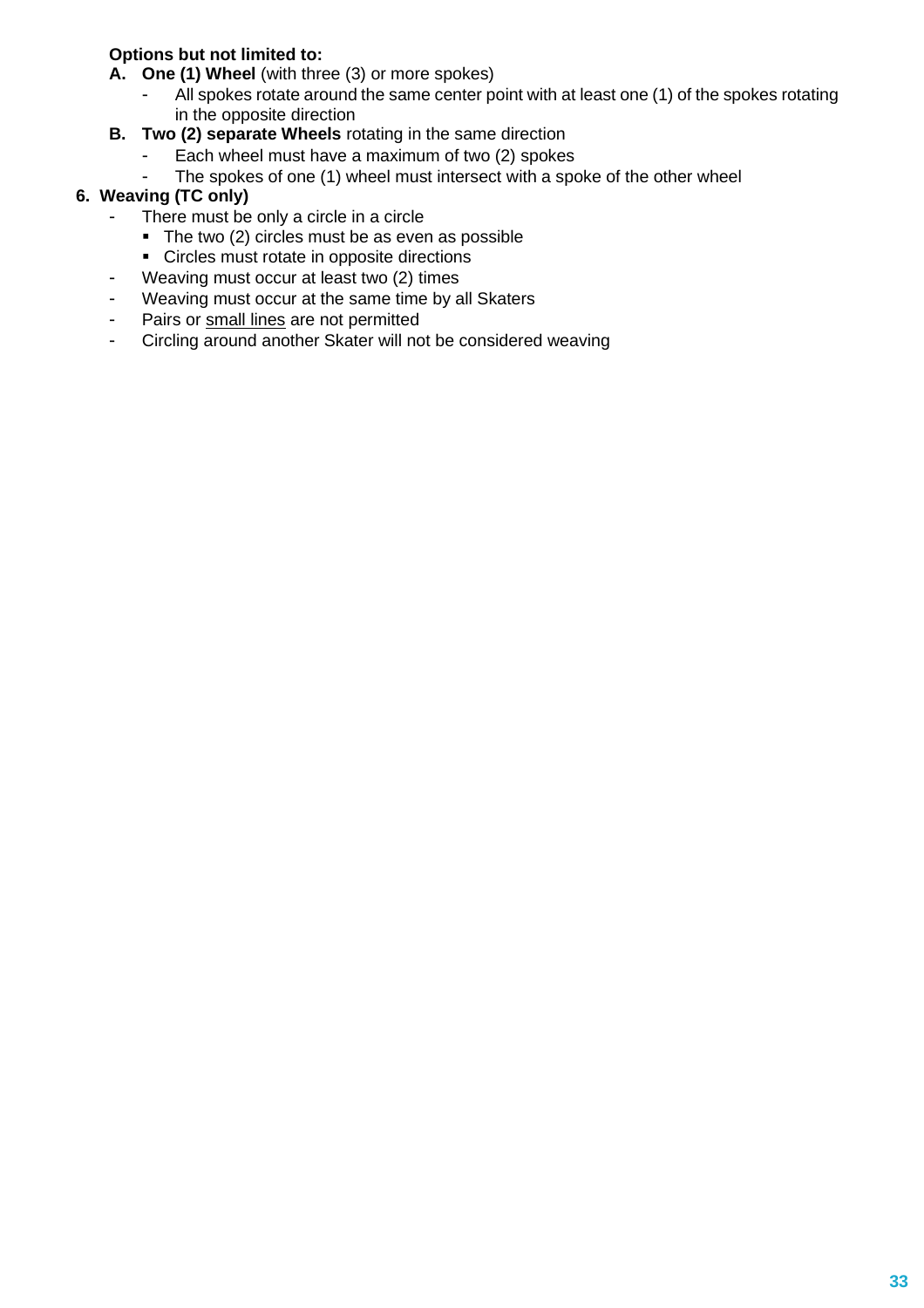# **TWIZZLE Element - Definition and Requirements (see Regulations for details)**

#### **Basic Requirements:**

- 1. All Skaters must attempt two (2) twizzles
- 2. All Skaters must attempt and execute the same twizzle

| A Twizzle Element<br>Twizzles must<br>Twizzles must<br>Twizzles must<br>Twizzles must<br>meet the Basic<br>meet the Basic<br>meet the Basic<br>meet the Basic<br>that does not meet<br>the level $1, 2, 3$ or<br><b>Requirements AND</b><br><b>Requirements AND</b><br><b>Requirements AND</b>                                                                                                                                                                                                                                                                                                                                                                                                                                                                                                                                                     | <b>LEVEL BASE</b><br><b>TEB</b> | <b>LEVEL 1</b><br>TE <sub>1</sub> | <b>LEVEL 2</b><br>TE2 | LEVEL <sub>3</sub><br>TE3 | <b>LEVEL 4</b><br>TE4                                                                                                                                                                 |
|----------------------------------------------------------------------------------------------------------------------------------------------------------------------------------------------------------------------------------------------------------------------------------------------------------------------------------------------------------------------------------------------------------------------------------------------------------------------------------------------------------------------------------------------------------------------------------------------------------------------------------------------------------------------------------------------------------------------------------------------------------------------------------------------------------------------------------------------------|---------------------------------|-----------------------------------|-----------------------|---------------------------|---------------------------------------------------------------------------------------------------------------------------------------------------------------------------------------|
| meets the Basic<br>$(2)$ twizzles one $(1)$<br>$(2)$ twizzles one $(1)$<br>at least one (1)<br>in each rotational<br>in each rotational<br>Requirements<br>rotation in each of<br>direction with;<br>direction with;<br>direction with;<br>the two $(2)$<br><b>Twizzles</b><br><b>Option A</b><br>at least three (3)<br>at least two (2)<br>rotations in one (1)<br>rotations in each of<br>Twizzle and at<br>the two $(2)$<br>the two $(2)$<br>Twizzles<br>least two $(2)$<br><b>PLUS</b><br>Twizzles<br>rotations during the<br><b>PLUS</b><br>other Twizzle<br>One (1) Feature<br><b>PLUS</b><br>One (1) Feature<br><b>OR</b><br>Two (2) Features<br>from different<br><b>Option B</b><br>At least three (3)<br>Groups<br>rotations in one (1)<br>Twizzle and one<br>(1) rotation during<br>the other Twizzle<br><b>PLUS</b><br>One (1) Feature | 4 requirements but              | must include;                     | must include two      | must include two          | <b>Requirements AND</b><br>must include two<br>$(2)$ twizzles one $(1)$<br>in each rotational<br>at least three (3)<br>rotations in each of<br>Three (3) Features;<br>from each Group |

#### **GENERAL ELEMENT REQUIREMENTS**

- − The No Hold Element many not be executed following the Twizzle Element. At least one (1) current WBP Element must be executed in-between the No Hold Element and Twizzle Element
- − All Skaters must execute the same twizzle, including the entry, in the same skating direction, at the same time
- − A maximum of four (4) foot placements are permitted in-between each of the Twizzles
	- When Skaters are standing on two (2) feet (not counting the exit of a Twizzle) it will be considered as one (1) foot placement
	- **.** There is no limit on turns or movements performed on one (1) foot for each of the foot placements permitted in-between twizzles

#### **FEATURES**

#### **Group A - Upper body/hand Features**

- 1. Hand(s) Above the Shoulders
- 2. Hands Clasped in Front

#### **Group B - Free Leg Features**

- 1. Holding/touching the blade or boot of the free foot
- 2. Free Leg Extended

#### **Group C - Entry/Exit Features**

- 1. A Third Twizzle
- 2. Jump or Dance Jump Entry
- 3. Both Twizzles on the Same Foot

#### **GENERAL FEATURE REQUIREMENTS**

- − A Feature shall be considered for a Level if executed at the same time by all Skaters
- Features must be done in either of the first two (2) Twizzles
- A chosen Feature from Groups A and B shall be considered for a Level if fully achieved and established within the first half rotation (180º) of the Twizzle